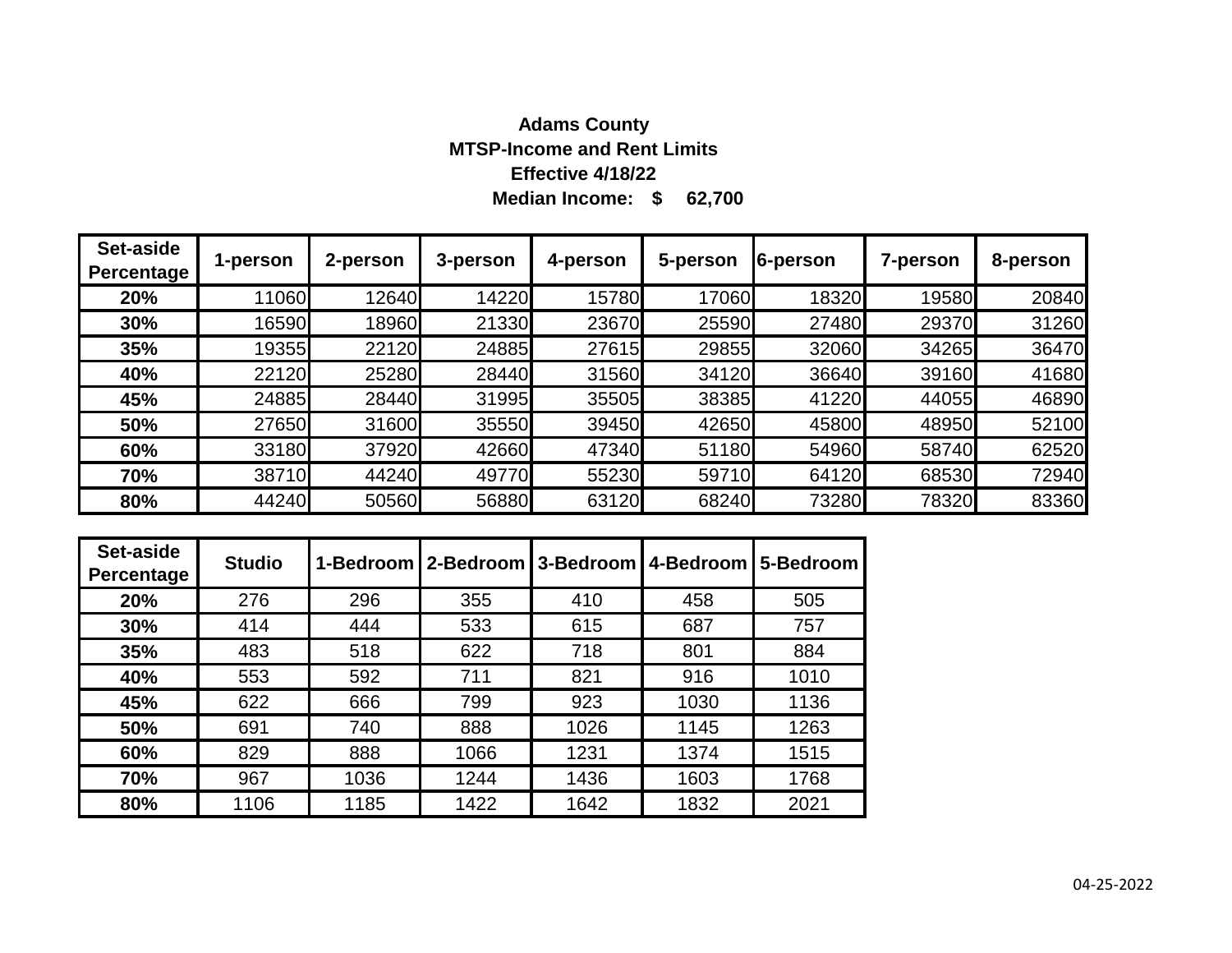# **Median Income: \$ 80,800 Asotin County MTSP-Income and Rent Limits Effective 4/18/22**

| Set-aside<br><b>Percentage</b> | 1-person | 2-person | 3-person | 4-person | 5-person | 6-person | <b>7-person</b> | 8-person |
|--------------------------------|----------|----------|----------|----------|----------|----------|-----------------|----------|
| 20%                            | 11200    | 12800    | 14400    | 16000    | 17280    | 18560    | 19840           | 21120    |
| 30%                            | 16800    | 19200    | 21600    | 24000    | 25920    | 27840    | 29760           | 31680    |
| 35%                            | 19600    | 22400    | 25200    | 28000    | 30240    | 32480    | 34720           | 36960    |
| 40%                            | 22400    | 25600    | 28800    | 32000    | 34560    | 37120    | 39680           | 42240    |
| 45%                            | 25200    | 28800    | 32400    | 36000    | 38880    | 41760    | 44640           | 47520    |
| 50%                            | 28000    | 32000    | 36000    | 40000    | 43200    | 46400    | 49600           | 52800    |
| 60%                            | 33600    | 38400    | 43200    | 48000    | 51840    | 55680    | 59520           | 63360    |
| 70%                            | 39200    | 44800    | 50400    | 56000    | 60480    | 64960    | 69440           | 73920    |
| 80%                            | 44800    | 51200    | 57600    | 64000    | 69120    | 74240    | 79360           | 84480    |

| Set-aside<br>Percentage | <b>Studio</b> |      | 1-Bedroom   2-Bedroom   3-Bedroom   4-Bedroom |      |      | 5-Bedroom |
|-------------------------|---------------|------|-----------------------------------------------|------|------|-----------|
| 20%                     | 280           | 300  | 360                                           | 416  | 464  | 512       |
| 30%                     | 420           | 450  | 540                                           | 624  | 696  | 768       |
| 35%                     | 490           | 525  | 630                                           | 728  | 812  | 896       |
| 40%                     | 560           | 600  | 720                                           | 832  | 928  | 1024      |
| 45%                     | 630           | 675  | 810                                           | 936  | 1044 | 1152      |
| 50%                     | 700           | 750  | 900                                           | 1040 | 1160 | 1280      |
| 60%                     | 840           | 900  | 1080                                          | 1248 | 1392 | 1536      |
| 70%                     | 980           | 1050 | 1260                                          | 1456 | 1624 | 1792      |
| 80%                     | 1120          | 1200 | 1440                                          | 1664 | 1856 | 2048      |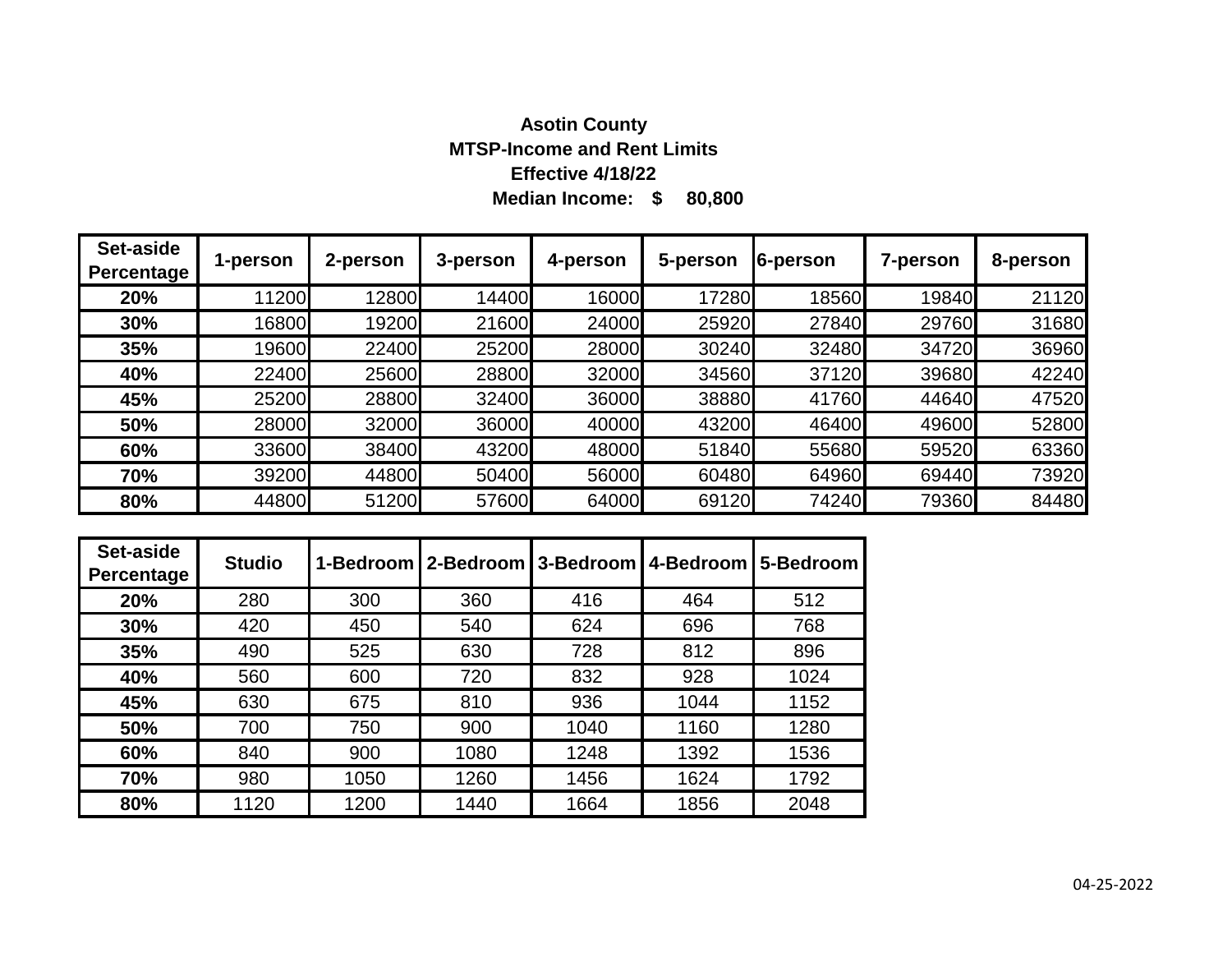# **Median Income: \$ 80,800 Asotin County HERA-Income and Rent Limits Effective 4/18/22**

| Set-aside<br>Percentage | 1-person | 2-person | 3-person | 4-person | 5-person | 6-person | 7-person | 8-person |
|-------------------------|----------|----------|----------|----------|----------|----------|----------|----------|
| 30%                     | 16980    | 19410    | 21840    | 24240    | 26190    | 28140    | 30060    | 32010    |
| 35%                     | 19810    | 22645    | 25480    | 28280    | 30555    | 32830    | 35070    | 37345    |
| 40%                     | 22640    | 25880    | 29120    | 32320    | 34920    | 37520    | 40080    | 42680    |
| 45%                     | 25470    | 29115    | 32760    | 36360    | 39285    | 42210    | 45090    | 48015    |
| 50%                     | 28300    | 32350    | 36400    | 40400    | 43650    | 46900    | 50100    | 53350    |
| 60%                     | 33960    | 38820    | 43680    | 48480    | 52380    | 56280    | 60120    | 64020    |
| 80%                     | 45280    | 51760    | 58240    | 64640    | 69840    | 75040    | 80160    | 85360    |

| Set-aside<br>Percentage | <b>Studio</b> |     |      |      |      | 1-Bedroom   2-Bedroom   3-Bedroom   4-Bedroom   5-Bedroom |
|-------------------------|---------------|-----|------|------|------|-----------------------------------------------------------|
| 30%                     | 424           | 454 | 546  | 630  | 703  | 775                                                       |
| 35%                     | 495           | 530 | 637  | 735  | 820  | 905                                                       |
| 40%                     | 566           | 606 | 728  | 840  | 938  | 1034                                                      |
| 45%                     | 636           | 682 | 819  | 945  | 1055 | 1163                                                      |
| 50%                     | 707           | 758 | 910  | 1050 | 1172 | 1293                                                      |
| 60%                     | 849           | 909 | 1092 | 1260 | 1407 | 1551                                                      |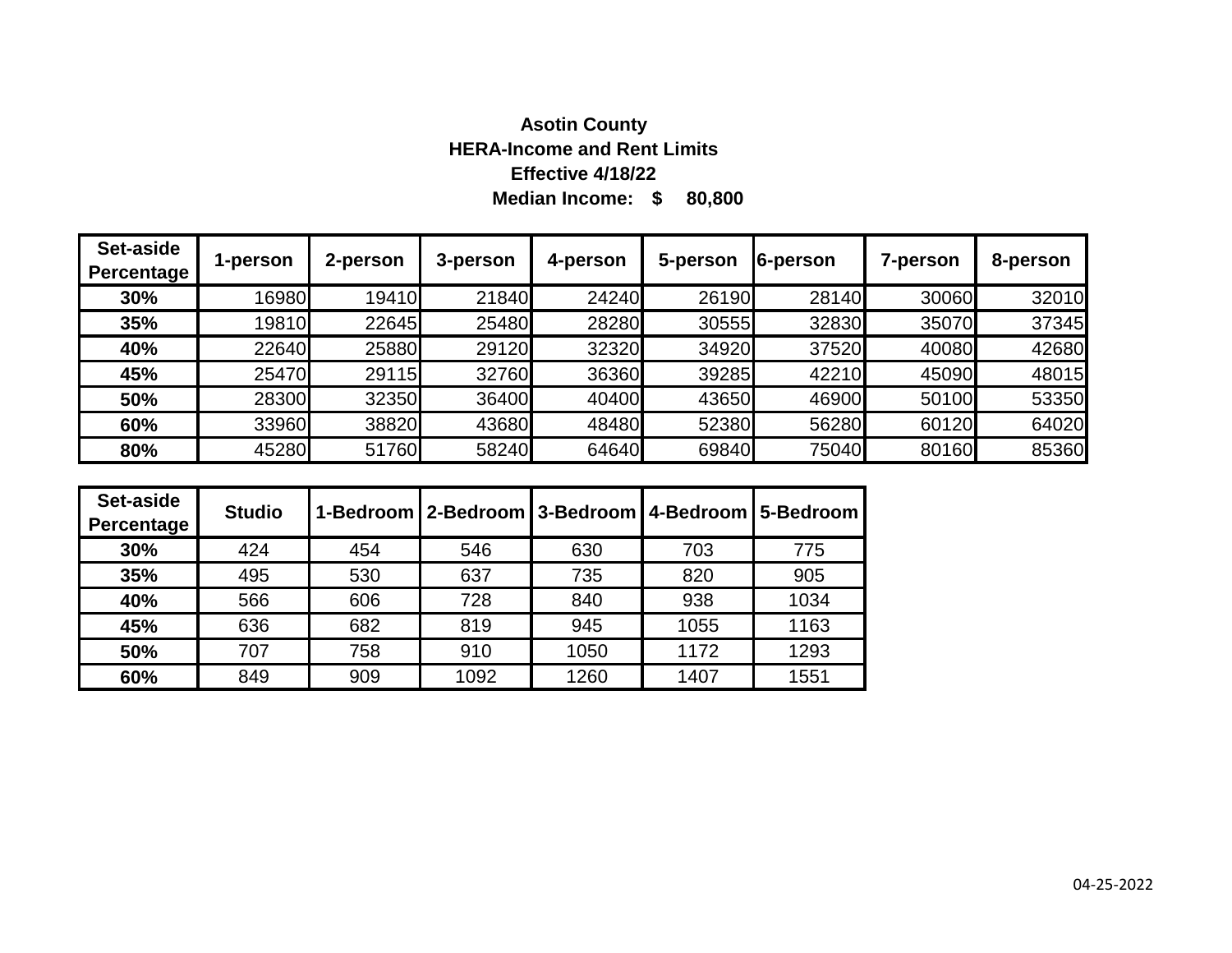# **Median Income: \$ 87,500 Benton County MTSP-Income and Rent Limits Effective 4/18/22**

| Set-aside<br>Percentage | 1-person | 2-person | 3-person | 4-person | 5-person | 6-person | 7-person | 8-person |
|-------------------------|----------|----------|----------|----------|----------|----------|----------|----------|
| 20%                     | 12240    | 13980    | 15720    | 17460    | 18860    | 20260    | 21660    | 23060    |
| 30%                     | 18360    | 20970    | 23580    | 26190    | 28290    | 30390    | 32490    | 34590    |
| 35%                     | 21420    | 24465    | 27510    | 30555    | 33005    | 35455    | 37905    | 40355    |
| 40%                     | 24480    | 27960    | 31440    | 34920    | 37720    | 40520    | 43320    | 46120    |
| 45%                     | 27540    | 31455    | 35370    | 39285    | 42435    | 45585    | 48735    | 51885    |
| 50%                     | 30600    | 34950    | 39300    | 43650    | 47150    | 50650    | 54150    | 57650    |
| 60%                     | 36720    | 41940    | 47160    | 52380    | 56580    | 60780    | 64980    | 69180    |
| 70%                     | 42840    | 48930    | 55020    | 61110    | 66010    | 70910    | 75810    | 80710    |
| 80%                     | 48960    | 55920    | 62880    | 69840    | 75440    | 81040    | 86640    | 92240    |

| Set-aside<br>Percentage | <b>Studio</b> |      | 1-Bedroom   2-Bedroom   3-Bedroom   4-Bedroom |      |      | 5-Bedroom |
|-------------------------|---------------|------|-----------------------------------------------|------|------|-----------|
| 20%                     | 306           | 327  | 393                                           | 454  | 506  | 559       |
| 30%                     | 459           | 491  | 589                                           | 681  | 759  | 838       |
| 35%                     | 535           | 573  | 687                                           | 794  | 886  | 978       |
| 40%                     | 612           | 655  | 786                                           | 908  | 1013 | 1118      |
| 45%                     | 688           | 737  | 884                                           | 1021 | 1139 | 1257      |
| 50%                     | 765           | 819  | 982                                           | 1135 | 1266 | 1397      |
| 60%                     | 918           | 983  | 1179                                          | 1362 | 1519 | 1677      |
| 70%                     | 1071          | 1147 | 1375                                          | 1589 | 1772 | 1956      |
| 80%                     | 1224          | 1311 | 1572                                          | 1816 | 2026 | 2236      |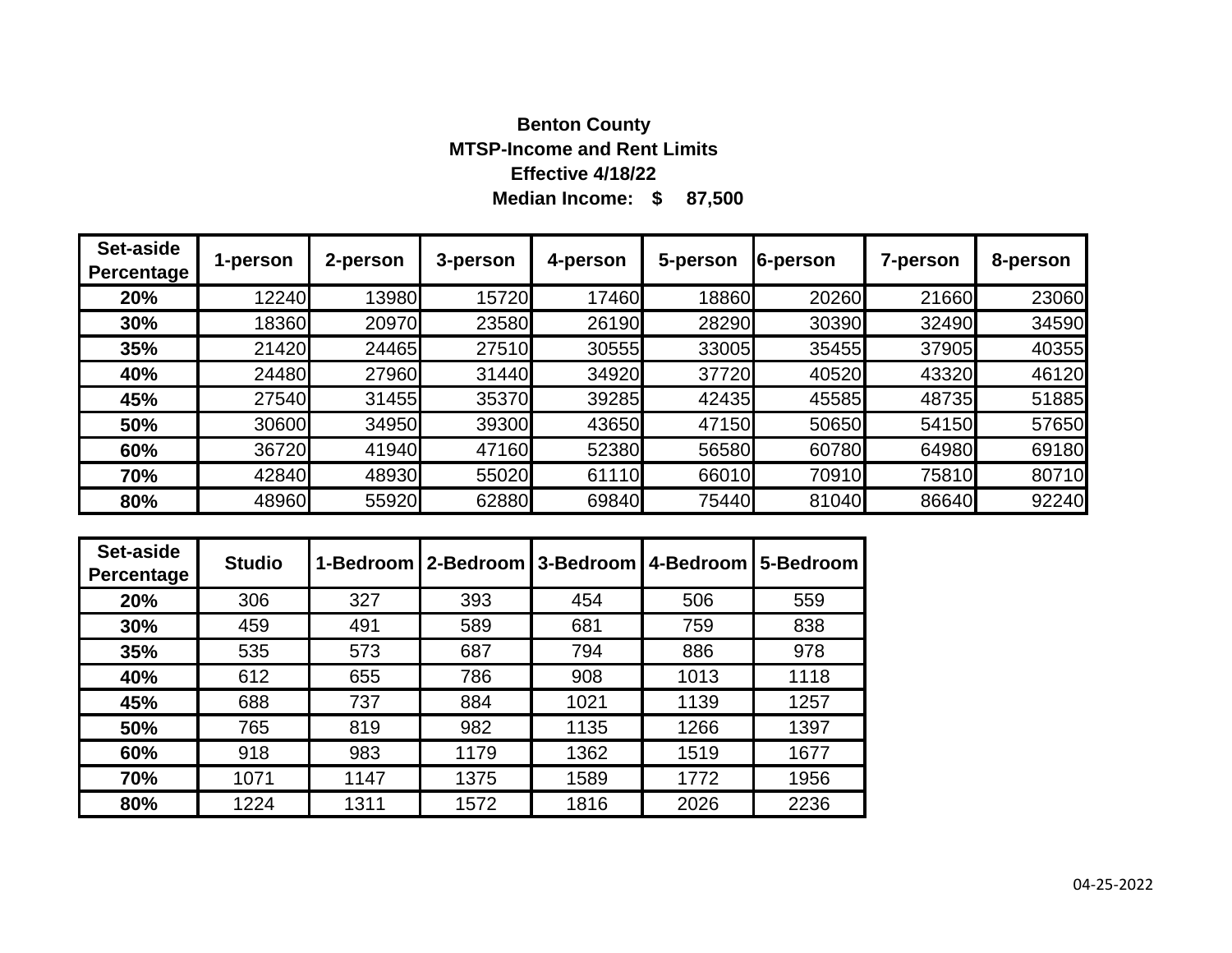# **Median Income: \$ 87,500 Benton County HERA-Income and Rent Limits Effective 4/18/22**

| Set-aside<br>Percentage | 1-person | 2-person | 3-person | 4-person | 5-person | 6-person | 7-person | 8-person |
|-------------------------|----------|----------|----------|----------|----------|----------|----------|----------|
| 30%                     | 18600    | 21240    | 23910    | 26550    | 28680    | 30810    | 32940    | 35070    |
| 35%                     | 21700    | 24780    | 27895    | 30975    | 33460    | 35945    | 38430    | 40915    |
| 40%                     | 24800    | 28320    | 31880    | 35400    | 38240    | 41080    | 43920    | 46760    |
| 45%                     | 27900    | 31860    | 35865    | 39825    | 43020    | 46215    | 49410    | 52605    |
| 50%                     | 31000    | 35400    | 39850    | 44250    | 47800    | 51350    | 54900    | 58450    |
| 60%                     | 37200    | 42480    | 47820    | 53100    | 57360    | 61620    | 65880    | 70140    |
| 80%                     | 49600    | 56640    | 63760    | 70800    | 76480    | 82160    | 87840    | 93520    |

| Set-aside<br>Percentage | <b>Studio</b> |     | 1-Bedroom   2-Bedroom   3-Bedroom   4-Bedroom   5-Bedroom |      |      |      |
|-------------------------|---------------|-----|-----------------------------------------------------------|------|------|------|
| 30%                     | 465           | 498 | 597                                                       | 690  | 770  | 850  |
| 35%                     | 542           | 581 | 697                                                       | 805  | 898  | 991  |
| 40%                     | 620           | 664 | 797                                                       | 920  | 1027 | 1133 |
| 45%                     | 697           | 747 | 896                                                       | 1035 | 1155 | 1275 |
| 50%                     | 775           | 830 | 996                                                       | 1150 | 1283 | 1416 |
| 60%                     | 930           | 996 | 1195                                                      | 1380 | 1540 | 1700 |

04-25-2022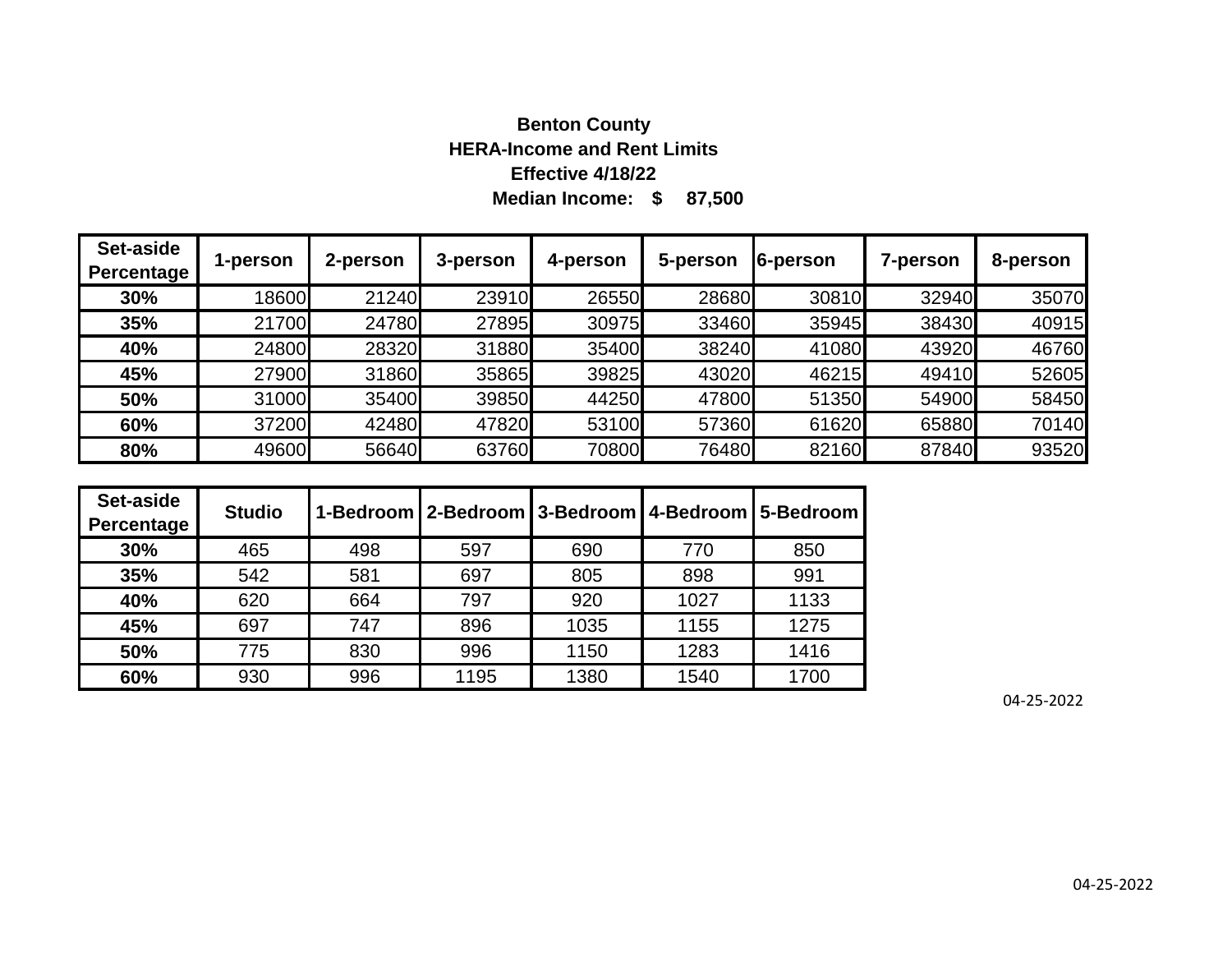# **Median Income: \$ 78,800 Chelan County MTSP-Income and Rent Limits Effective 4/18/22**

| Set-aside<br><b>Percentage</b> | 1-person | 2-person | 3-person | 4-person | 5-person | 6-person | 7-person | 8-person |
|--------------------------------|----------|----------|----------|----------|----------|----------|----------|----------|
| 20%                            | 11160    | 12740    | 14340    | 15920    | 17200    | 18480    | 19760    | 21020    |
| 30%                            | 16740    | 19110    | 21510    | 23880    | 25800    | 27720    | 29640    | 31530    |
| 35%                            | 19530    | 22295    | 25095    | 27860    | 30100    | 32340    | 34580    | 36785    |
| 40%                            | 22320    | 25480    | 28680    | 31840    | 34400    | 36960    | 39520    | 42040    |
| 45%                            | 25110    | 28665    | 32265    | 35820    | 38700    | 41580    | 44460    | 47295    |
| 50%                            | 27900    | 31850    | 35850    | 39800    | 43000    | 46200    | 49400    | 52550    |
| 60%                            | 33480    | 38220    | 43020    | 47760    | 51600    | 55440    | 59280    | 63060    |
| 70%                            | 39060    | 44590    | 50190    | 55720    | 60200    | 64680    | 69160    | 73570    |
| 80%                            | 44640    | 50960    | 57360    | 63680    | 68800    | 73920    | 79040    | 84080    |

| Set-aside<br>Percentage | <b>Studio</b> |      | 1-Bedroom   2-Bedroom   3-Bedroom   4-Bedroom |      |      | 15-Bedroom |
|-------------------------|---------------|------|-----------------------------------------------|------|------|------------|
| 20%                     | 279           | 298  | 358                                           | 414  | 462  | 509        |
| 30%                     | 418           | 448  | 537                                           | 621  | 693  | 764        |
| 35%                     | 488           | 522  | 627                                           | 724  | 808  | 892        |
| 40%                     | 558           | 597  | 717                                           | 828  | 924  | 1019       |
| 45%                     | 627           | 672  | 806                                           | 931  | 1039 | 1146       |
| 50%                     | 697           | 746  | 896                                           | 1035 | 1155 | 1274       |
| 60%                     | 837           | 896  | 1075                                          | 1242 | 1386 | 1529       |
| 70%                     | 976           | 1045 | 1254                                          | 1449 | 1617 | 1784       |
| 80%                     | 1116          | 1195 | 1434                                          | 1656 | 1848 | 2039       |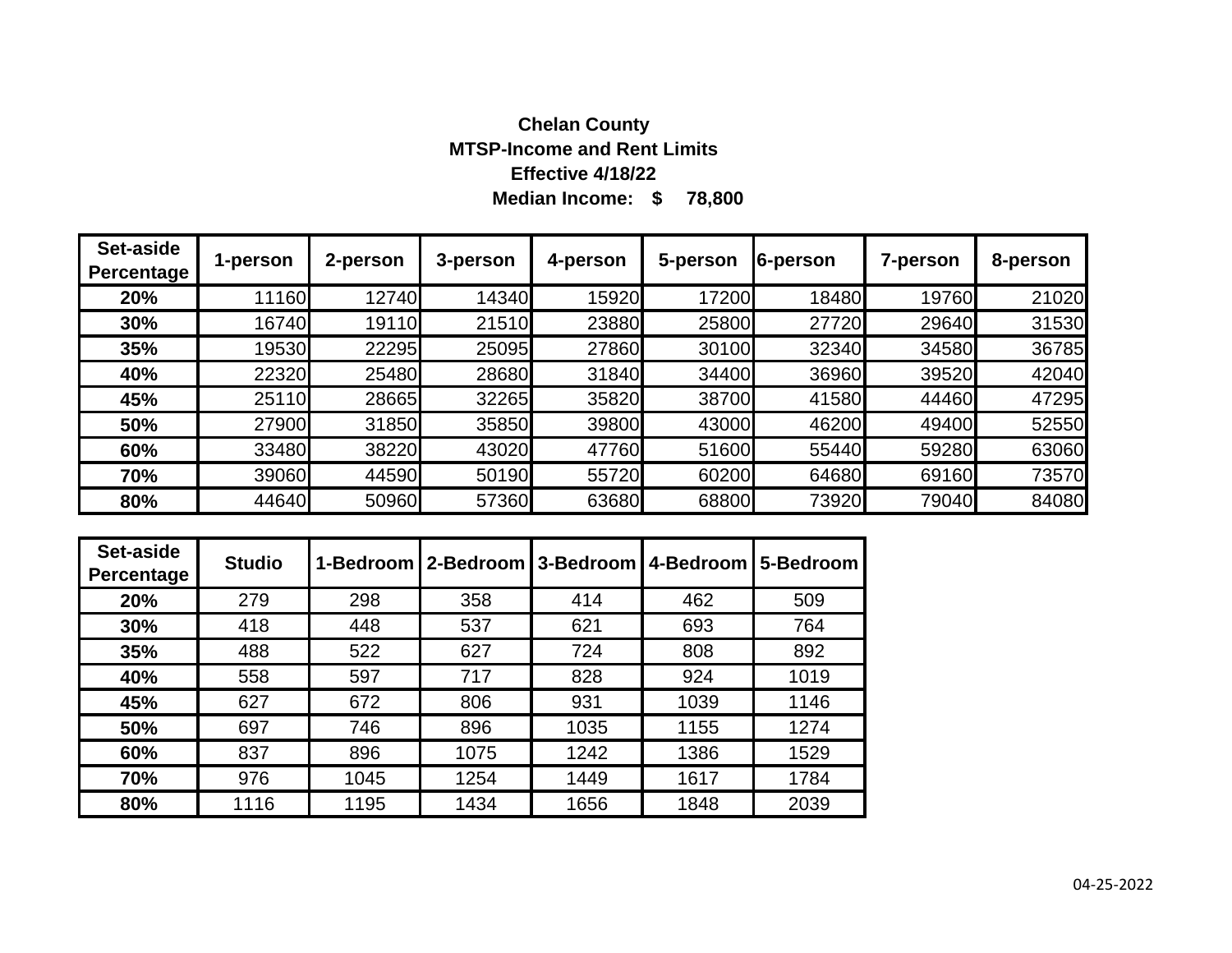# **Median Income: \$ 74,300 Clallam County MTSP-Income and Rent Limits Effective 4/18/22**

| Set-aside<br>Percentage | 1-person | 2-person | 3-person | 4-person | 5-person | 6-person | 7-person | 8-person |
|-------------------------|----------|----------|----------|----------|----------|----------|----------|----------|
| 20%                     | 11060    | 12640    | 14220    | 15780    | 17060    | 18320    | 19580    | 20840    |
| 30%                     | 16590    | 18960    | 21330    | 23670    | 25590    | 27480    | 29370    | 31260    |
| 35%                     | 19355    | 22120    | 24885    | 27615    | 29855    | 32060    | 34265    | 36470    |
| 40%                     | 22120    | 25280    | 28440    | 31560    | 34120    | 36640    | 39160    | 41680    |
| 45%                     | 24885    | 28440    | 31995    | 35505    | 38385    | 41220    | 44055    | 46890    |
| 50%                     | 27650    | 31600    | 35550    | 39450    | 42650    | 45800    | 48950    | 52100    |
| 60%                     | 33180    | 37920    | 42660    | 47340    | 51180    | 54960    | 58740    | 62520    |
| 70%                     | 38710    | 44240    | 49770    | 55230    | 59710    | 64120    | 68530    | 72940    |
| 80%                     | 44240    | 50560    | 56880    | 63120    | 68240    | 73280    | 78320    | 83360    |

| Set-aside<br>Percentage | <b>Studio</b> |      | 1-Bedroom   2-Bedroom   3-Bedroom |      | 4-Bedroom | 5-Bedroom |
|-------------------------|---------------|------|-----------------------------------|------|-----------|-----------|
| 20%                     | 276           | 296  | 355                               | 410  | 458       | 505       |
| 30%                     | 414           | 444  | 533                               | 615  | 687       | 757       |
| 35%                     | 483           | 518  | 622                               | 718  | 801       | 884       |
| 40%                     | 553           | 592  | 711                               | 821  | 916       | 1010      |
| 45%                     | 622           | 666  | 799                               | 923  | 1030      | 1136      |
| 50%                     | 691           | 740  | 888                               | 1026 | 1145      | 1263      |
| 60%                     | 829           | 888  | 1066                              | 1231 | 1374      | 1515      |
| 70%                     | 967           | 1036 | 1244                              | 1436 | 1603      | 1768      |
| 80%                     | 1106          | 1185 | 1422                              | 1642 | 1832      | 2021      |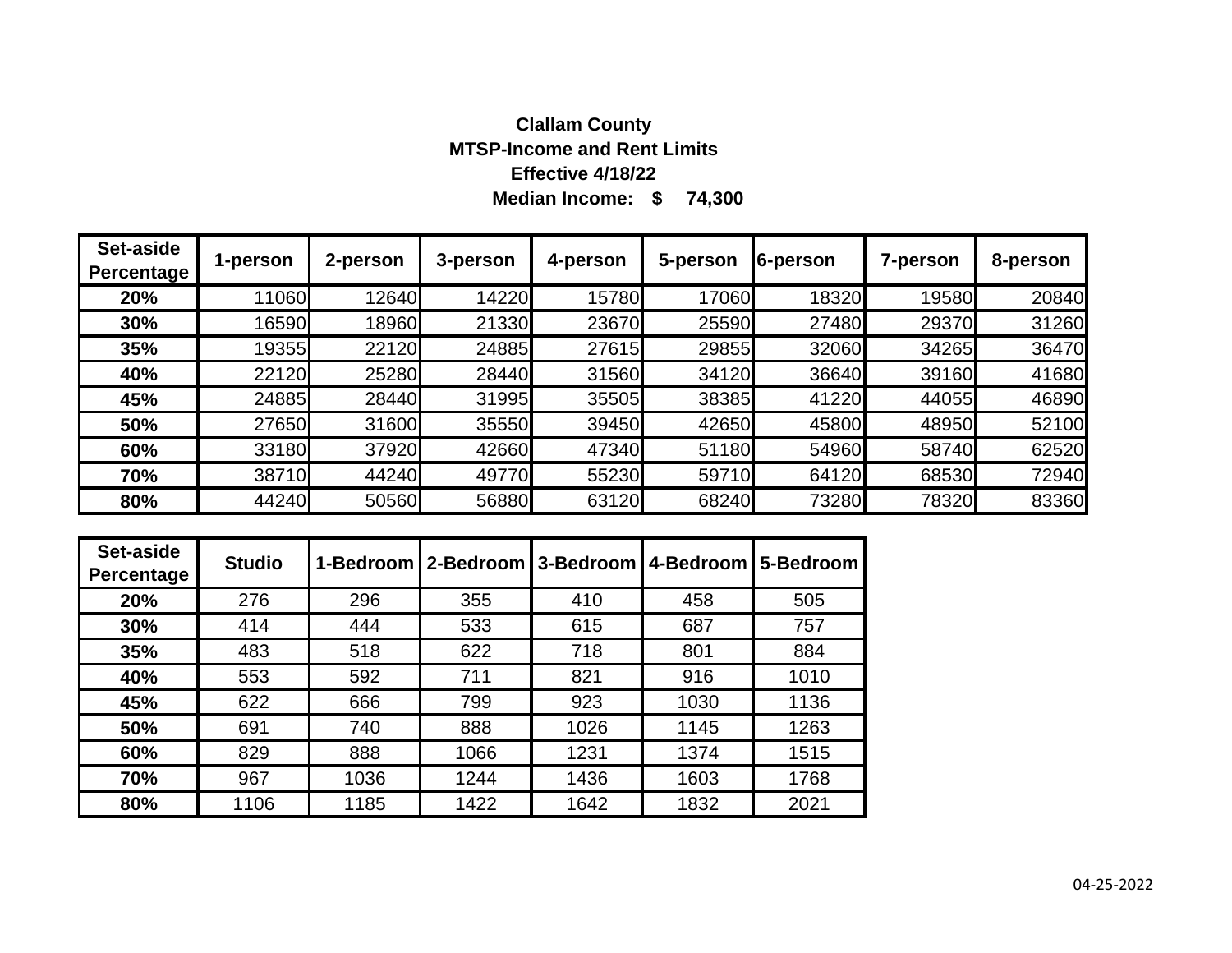# **Median Income: \$ 106,500 Clark County MTSP-Income and Rent Limits Effective 4/18/22**

| Set-aside<br><b>Percentage</b> | 1-person | 2-person | 3-person | 4-person | 5-person | 6-person | 7-person | 8-person |
|--------------------------------|----------|----------|----------|----------|----------|----------|----------|----------|
| 20%                            | 14920    | 17040    | 19180    | 21300    | 23020    | 24720    | 26420    | 28120    |
| 30%                            | 22380    | 25560    | 28770    | 31950    | 34530    | 37080    | 39630    | 42180    |
| 35%                            | 26110    | 29820    | 33565    | 37275    | 40285    | 43260    | 46235    | 49210    |
| 40%                            | 29840    | 34080    | 38360    | 42600    | 46040    | 49440    | 52840    | 56240    |
| 45%                            | 33570    | 38340    | 43155    | 47925    | 51795    | 55620    | 59445    | 63270    |
| 50%                            | 37300    | 42600    | 47950    | 53250    | 57550    | 61800    | 66050    | 70300    |
| 60%                            | 44760    | 51120    | 57540    | 63900    | 69060    | 74160    | 79260    | 84360    |
| 70%                            | 52220    | 59640    | 67130    | 74550    | 80570    | 86520    | 92470    | 98420    |
| 80%                            | 59680    | 68160    | 76720    | 85200    | 92080    | 98880    | 105680   | 112480   |

| Set-aside<br>Percentage | <b>Studio</b> |      | 1-Bedroom   2-Bedroom   3-Bedroom   4-Bedroom |      |      | 5-Bedroom |
|-------------------------|---------------|------|-----------------------------------------------|------|------|-----------|
| 20%                     | 373           | 399  | 479                                           | 554  | 618  | 681       |
| 30%                     | 559           | 599  | 719                                           | 831  | 927  | 1022      |
| 35%                     | 652           | 699  | 839                                           | 969  | 1081 | 1193      |
| 40%                     | 746           | 799  | 959                                           | 1108 | 1236 | 1363      |
| 45%                     | 839           | 898  | 1078                                          | 1246 | 1390 | 1533      |
| 50%                     | 932           | 998  | 1198                                          | 1385 | 1545 | 1704      |
| 60%                     | 1119          | 1198 | 1438                                          | 1662 | 1854 | 2045      |
| 70%                     | 1305          | 1398 | 1678                                          | 1939 | 2163 | 2386      |
| 80%                     | 1492          | 1598 | 1918                                          | 2216 | 2472 | 2727      |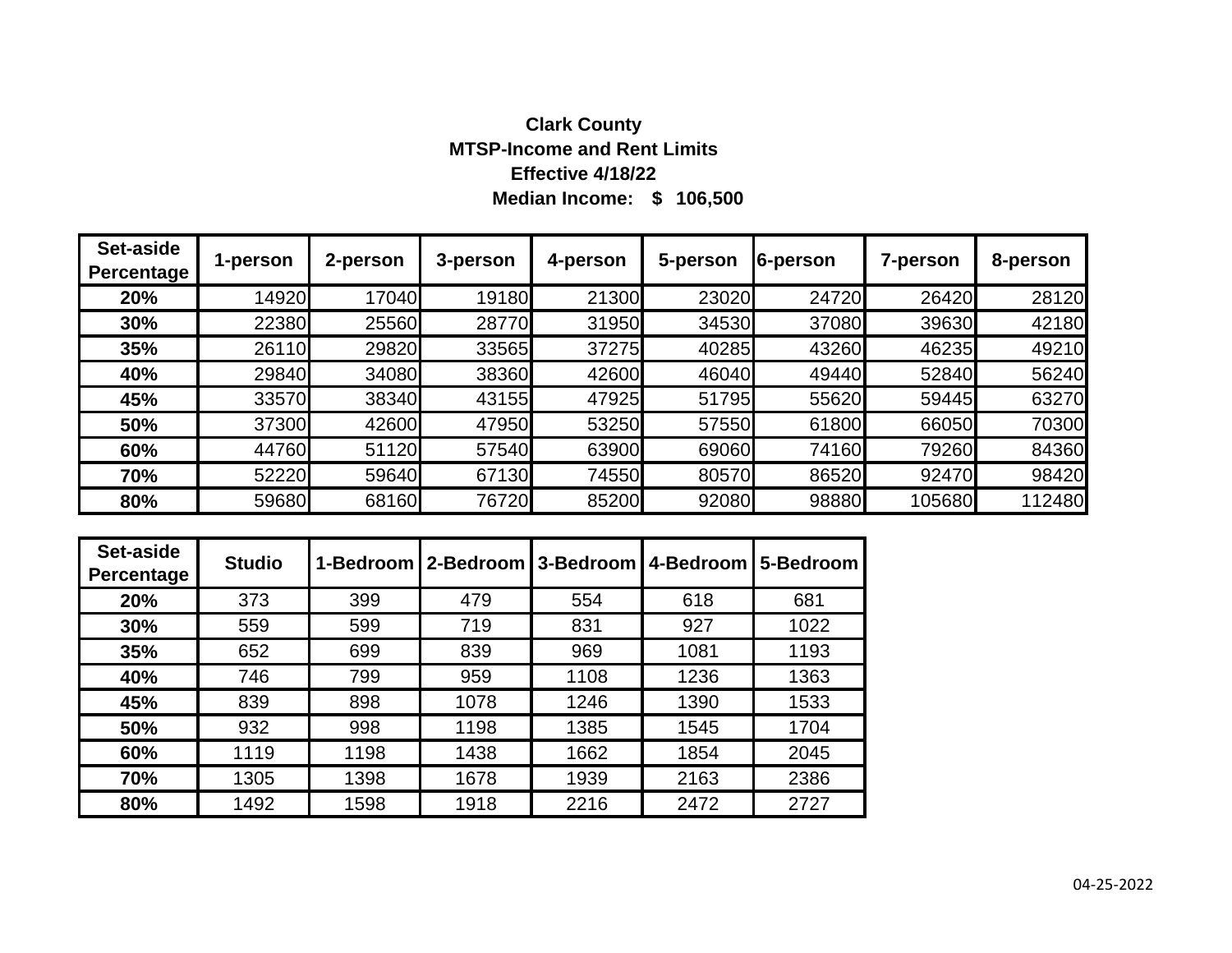# **Median Income: \$ 106,500 Clark County HERA-Income and Rent Limits Effective 4/18/22**

| Set-aside<br>Percentage | 1-person | 2-person | 3-person | 4-person | 5-person | 6-person | 7-person | 8-person |
|-------------------------|----------|----------|----------|----------|----------|----------|----------|----------|
| 30%                     | 22500    | 25710    | 28920    | 32130    | 34710    | 37290    | 39870    | 42420    |
| 35%                     | 26250    | 29995    | 33740    | 37485    | 40495    | 43505    | 46515    | 49490    |
| 40%                     | 30000    | 34280    | 38560    | 42840    | 46280    | 49720    | 53160    | 56560    |
| 45%                     | 33750    | 38565    | 43380    | 48195    | 52065    | 55935    | 59805    | 63630    |
| 50%                     | 37500    | 42850    | 48200    | 53550    | 57850    | 62150    | 66450    | 70700    |
| 60%                     | 45000    | 51420    | 57840    | 64260    | 69420    | 74580    | 79740    | 84840    |
| 80%                     | 60000    | 68560    | 77120    | 85680    | 92560    | 99440    | 106320   | 113120   |

| Set-aside<br>Percentage | <b>Studio</b> |      | 1-Bedroom   2-Bedroom   3-Bedroom   4-Bedroom   5-Bedroom |      |      |      |
|-------------------------|---------------|------|-----------------------------------------------------------|------|------|------|
| 30%                     | 562           | 602  | 723                                                       | 835  | 932  | 1028 |
| 35%                     | 656           | 703  | 843                                                       | 974  | 1087 | 1200 |
| 40%                     | 750           | 803  | 964                                                       | 1114 | 1243 | 1371 |
| 45%                     | 843           | 903  | 1084                                                      | 1253 | 1398 | 1542 |
| 50%                     | 937           | 1004 | 1205                                                      | 1392 | 1553 | 1714 |
| 60%                     | 1125          | 1205 | 1446                                                      | 1671 | 1864 | 2057 |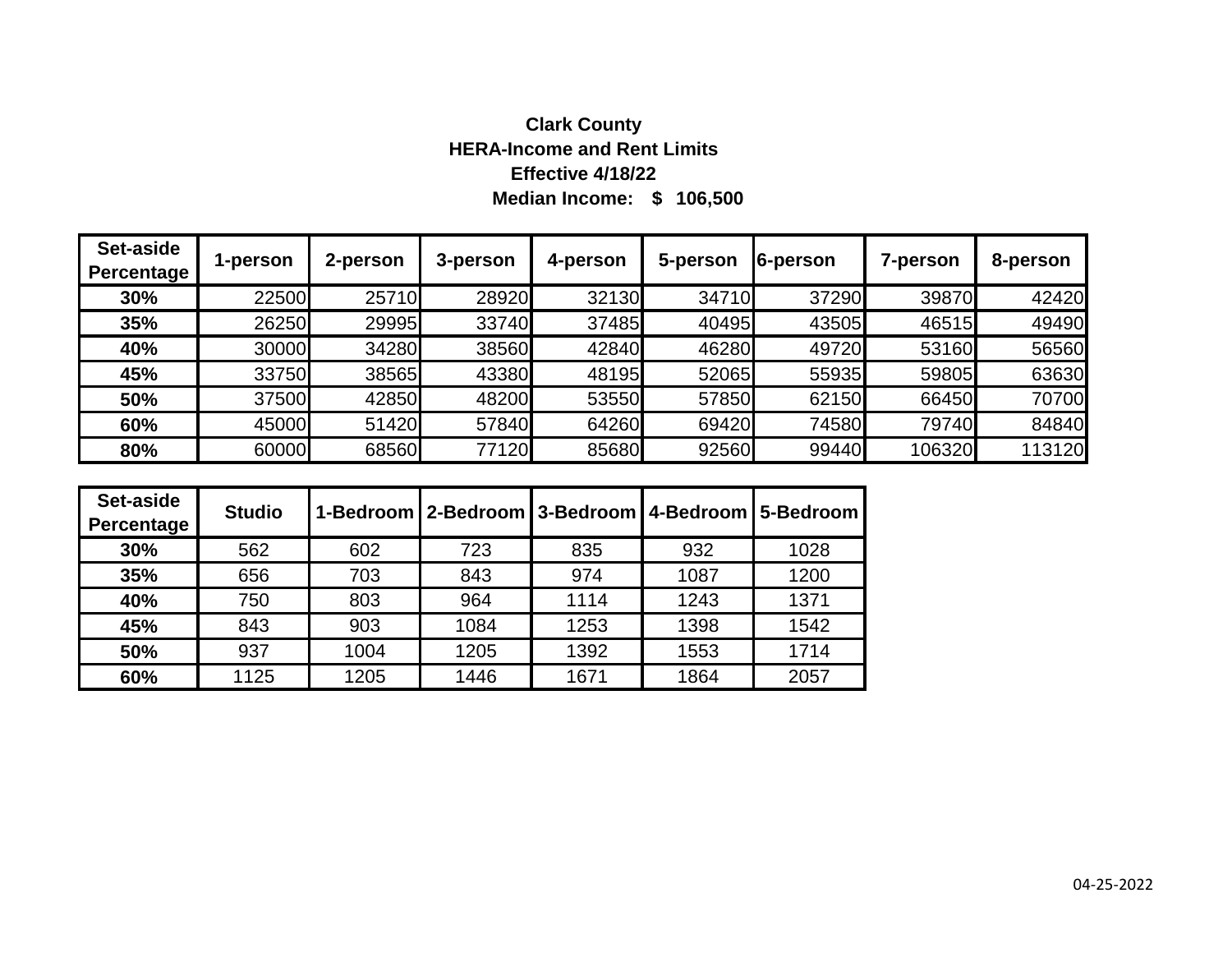# **Median Income: \$ 94,500 Columbia County MTSP-Income and Rent Limits Effective 4/18/22**

| Set-aside<br>Percentage | 1-person | 2-person | 3-person | 4-person | 5-person | <b>6-person</b> | 7-person | 8-person |
|-------------------------|----------|----------|----------|----------|----------|-----------------|----------|----------|
| 20%                     | 11060    | 12640    | 14220    | 15780    | 17060    | 18320           | 19580    | 20840    |
| 30%                     | 16590    | 18960    | 21330    | 23670    | 25590    | 27480           | 29370    | 31260    |
| 35%                     | 19355    | 22120    | 24885    | 27615    | 29855    | 32060           | 34265    | 36470    |
| 40%                     | 22120    | 25280    | 28440    | 31560    | 34120    | 36640           | 39160    | 41680    |
| 45%                     | 24885    | 28440    | 31995    | 35505    | 38385    | 41220           | 44055    | 46890    |
| 50%                     | 27650    | 31600    | 35550    | 39450    | 42650    | 45800           | 48950    | 52100    |
| 60%                     | 33180    | 37920    | 42660    | 47340    | 51180    | 54960           | 58740    | 62520    |
| 70%                     | 38710    | 44240    | 49770    | 55230    | 59710    | 64120           | 68530    | 72940    |
| 80%                     | 44240    | 50560    | 56880    | 63120    | 68240    | 73280           | 78320    | 83360    |

| Set-aside<br>Percentage | <b>Studio</b> |      | 1-Bedroom   2-Bedroom   3-Bedroom |      | 4-Bedroom | 5-Bedroom |
|-------------------------|---------------|------|-----------------------------------|------|-----------|-----------|
| 20%                     | 276           | 296  | 355                               | 410  | 458       | 505       |
| 30%                     | 414           | 444  | 533                               | 615  | 687       | 757       |
| 35%                     | 483           | 518  | 622                               | 718  | 801       | 884       |
| 40%                     | 553           | 592  | 711                               | 821  | 916       | 1010      |
| 45%                     | 622           | 666  | 799                               | 923  | 1030      | 1136      |
| 50%                     | 691           | 740  | 888                               | 1026 | 1145      | 1263      |
| 60%                     | 829           | 888  | 1066                              | 1231 | 1374      | 1515      |
| 70%                     | 967           | 1036 | 1244                              | 1436 | 1603      | 1768      |
| 80%                     | 1106          | 1185 | 1422                              | 1642 | 1832      | 2021      |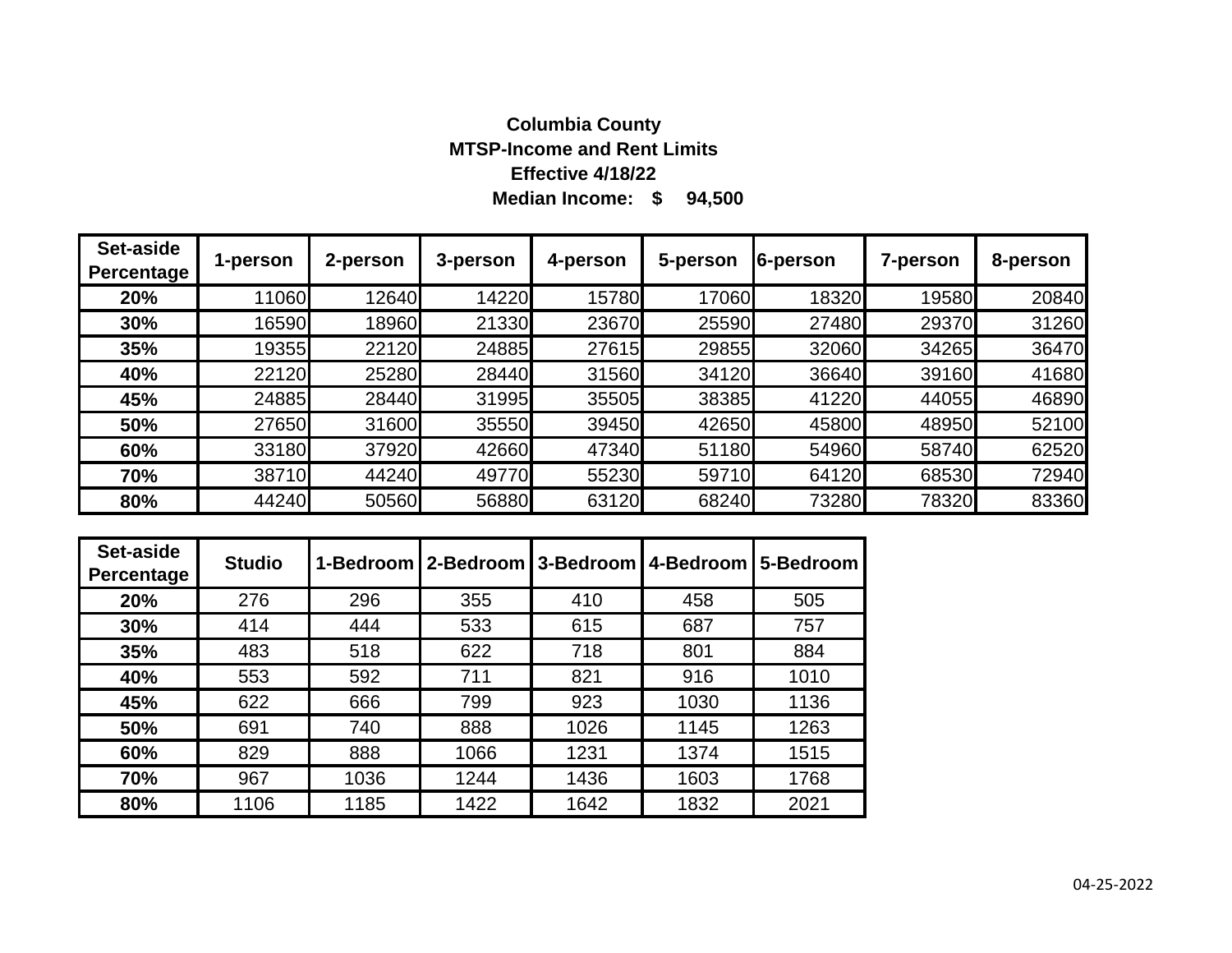# **Median Income: \$ 75,100 Cowlitz County MTSP-Income and Rent Limits Effective 4/18/22**

| Set-aside<br>Percentage | 1-person | 2-person | 3-person | 4-person | 5-person | 6-person | <b>7-person</b> | 8-person |
|-------------------------|----------|----------|----------|----------|----------|----------|-----------------|----------|
| 20%                     | 11160    | 12740    | 14340    | 15920    | 17200    | 18480    | 19760           | 21020    |
| 30%                     | 16740    | 19110    | 21510    | 23880    | 25800    | 27720    | 29640           | 31530    |
| 35%                     | 19530    | 22295    | 25095    | 27860    | 30100    | 32340    | 34580           | 36785    |
| 40%                     | 22320    | 25480    | 28680    | 31840    | 34400    | 36960    | 39520           | 42040    |
| 45%                     | 25110    | 28665    | 32265    | 35820    | 38700    | 41580    | 44460           | 47295    |
| 50%                     | 27900    | 31850    | 35850    | 39800    | 43000    | 46200    | 49400           | 52550    |
| 60%                     | 33480    | 38220    | 43020    | 47760    | 51600    | 55440    | 59280           | 63060    |
| 70%                     | 39060    | 44590    | 50190    | 55720    | 60200    | 64680    | 69160           | 73570    |
| 80%                     | 44640    | 50960    | 57360    | 63680    | 68800    | 73920    | 79040           | 84080    |

| Set-aside<br>Percentage | <b>Studio</b> |      | 1-Bedroom   2-Bedroom   3-Bedroom   4-Bedroom |      |      | 5-Bedroom |
|-------------------------|---------------|------|-----------------------------------------------|------|------|-----------|
| 20%                     | 279           | 298  | 358                                           | 414  | 462  | 509       |
| 30%                     | 418           | 448  | 537                                           | 621  | 693  | 764       |
| 35%                     | 488           | 522  | 627                                           | 724  | 808  | 892       |
| 40%                     | 558           | 597  | 717                                           | 828  | 924  | 1019      |
| 45%                     | 627           | 672  | 806                                           | 931  | 1039 | 1146      |
| 50%                     | 697           | 746  | 896                                           | 1035 | 1155 | 1274      |
| 60%                     | 837           | 896  | 1075                                          | 1242 | 1386 | 1529      |
| 70%                     | 976           | 1045 | 1254                                          | 1449 | 1617 | 1784      |
| 80%                     | 1116          | 1195 | 1434                                          | 1656 | 1848 | 2039      |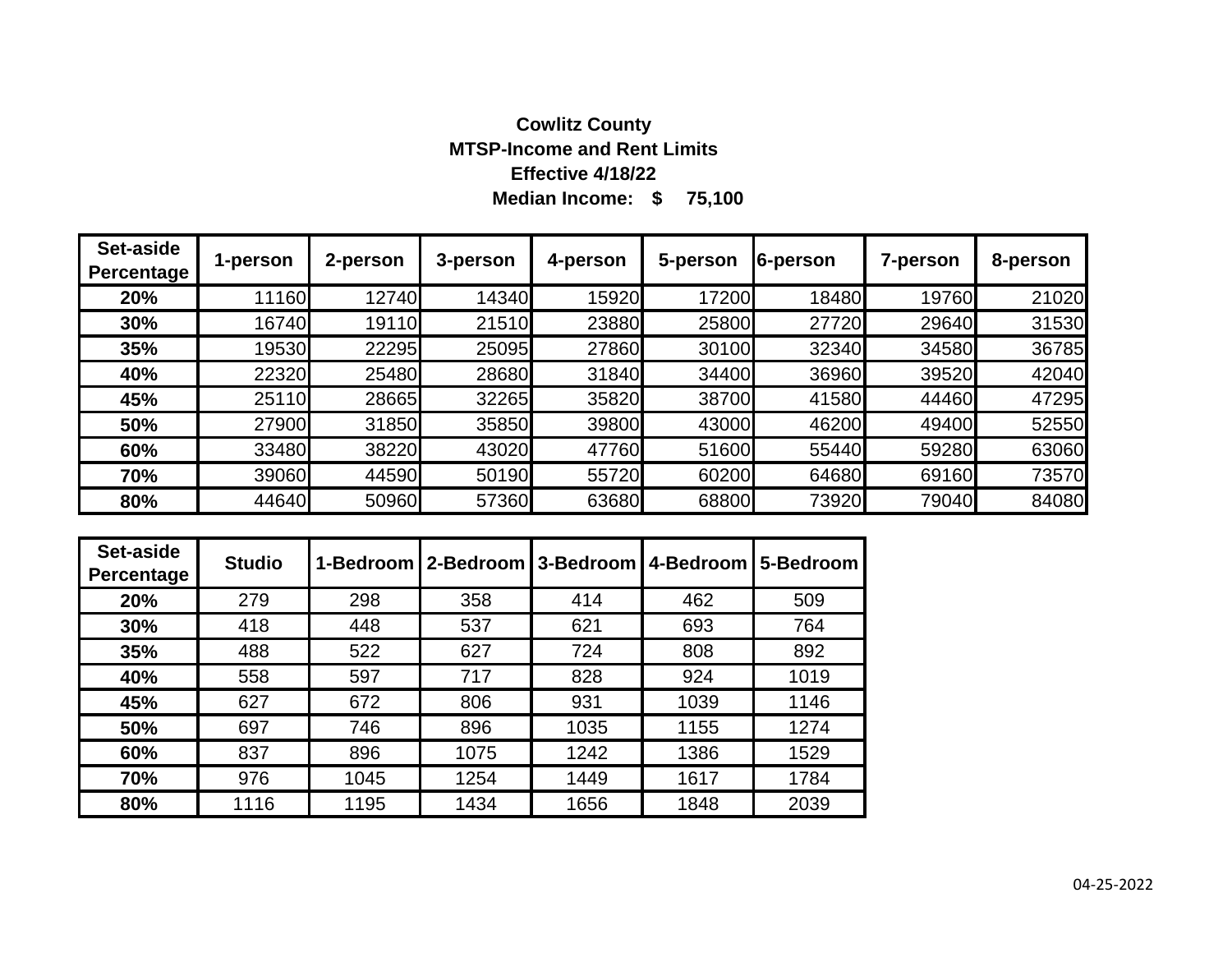### **Median Income: \$ 78,800 Douglas County MTSP-Income and Rent Limits Effective 4/18/22**

| Set-aside<br>Percentage | 1-person | 2-person | 3-person | 4-person | 5-person | 6-person | 7-person | 8-person |
|-------------------------|----------|----------|----------|----------|----------|----------|----------|----------|
| 20%                     | 11160    | 12740    | 14340    | 15920    | 17200    | 18480    | 19760    | 21020    |
| 30%                     | 16740    | 19110    | 21510    | 23880    | 25800    | 27720    | 29640    | 31530    |
| 35%                     | 19530    | 22295    | 25095    | 27860    | 30100    | 32340    | 34580    | 36785    |
| 40%                     | 22320    | 25480    | 28680    | 31840    | 34400    | 36960    | 39520    | 42040    |
| 45%                     | 25110    | 28665    | 32265    | 35820    | 38700    | 41580    | 44460    | 47295    |
| 50%                     | 27900    | 31850    | 35850    | 39800    | 43000    | 46200    | 49400    | 52550    |
| 60%                     | 33480    | 38220    | 43020    | 47760    | 51600    | 55440    | 59280    | 63060    |
| 70%                     | 39060    | 44590    | 50190    | 55720    | 60200    | 64680    | 69160    | 73570    |
| 80%                     | 44640    | 50960    | 57360    | 63680    | 68800    | 73920    | 79040    | 84080    |

| Set-aside<br>Percentage | <b>Studio</b> |      | 1-Bedroom   2-Bedroom   3-Bedroom   4-Bedroom |      |      | 5-Bedroom |
|-------------------------|---------------|------|-----------------------------------------------|------|------|-----------|
| 20%                     | 279           | 298  | 358                                           | 414  | 462  | 509       |
| 30%                     | 418           | 448  | 537                                           | 621  | 693  | 764       |
| 35%                     | 488           | 522  | 627                                           | 724  | 808  | 892       |
| 40%                     | 558           | 597  | 717                                           | 828  | 924  | 1019      |
| 45%                     | 627           | 672  | 806                                           | 931  | 1039 | 1146      |
| 50%                     | 697           | 746  | 896                                           | 1035 | 1155 | 1274      |
| 60%                     | 837           | 896  | 1075                                          | 1242 | 1386 | 1529      |
| 70%                     | 976           | 1045 | 1254                                          | 1449 | 1617 | 1784      |
| 80%                     | 1116          | 1195 | 1434                                          | 1656 | 1848 | 2039      |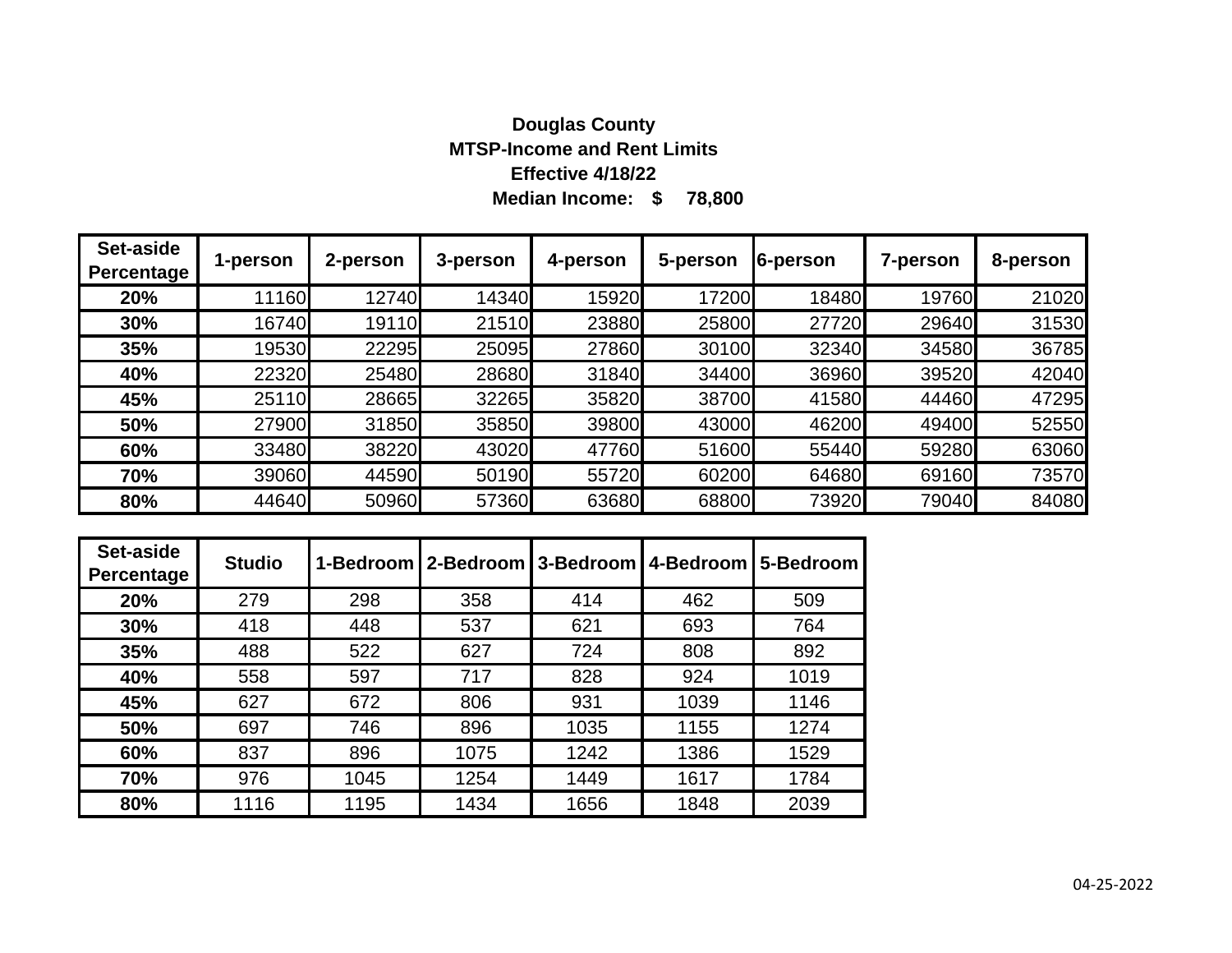# **Median Income: \$ 63,200 Ferry County MTSP-Income and Rent Limits Effective 4/18/22**

| Set-aside<br>Percentage | 1-person | 2-person | 3-person | 4-person | 5-person | 6-person | 7-person | 8-person |
|-------------------------|----------|----------|----------|----------|----------|----------|----------|----------|
| 20%                     | 11060    | 12640    | 14220    | 15780    | 17060    | 18320    | 19580    | 20840    |
| 30%                     | 16590    | 18960    | 21330    | 23670    | 25590    | 27480    | 29370    | 31260    |
| 35%                     | 19355    | 22120    | 24885    | 27615    | 29855    | 32060    | 34265    | 36470    |
| 40%                     | 22120    | 25280    | 28440    | 31560    | 34120    | 36640    | 39160    | 41680    |
| 45%                     | 24885    | 28440    | 31995    | 35505    | 38385    | 41220    | 44055    | 46890    |
| 50%                     | 27650    | 31600    | 35550    | 39450    | 42650    | 45800    | 48950    | 52100    |
| 60%                     | 33180    | 37920    | 42660    | 47340    | 51180    | 54960    | 58740    | 62520    |
| 70%                     | 38710    | 44240    | 49770    | 55230    | 59710    | 64120    | 68530    | 72940    |
| 80%                     | 44240    | 50560    | 56880    | 63120    | 68240    | 73280    | 78320    | 83360    |

| Set-aside<br>Percentage | <b>Studio</b> | 1-Bedroom | 12-Bedroom | 3-Bedroom | 4-Bedroom | 5-Bedroom |
|-------------------------|---------------|-----------|------------|-----------|-----------|-----------|
| 20%                     | 276           | 296       | 355        | 410       | 458       | 505       |
| 30%                     | 414           | 444       | 533        | 615       | 687       | 757       |
| 35%                     | 483           | 518       | 622        | 718       | 801       | 884       |
| 40%                     | 553           | 592       | 711        | 821       | 916       | 1010      |
| 45%                     | 622           | 666       | 799        | 923       | 1030      | 1136      |
| 50%                     | 691           | 740       | 888        | 1026      | 1145      | 1263      |
| 60%                     | 829           | 888       | 1066       | 1231      | 1374      | 1515      |
| 70%                     | 967           | 1036      | 1244       | 1436      | 1603      | 1768      |
| 80%                     | 1106          | 1185      | 1422       | 1642      | 1832      | 2021      |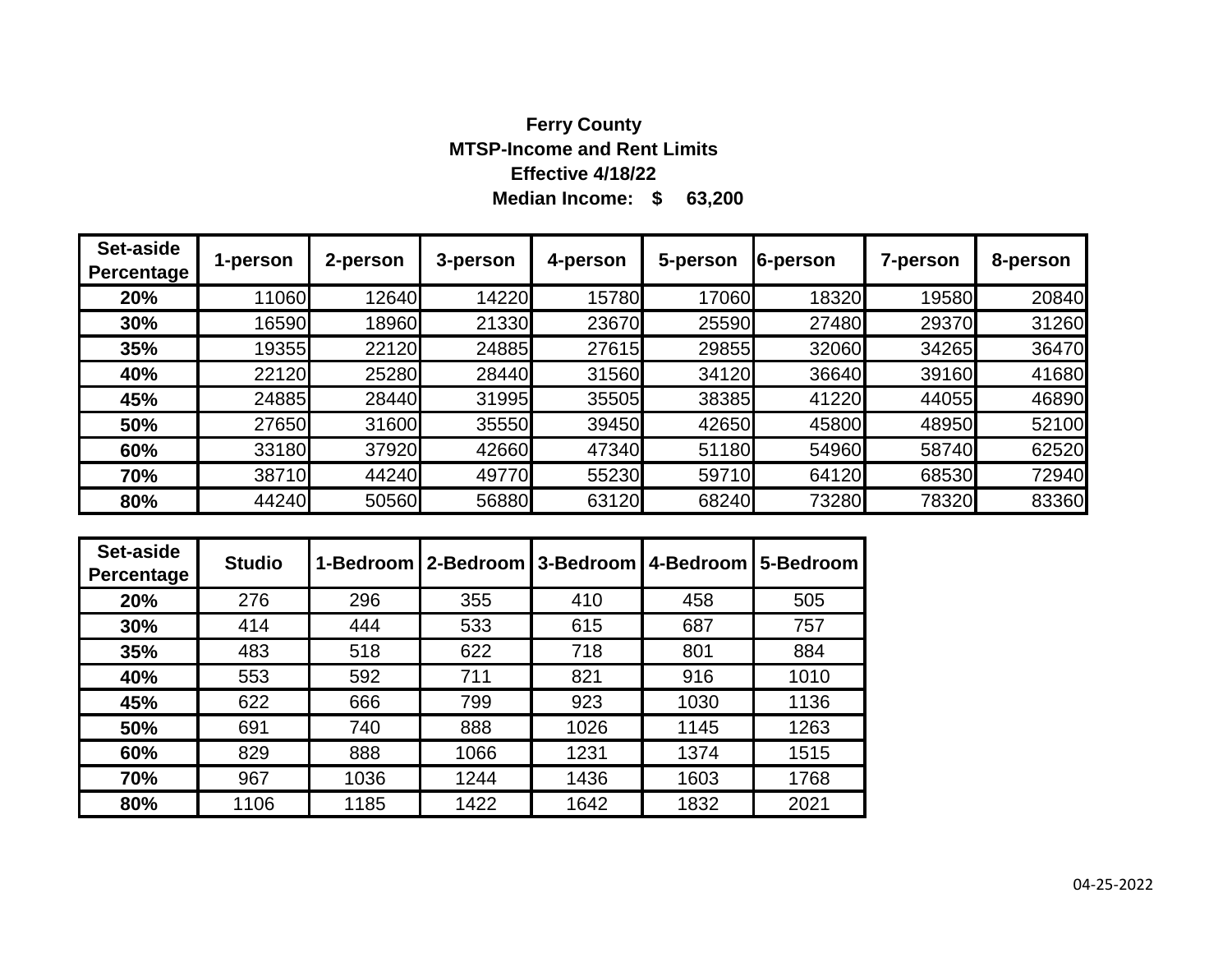# **Median Income: \$ 87,500 Franklin County MTSP-Income and Rent Limits Effective 4/18/22**

| Set-aside<br>Percentage | 1-person | 2-person | 3-person | 4-person | 5-person | 6-person | 7-person | 8-person |
|-------------------------|----------|----------|----------|----------|----------|----------|----------|----------|
| 20%                     | 12240    | 13980    | 15720    | 17460    | 18860    | 20260    | 21660    | 23060    |
| 30%                     | 18360    | 20970    | 23580    | 26190    | 28290    | 30390    | 32490    | 34590    |
| 35%                     | 21420    | 24465    | 27510    | 30555    | 33005    | 35455    | 37905    | 40355    |
| 40%                     | 24480    | 27960    | 31440    | 34920    | 37720    | 40520    | 43320    | 46120    |
| 45%                     | 27540    | 31455    | 35370    | 39285    | 42435    | 45585    | 48735    | 51885    |
| 50%                     | 30600    | 34950    | 39300    | 43650    | 47150    | 50650    | 54150    | 57650    |
| 60%                     | 36720    | 41940    | 47160    | 52380    | 56580    | 60780    | 64980    | 69180    |
| 70%                     | 42840    | 48930    | 55020    | 61110    | 66010    | 70910    | 75810    | 80710    |
| 80%                     | 48960    | 55920    | 62880    | 69840    | 75440    | 81040    | 86640    | 92240    |

| Set-aside<br>Percentage | <b>Studio</b> |      | 1-Bedroom   2-Bedroom   3-Bedroom |      | 4-Bedroom | 5-Bedroom |
|-------------------------|---------------|------|-----------------------------------|------|-----------|-----------|
| 20%                     | 306           | 327  | 393                               | 454  | 506       | 559       |
| 30%                     | 459           | 491  | 589                               | 681  | 759       | 838       |
| 35%                     | 535           | 573  | 687                               | 794  | 886       | 978       |
| 40%                     | 612           | 655  | 786                               | 908  | 1013      | 1118      |
| 45%                     | 688           | 737  | 884                               | 1021 | 1139      | 1257      |
| 50%                     | 765           | 819  | 982                               | 1135 | 1266      | 1397      |
| 60%                     | 918           | 983  | 1179                              | 1362 | 1519      | 1677      |
| 70%                     | 1071          | 1147 | 1375                              | 1589 | 1772      | 1956      |
| 80%                     | 1224          | 1311 | 1572                              | 1816 | 2026      | 2236      |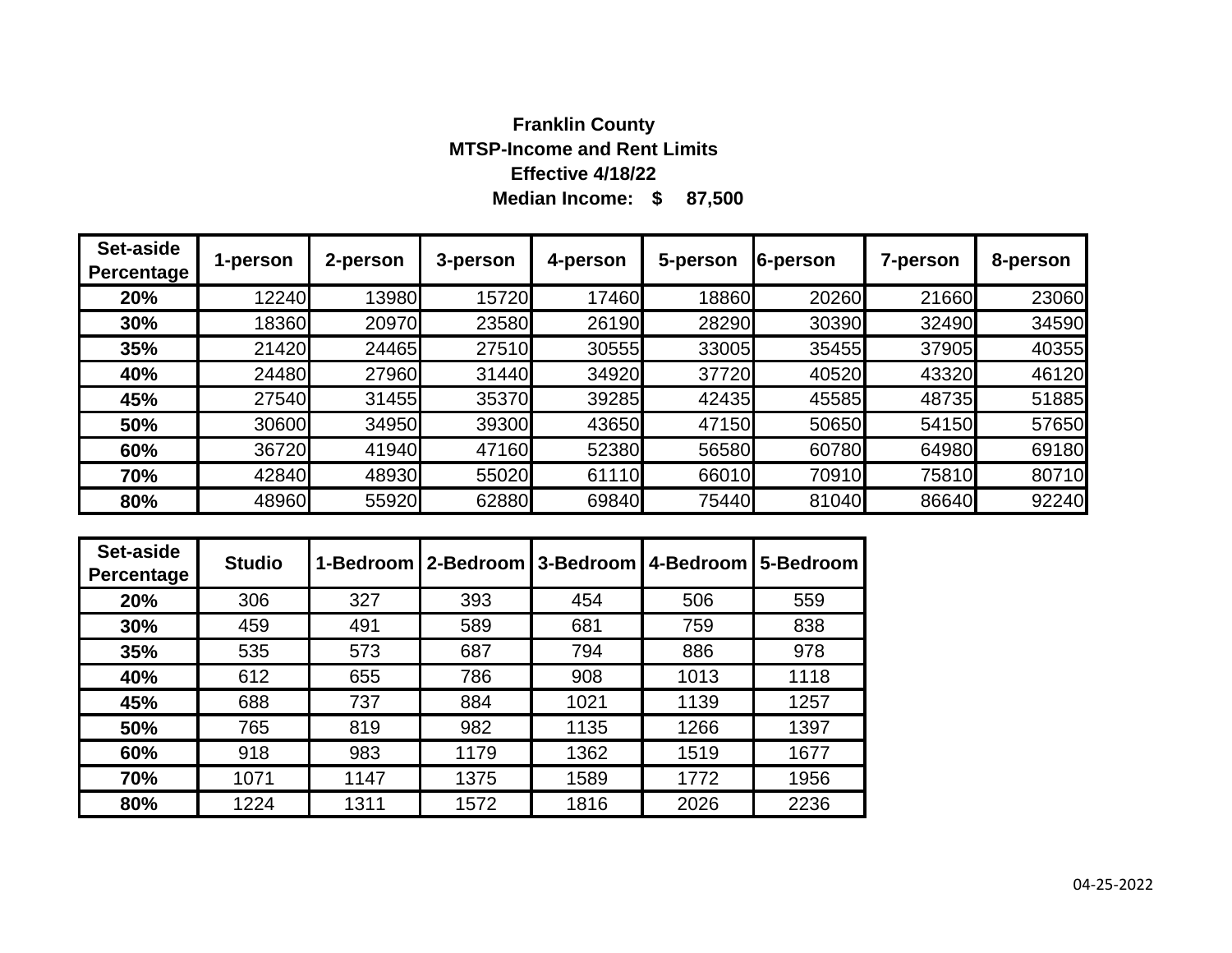# **Median Income: \$ 87,500 Franklin County HERA-Income and Rent Limits Effective 4/18/22**

| Set-aside<br>Percentage | 1-person | 2-person | 3-person | 4-person | 5-person | 6-person | 7-person | 8-person |
|-------------------------|----------|----------|----------|----------|----------|----------|----------|----------|
| 30%                     | 18600    | 21240    | 23910    | 26550    | 28680    | 30810    | 32940    | 35070    |
| 35%                     | 21700    | 24780    | 27895    | 30975    | 33460    | 35945    | 38430    | 40915    |
| 40%                     | 24800    | 28320    | 31880    | 35400    | 38240    | 41080    | 43920    | 46760    |
| 45%                     | 27900    | 31860    | 35865    | 39825    | 43020    | 46215    | 49410    | 52605    |
| 50%                     | 31000    | 35400    | 39850    | 44250    | 47800    | 51350    | 54900    | 58450    |
| 60%                     | 37200    | 42480    | 47820    | 53100    | 57360    | 61620    | 65880    | 70140    |
| 80%                     | 49600    | 56640    | 63760    | 70800    | 76480    | 82160    | 87840    | 93520    |

| Set-aside<br>Percentage | <b>Studio</b> |     | 1-Bedroom   2-Bedroom   3-Bedroom   4-Bedroom   5-Bedroom |      |      |      |
|-------------------------|---------------|-----|-----------------------------------------------------------|------|------|------|
| 30%                     | 465           | 498 | 597                                                       | 690  | 770  | 850  |
| 35%                     | 542           | 581 | 697                                                       | 805  | 898  | 991  |
| 40%                     | 620           | 664 | 797                                                       | 920  | 1027 | 1133 |
| 45%                     | 697           | 747 | 896                                                       | 1035 | 1155 | 1275 |
| 50%                     | 775           | 830 | 996                                                       | 1150 | 1283 | 1416 |
| 60%                     | 930           | 996 | 1195                                                      | 1380 | 1540 | 1700 |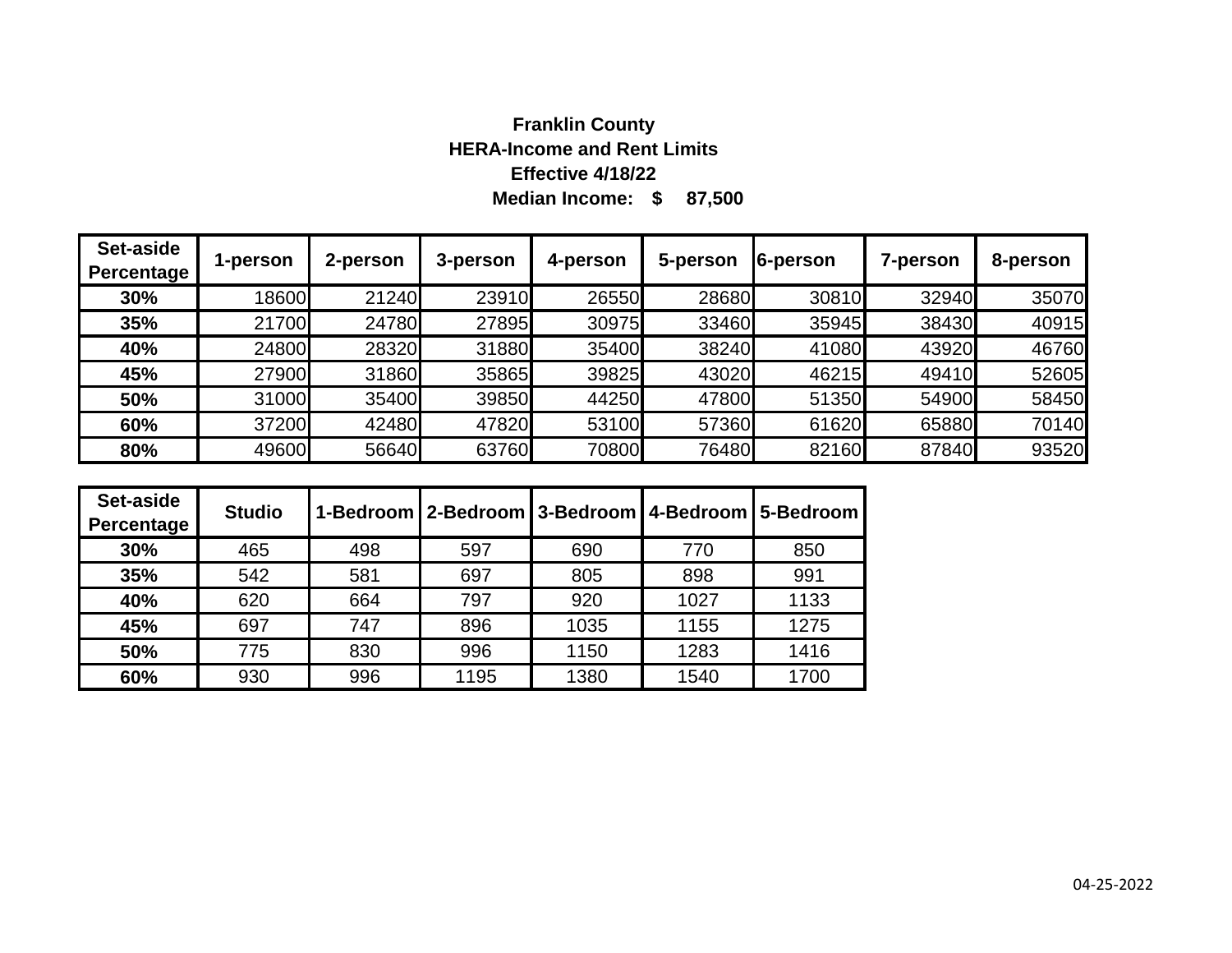### **Median Income: \$ 78,100 Garfield County MTSP-Income and Rent Limits Effective 4/18/22**

| Set-aside<br><b>Percentage</b> | 1-person | 2-person | 3-person | 4-person | 5-person | 6-person | 7-person | 8-person |
|--------------------------------|----------|----------|----------|----------|----------|----------|----------|----------|
| 20%                            | 11060    | 12640    | 14220    | 15780    | 17060    | 18320    | 19580    | 20840    |
| 30%                            | 16590    | 18960    | 21330    | 23670    | 25590    | 27480    | 29370    | 31260    |
| 35%                            | 19355    | 22120    | 24885    | 27615    | 29855    | 32060    | 34265    | 36470    |
| 40%                            | 22120    | 25280    | 28440    | 31560    | 34120    | 36640    | 39160    | 41680    |
| 45%                            | 24885    | 28440    | 31995    | 35505    | 38385    | 41220    | 44055    | 46890    |
| 50%                            | 27650    | 31600    | 35550    | 39450    | 42650    | 45800    | 48950    | 52100    |
| 60%                            | 33180    | 37920    | 42660    | 47340    | 51180    | 54960    | 58740    | 62520    |
| 70%                            | 38710    | 44240    | 49770    | 55230    | 59710    | 64120    | 68530    | 72940    |
| 80%                            | 44240    | 50560    | 56880    | 63120    | 68240    | 73280    | 78320    | 83360    |

| Set-aside<br>Percentage | <b>Studio</b> |      | 1-Bedroom   2-Bedroom   3-Bedroom   4-Bedroom |      |      | 5-Bedroom |
|-------------------------|---------------|------|-----------------------------------------------|------|------|-----------|
| 20%                     | 276           | 296  | 355                                           | 410  | 458  | 505       |
| 30%                     | 414           | 444  | 533                                           | 615  | 687  | 757       |
| 35%                     | 483           | 518  | 622                                           | 718  | 801  | 884       |
| 40%                     | 553           | 592  | 711                                           | 821  | 916  | 1010      |
| 45%                     | 622           | 666  | 799                                           | 923  | 1030 | 1136      |
| 50%                     | 691           | 740  | 888                                           | 1026 | 1145 | 1263      |
| 60%                     | 829           | 888  | 1066                                          | 1231 | 1374 | 1515      |
| 70%                     | 967           | 1036 | 1244                                          | 1436 | 1603 | 1768      |
| 80%                     | 1106          | 1185 | 1422                                          | 1642 | 1832 | 2021      |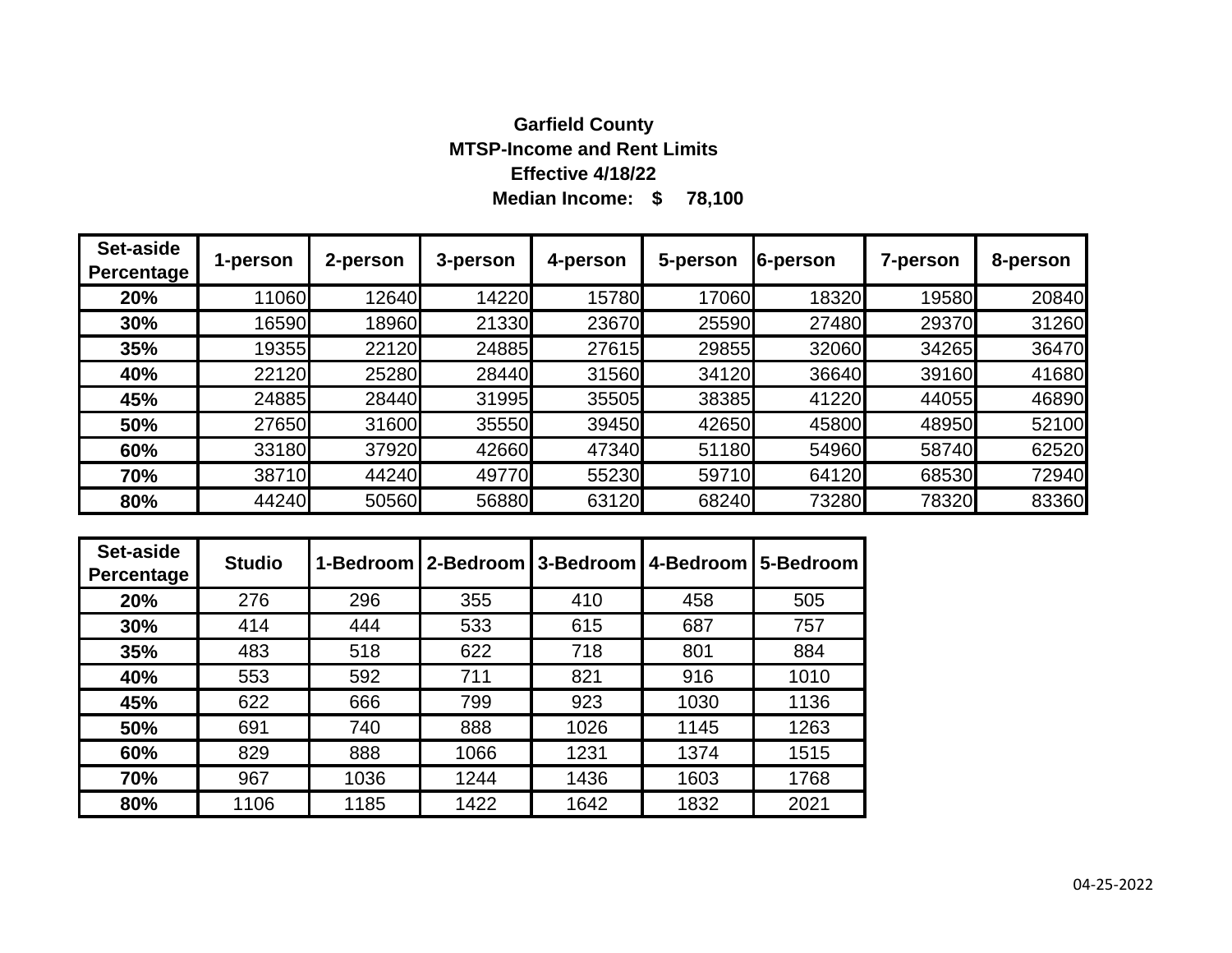# **Median Income: \$ 67,900 Grant County MTSP-Income and Rent Limits Effective 4/18/22**

| Set-aside<br>Percentage | 1-person | 2-person | 3-person | 4-person | 5-person | 6-person | 7-person | 8-person |
|-------------------------|----------|----------|----------|----------|----------|----------|----------|----------|
| 20%                     | 11160    | 12740    | 14340    | 15920    | 17200    | 18480    | 19760    | 21020    |
| 30%                     | 16740    | 19110    | 21510    | 23880    | 25800    | 27720    | 29640    | 31530    |
| 35%                     | 19530    | 22295    | 25095    | 27860    | 30100    | 32340    | 34580    | 36785    |
| 40%                     | 22320    | 25480    | 28680    | 31840    | 34400    | 36960    | 39520    | 42040    |
| 45%                     | 25110    | 28665    | 32265    | 35820    | 38700    | 41580    | 44460    | 47295    |
| 50%                     | 27900    | 31850    | 35850    | 39800    | 43000    | 46200    | 49400    | 52550    |
| 60%                     | 33480    | 38220    | 43020    | 47760    | 51600    | 55440    | 59280    | 63060    |
| 70%                     | 39060    | 44590    | 50190    | 55720    | 60200    | 64680    | 69160    | 73570    |
| 80%                     | 44640    | 50960    | 57360    | 63680    | 68800    | 73920    | 79040    | 84080    |

| Set-aside<br>Percentage | <b>Studio</b> |      | 1-Bedroom   2-Bedroom   3-Bedroom |      | 4-Bedroom | 5-Bedroom |
|-------------------------|---------------|------|-----------------------------------|------|-----------|-----------|
| 20%                     | 279           | 298  | 358                               | 414  | 462       | 509       |
| 30%                     | 418           | 448  | 537                               | 621  | 693       | 764       |
| 35%                     | 488           | 522  | 627                               | 724  | 808       | 892       |
| 40%                     | 558           | 597  | 717                               | 828  | 924       | 1019      |
| 45%                     | 627           | 672  | 806                               | 931  | 1039      | 1146      |
| 50%                     | 697           | 746  | 896                               | 1035 | 1155      | 1274      |
| 60%                     | 837           | 896  | 1075                              | 1242 | 1386      | 1529      |
| 70%                     | 976           | 1045 | 1254                              | 1449 | 1617      | 1784      |
| 80%                     | 1116          | 1195 | 1434                              | 1656 | 1848      | 2039      |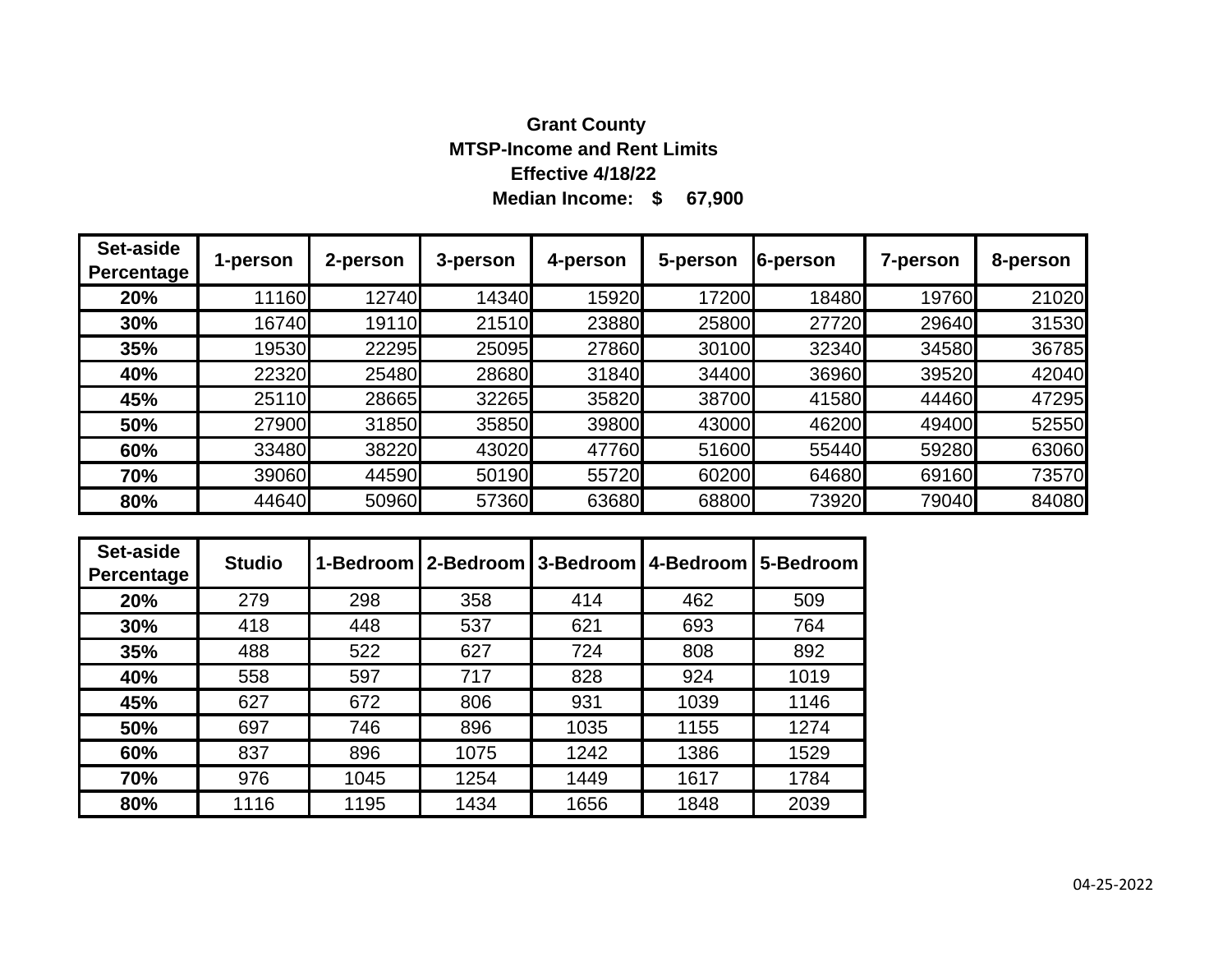#### **Median Income: \$ 83,000 Grays Harbor County MTSP-Income and Rent Limits Effective 4/18/22**

| <b>Set-aside</b><br>Percentage | 1-person | 2-person | $\blacksquare$ 3-person | 4-person | 5-person 6-person |       | 7-person | 8-person |
|--------------------------------|----------|----------|-------------------------|----------|-------------------|-------|----------|----------|
| 20%                            | 11060    | 12640    | 14220                   | 15780    | 17060             | 18320 | 19580    | 2084     |

| <b>Percentage</b> |       |       |       |       |       |       |       |       |
|-------------------|-------|-------|-------|-------|-------|-------|-------|-------|
| 20%               | 11060 | 12640 | 14220 | 15780 | 17060 | 18320 | 19580 | 20840 |
| 30%               | 16590 | 18960 | 21330 | 23670 | 25590 | 27480 | 29370 | 31260 |
| 35%               | 19355 | 22120 | 24885 | 27615 | 29855 | 32060 | 34265 | 36470 |
| 40%               | 22120 | 25280 | 28440 | 31560 | 34120 | 36640 | 39160 | 41680 |
| 45%               | 24885 | 28440 | 31995 | 35505 | 38385 | 41220 | 44055 | 46890 |
| 50%               | 27650 | 31600 | 35550 | 39450 | 42650 | 45800 | 48950 | 52100 |
| 60%               | 33180 | 37920 | 42660 | 47340 | 51180 | 54960 | 58740 | 62520 |
| 70%               | 38710 | 44240 | 49770 | 55230 | 59710 | 64120 | 68530 | 72940 |
| 80%               | 44240 | 50560 | 56880 | 63120 | 68240 | 73280 | 78320 | 83360 |

| Set-aside<br>Percentage | <b>Studio</b> |      | 1-Bedroom   2-Bedroom   3-Bedroom   4-Bedroom |      |      | 5-Bedroom |
|-------------------------|---------------|------|-----------------------------------------------|------|------|-----------|
| 20%                     | 276           | 296  | 355                                           | 410  | 458  | 505       |
| 30%                     | 414           | 444  | 533                                           | 615  | 687  | 757       |
| 35%                     | 483           | 518  | 622                                           | 718  | 801  | 884       |
| 40%                     | 553           | 592  | 711                                           | 821  | 916  | 1010      |
| 45%                     | 622           | 666  | 799                                           | 923  | 1030 | 1136      |
| 50%                     | 691           | 740  | 888                                           | 1026 | 1145 | 1263      |
| 60%                     | 829           | 888  | 1066                                          | 1231 | 1374 | 1515      |
| 70%                     | 967           | 1036 | 1244                                          | 1436 | 1603 | 1768      |
| 80%                     | 1106          | 1185 | 1422                                          | 1642 | 1832 | 2021      |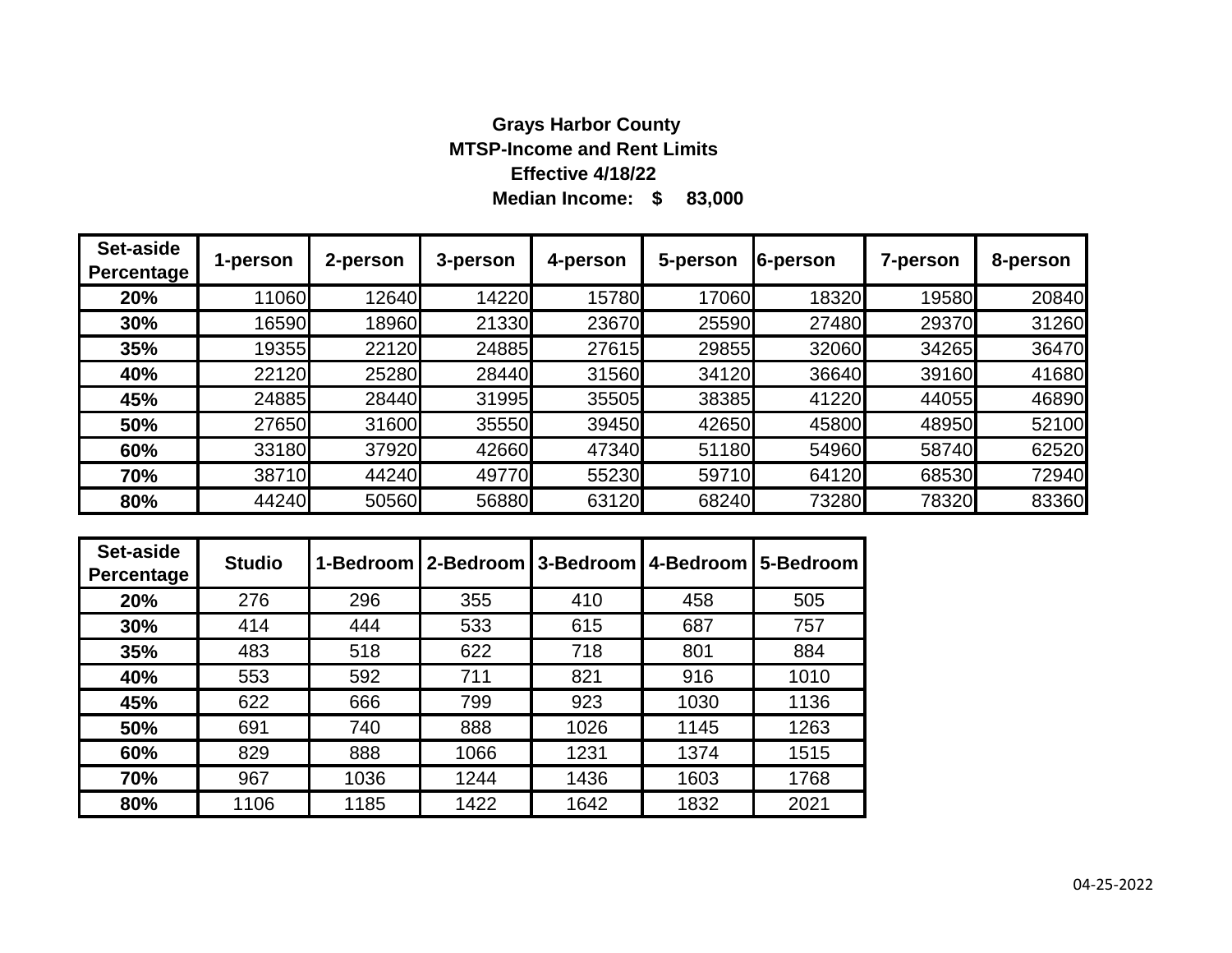# **Median Income: \$ 89,300 Island County MTSP-Income and Rent Limits Effective 4/18/22**

| Set-aside<br>Percentage | 1-person | 2-person | 3-person | 4-person | 5-person | 6-person | 7-person | 8-person |
|-------------------------|----------|----------|----------|----------|----------|----------|----------|----------|
| 20%                     | 12500    | 14280    | 16060    | 17840    | 19280    | 20700    | 22140    | 23560    |
| 30%                     | 18750    | 21420    | 24090    | 26760    | 28920    | 31050    | 33210    | 35340    |
| 35%                     | 21875    | 24990    | 28105    | 31220    | 33740    | 36225    | 38745    | 41230    |
| 40%                     | 25000    | 28560    | 32120    | 35680    | 38560    | 41400    | 44280    | 47120    |
| 45%                     | 28125    | 32130    | 36135    | 40140    | 43380    | 46575    | 49815    | 53010    |
| 50%                     | 31250    | 35700    | 40150    | 44600    | 48200    | 51750    | 55350    | 58900    |
| 60%                     | 37500    | 42840    | 48180    | 53520    | 57840    | 62100    | 66420    | 70680    |
| 70%                     | 43750    | 49980    | 56210    | 62440    | 67480    | 72450    | 77490    | 82460    |
| 80%                     | 50000    | 57120    | 64240    | 71360    | 77120    | 82800    | 88560    | 94240    |

| Set-aside<br>Percentage | <b>Studio</b> | 1-Bedroom | 12-Bedroom | 3-Bedroom | 4-Bedroom | 5-Bedroom |
|-------------------------|---------------|-----------|------------|-----------|-----------|-----------|
| 20%                     | 312           | 334       | 401        | 464       | 517       | 571       |
| 30%                     | 468           | 502       | 602        | 696       | 776       | 856       |
| 35%                     | 546           | 585       | 702        | 812       | 905       | 999       |
| 40%                     | 625           | 669       | 803        | 928       | 1035      | 1142      |
| 45%                     | 703           | 753       | 903        | 1044      | 1164      | 1285      |
| 50%                     | 781           | 836       | 1003       | 1160      | 1293      | 1428      |
| 60%                     | 937           | 1004      | 1204       | 1392      | 1552      | 1713      |
| 70%                     | 1093          | 1171      | 1405       | 1624      | 1811      | 1999      |
| 80%                     | 1250          | 1339      | 1606       | 1856      | 2070      | 2285      |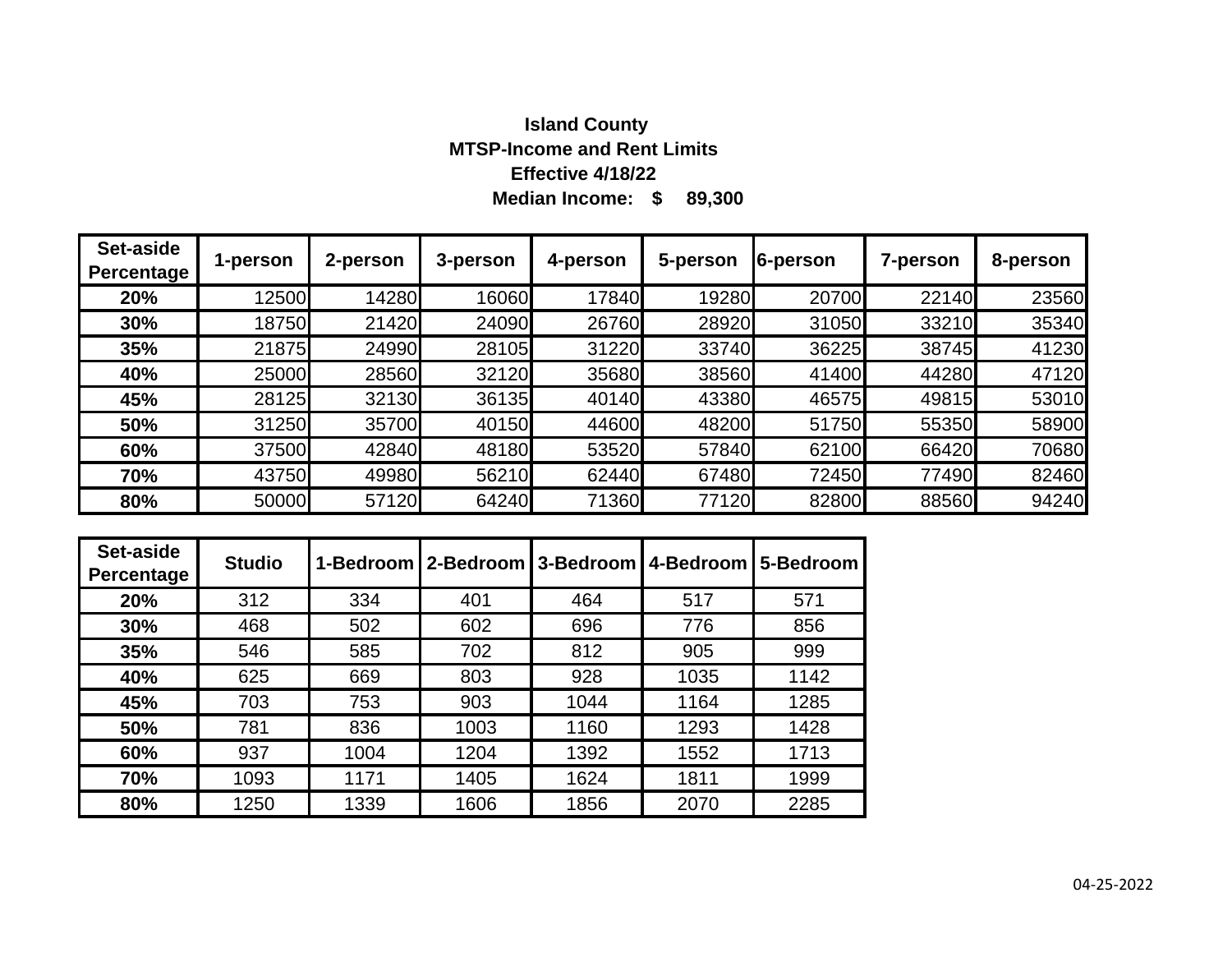# **Median Income: \$ 89,300 Island County HERA-Income and Rent Limits Effective 4/18/22**

| Set-aside<br>Percentage | 1-person | 2-person | 3-person | 4-person | 5-person | 6-person | <b>7-person</b> | 8-person |
|-------------------------|----------|----------|----------|----------|----------|----------|-----------------|----------|
| 30%                     | 22980    | 26280    | 29550    | 32820    | 35460    | 38100    | 40710           | 43350    |
| 35%                     | 26810    | 30660    | 34475    | 38290    | 41370    | 44450    | 47495           | 50575    |
| 40%                     | 30640    | 35040    | 39400    | 43760    | 47280    | 50800    | 54280           | 57800    |
| 45%                     | 34470    | 39420    | 44325    | 49230    | 53190    | 57150    | 61065           | 65025    |
| 50%                     | 38300    | 43800    | 49250    | 54700    | 59100    | 63500    | 67850           | 72250    |
| 60%                     | 45960    | 52560    | 59100    | 65640    | 70920    | 76200    | 81420           | 86700    |
| 80%                     | 61280    | 70080    | 78800    | 87520    | 94560    | 101600   | 108560          | 115600   |

| Set-aside<br>Percentage | <b>Studio</b> |      | 1-Bedroom   2-Bedroom   3-Bedroom   4-Bedroom   5-Bedroom |      |      |      |
|-------------------------|---------------|------|-----------------------------------------------------------|------|------|------|
| 30%                     | 574           | 615  | 738                                                       | 853  | 952  | 1050 |
| 35%                     | 670           | 718  | 861                                                       | 995  | 1111 | 1225 |
| 40%                     | 766           | 821  | 985                                                       | 1138 | 1270 | 1401 |
| 45%                     | 861           | 923  | 1108                                                      | 1280 | 1428 | 1576 |
| 50%                     | 957           | 1026 | 1231                                                      | 1422 | 1587 | 1751 |
| 60%                     | 1149          | 1231 | 1477                                                      | 1707 | 1905 | 2101 |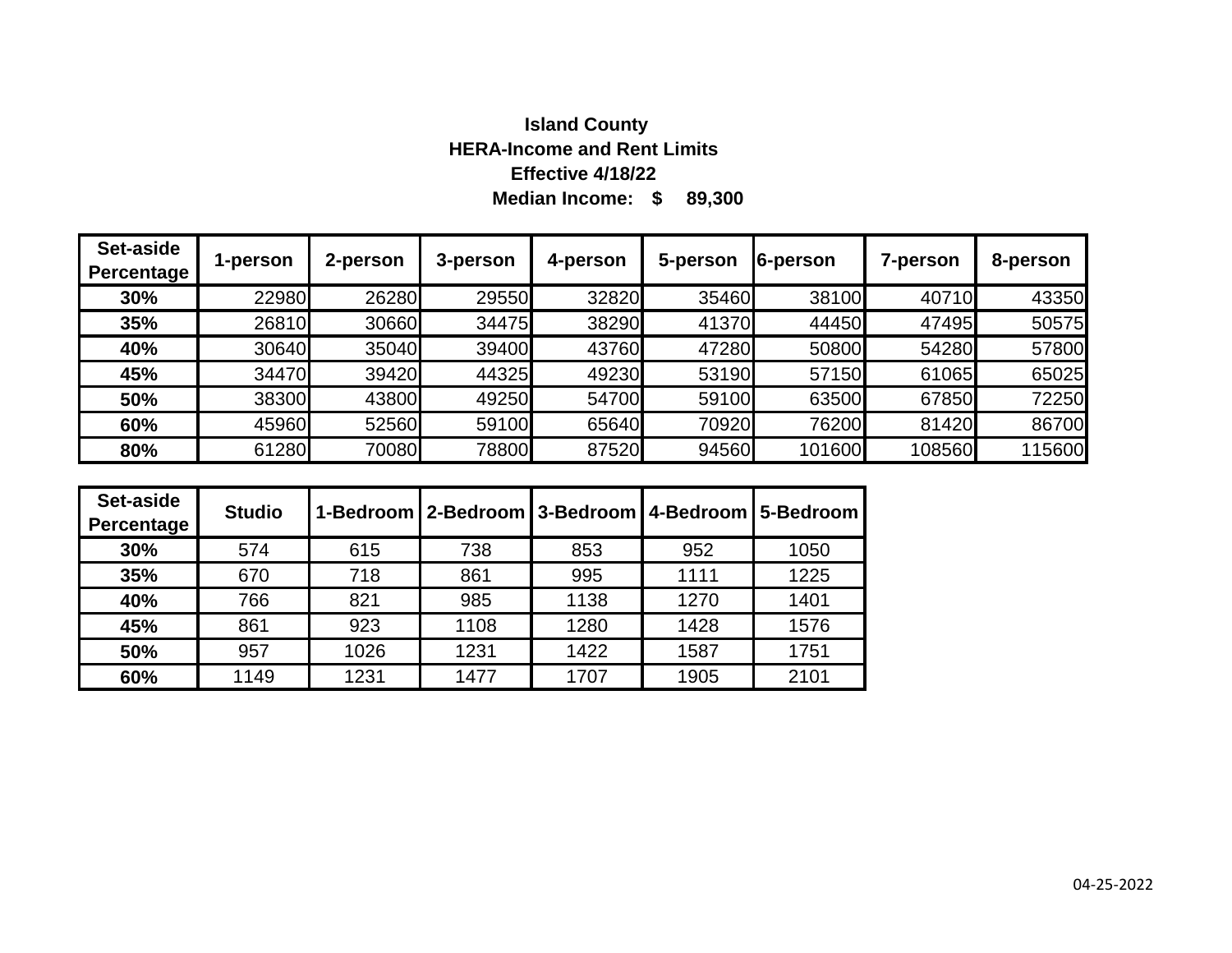# **Median Income: \$ 73,900 Jefferson County MTSP-Income and Rent Limits Effective 4/18/22**

| Set-aside<br>Percentage | 1-person | 2-person | 3-person | 4-person | 5-person | 6-person | 7-person | 8-person |
|-------------------------|----------|----------|----------|----------|----------|----------|----------|----------|
| 20%                     | 11160    | 12740    | 14340    | 15920    | 17200    | 18480    | 19760    | 21020    |
| 30%                     | 16740    | 19110    | 21510    | 23880    | 25800    | 27720    | 29640    | 31530    |
| 35%                     | 19530    | 22295    | 25095    | 27860    | 30100    | 32340    | 34580    | 36785    |
| 40%                     | 22320    | 25480    | 28680    | 31840    | 34400    | 36960    | 39520    | 42040    |
| 45%                     | 25110    | 28665    | 32265    | 35820    | 38700    | 41580    | 44460    | 47295    |
| 50%                     | 27900    | 31850    | 35850    | 39800    | 43000    | 46200    | 49400    | 52550    |
| 60%                     | 33480    | 38220    | 43020    | 47760    | 51600    | 55440    | 59280    | 63060    |
| 70%                     | 39060    | 44590    | 50190    | 55720    | 60200    | 64680    | 69160    | 73570    |
| 80%                     | 44640    | 50960    | 57360    | 63680    | 68800    | 73920    | 79040    | 84080    |

| Set-aside<br>Percentage | <b>Studio</b> |      | 1-Bedroom   2-Bedroom   3-Bedroom   4-Bedroom |      |      | 5-Bedroom |
|-------------------------|---------------|------|-----------------------------------------------|------|------|-----------|
| 20%                     | 279           | 298  | 358                                           | 414  | 462  | 509       |
| 30%                     | 418           | 448  | 537                                           | 621  | 693  | 764       |
| 35%                     | 488           | 522  | 627                                           | 724  | 808  | 892       |
| 40%                     | 558           | 597  | 717                                           | 828  | 924  | 1019      |
| 45%                     | 627           | 672  | 806                                           | 931  | 1039 | 1146      |
| 50%                     | 697           | 746  | 896                                           | 1035 | 1155 | 1274      |
| 60%                     | 837           | 896  | 1075                                          | 1242 | 1386 | 1529      |
| 70%                     | 976           | 1045 | 1254                                          | 1449 | 1617 | 1784      |
| 80%                     | 1116          | 1195 | 1434                                          | 1656 | 1848 | 2039      |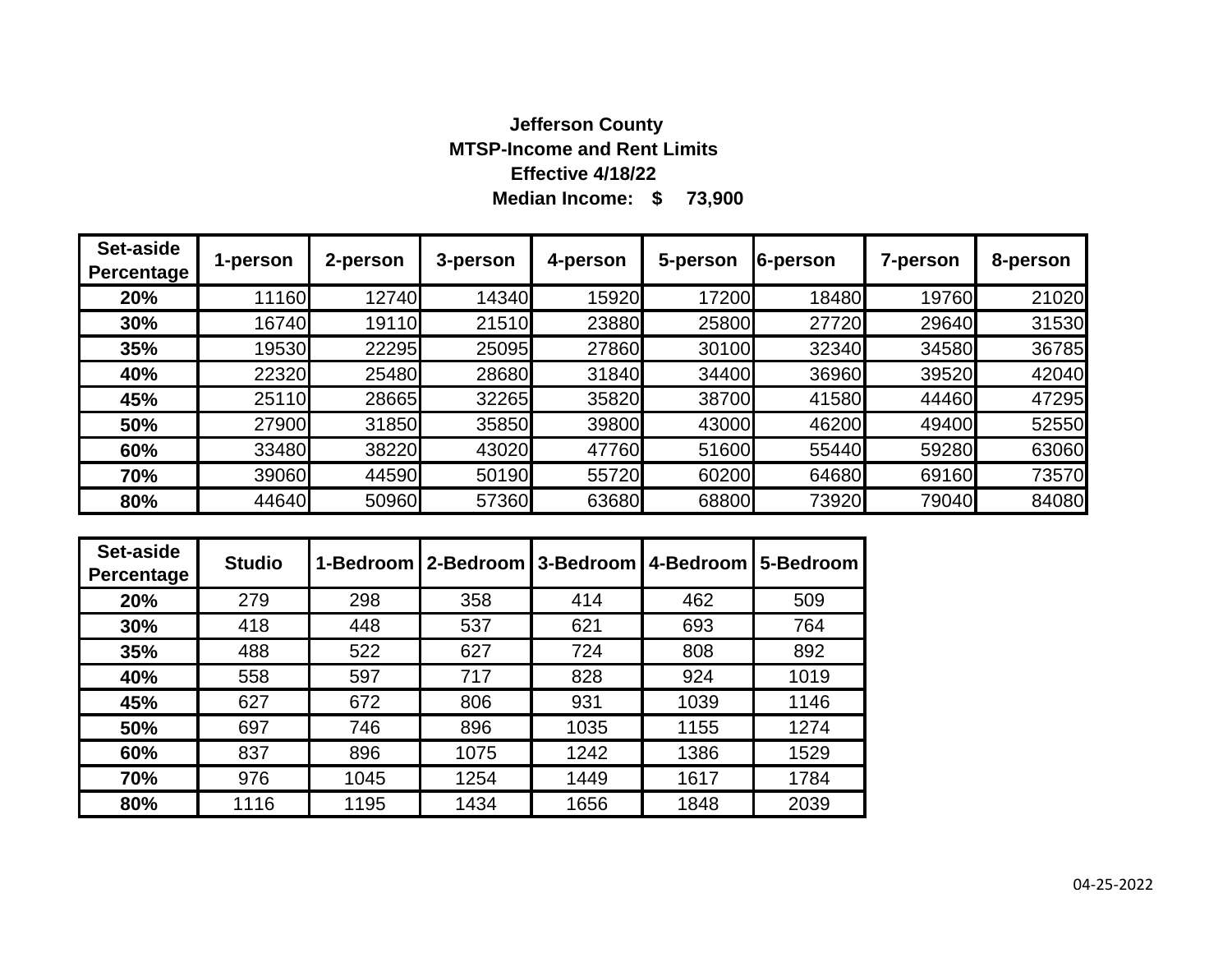# **Median Income: \$ 134,600 King County MTSP-Income and Rent Limits Effective 4/18/22**

| Set-aside<br><b>Percentage</b> | 1-person | 2-person | 3-person | 4-person | 5-person | 6-person | 7-person | 8-person |
|--------------------------------|----------|----------|----------|----------|----------|----------|----------|----------|
| 20%                            | 18120    | 20720    | 23300    | 25880    | 27960    | 30040    | 32100    | 34180    |
| 30%                            | 27180    | 31080    | 34950    | 38820    | 41940    | 45060    | 48150    | 51270    |
| 35%                            | 31710    | 36260    | 40775    | 45290    | 48930    | 52570    | 56175    | 59815    |
| 40%                            | 36240    | 41440    | 46600    | 51760    | 55920    | 60080    | 64200    | 68360    |
| 45%                            | 40770    | 46620    | 52425    | 58230    | 62910    | 67590    | 72225    | 76905    |
| 50%                            | 45300    | 51800    | 58250    | 64700    | 69900    | 75100    | 80250    | 85450    |
| 60%                            | 54360    | 62160    | 69900    | 77640    | 83880    | 90120    | 96300    | 102540   |
| 70%                            | 63420    | 72520    | 81550    | 90580    | 97860    | 105140   | 112350   | 119630   |
| 80%                            | 72480    | 82880    | 93200    | 103520   | 111840   | 120160   | 128400   | 136720   |

| Set-aside<br>Percentage | <b>Studio</b> |      | 1-Bedroom   2-Bedroom   3-Bedroom   4-Bedroom |      |      | 5-Bedroom |
|-------------------------|---------------|------|-----------------------------------------------|------|------|-----------|
| 20%                     | 453           | 485  | 582                                           | 673  | 751  | 828       |
| 30%                     | 679           | 728  | 873                                           | 1009 | 1126 | 1242      |
| 35%                     | 792           | 849  | 1019                                          | 1177 | 1314 | 1449      |
| 40%                     | 906           | 971  | 1165                                          | 1346 | 1502 | 1657      |
| 45%                     | 1019          | 1092 | 1310                                          | 1514 | 1689 | 1864      |
| 50%                     | 1132          | 1213 | 1456                                          | 1682 | 1877 | 2071      |
| 60%                     | 1359          | 1456 | 1747                                          | 2019 | 2253 | 2485      |
| 70%                     | 1585          | 1699 | 2038                                          | 2355 | 2628 | 2899      |
| 80%                     | 1812          | 1942 | 2330                                          | 2692 | 3004 | 3314      |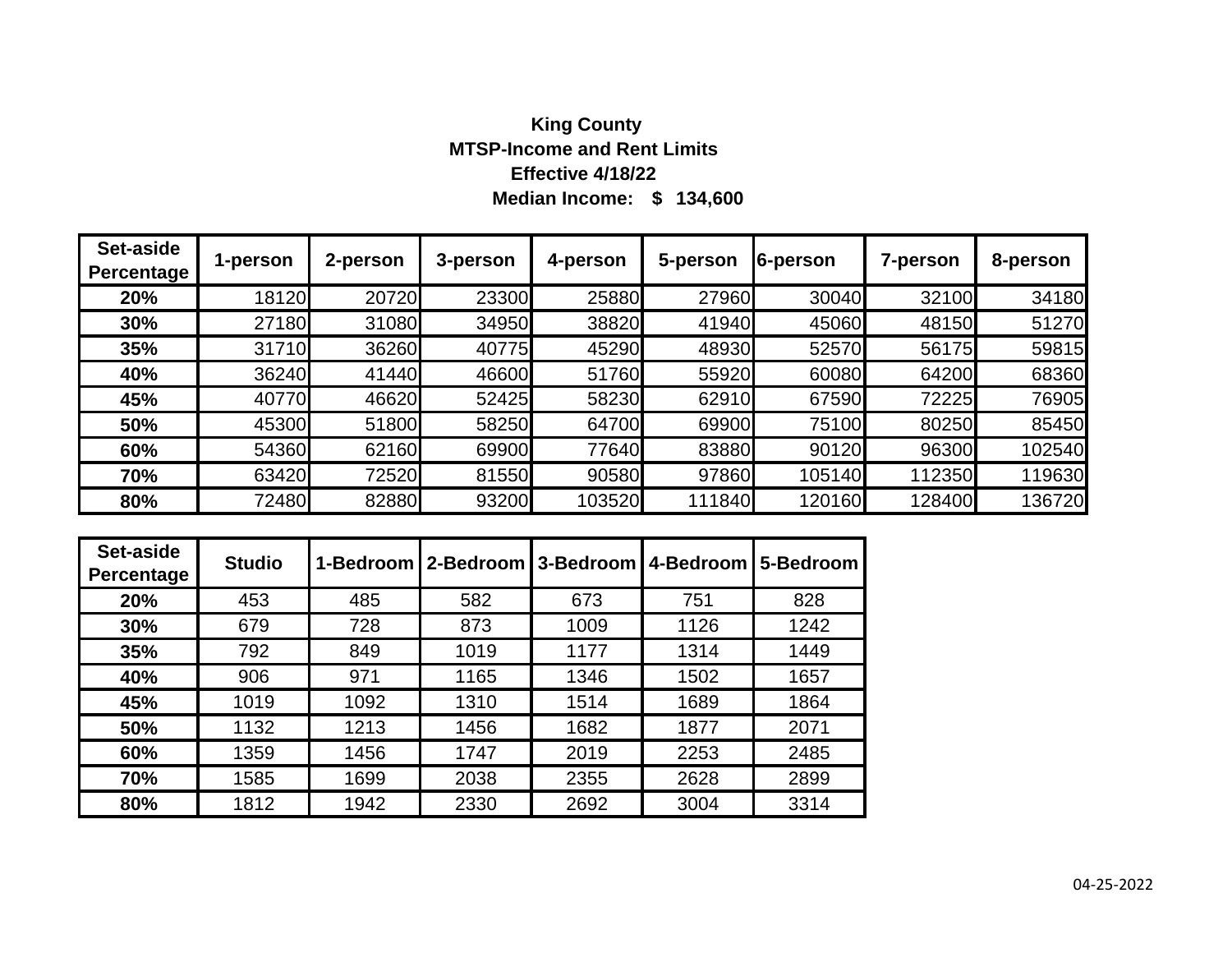# **Median Income: \$ 134,600 King County HERA-Income and Rent Limits Effective 4/18/22**

| Set-aside<br>Percentage | 1-person | 2-person | 3-person | 4-person | 5-person | 6-person | 7-person | 8-person |
|-------------------------|----------|----------|----------|----------|----------|----------|----------|----------|
| 30%                     | 28290    | 32310    | 36360    | 40380    | 43620    | 46860    | 50100    | 53310    |
| 35%                     | 33005    | 37695    | 42420    | 47110    | 50890    | 54670    | 58450    | 62195    |
| 40%                     | 37720    | 43080    | 48480    | 53840    | 58160    | 62480    | 66800    | 71080    |
| 45%                     | 42435    | 48465    | 54540    | 60570    | 65430    | 70290    | 75150    | 79965    |
| 50%                     | 47150    | 53850    | 60600    | 67300    | 72700    | 78100    | 83500    | 88850    |
| 60%                     | 56580    | 64620    | 72720    | 80760    | 87240    | 93720    | 100200   | 106620   |
| 80%                     | 75440    | 86160    | 96960    | 107680   | 116320   | 124960   | 133600   | 142160   |

| Set-aside<br>Percentage | <b>Studio</b> |      |      |      | 1-Bedroom   2-Bedroom   3-Bedroom   4-Bedroom   5-Bedroom |      |
|-------------------------|---------------|------|------|------|-----------------------------------------------------------|------|
| 30%                     | 707           | 757  | 909  | 1050 | 1171                                                      | 1292 |
| 35%                     | 825           | 883  | 1060 | 1225 | 1366                                                      | 1508 |
| 40%                     | 943           | 1010 | 1212 | 1400 | 1562                                                      | 1723 |
| 45%                     | 1060          | 1136 | 1363 | 1575 | 1757                                                      | 1938 |
| 50%                     | 1178          | 1262 | 1515 | 1750 | 1952                                                      | 2154 |
| 60%                     | 1414          | 1515 | 1818 | 2100 | 2343                                                      | 2585 |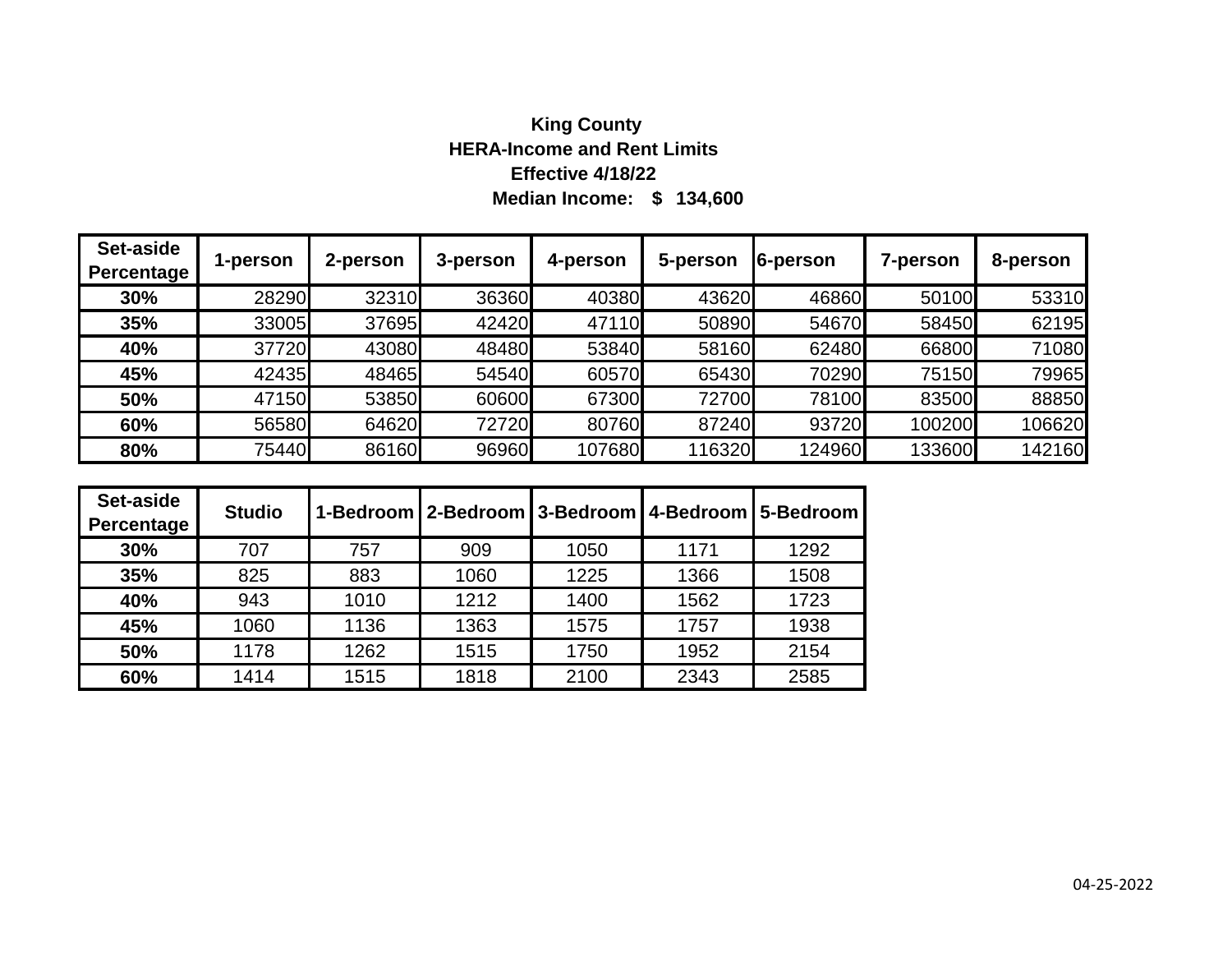# **Median Income: \$ 102,500 Kitsap County MTSP-Income and Rent Limits Effective 4/18/22**

| Set-aside<br><b>Percentage</b> | 1-person | 2-person | 3-person | 4-person | 5-person | 6-person | <b>7-person</b> | 8-person |
|--------------------------------|----------|----------|----------|----------|----------|----------|-----------------|----------|
| 20%                            | 14420    | 16480    | 18540    | 20580    | 22240    | 23880    | 25520           | 27180    |
| 30%                            | 21630    | 24720    | 27810    | 30870    | 33360    | 35820    | 38280           | 40770    |
| 35%                            | 25235    | 28840    | 32445    | 36015    | 38920    | 41790    | 44660           | 47565    |
| 40%                            | 28840    | 32960    | 37080    | 41160    | 44480    | 47760    | 51040           | 54360    |
| 45%                            | 32445    | 37080    | 41715    | 46305    | 50040    | 53730    | 57420           | 61155    |
| 50%                            | 36050    | 41200    | 46350    | 51450    | 55600    | 59700    | 63800           | 67950    |
| 60%                            | 43260    | 49440    | 55620    | 61740    | 66720    | 71640    | 76560           | 81540    |
| 70%                            | 50470    | 57680    | 64890    | 72030    | 77840    | 83580    | 89320           | 95130    |
| 80%                            | 57680    | 65920    | 74160    | 82320    | 88960    | 95520    | 102080          | 108720   |

| Set-aside<br>Percentage | <b>Studio</b> |      | 1-Bedroom   2-Bedroom   3-Bedroom   4-Bedroom |      |      | 5-Bedroom |
|-------------------------|---------------|------|-----------------------------------------------|------|------|-----------|
| 20%                     | 360           | 386  | 463                                           | 535  | 597  | 658       |
| 30%                     | 540           | 579  | 695                                           | 802  | 895  | 988       |
| 35%                     | 630           | 675  | 811                                           | 936  | 1044 | 1152      |
| 40%                     | 721           | 772  | 927                                           | 1070 | 1194 | 1317      |
| 45%                     | 811           | 869  | 1042                                          | 1204 | 1343 | 1482      |
| 50%                     | 901           | 965  | 1158                                          | 1338 | 1492 | 1646      |
| 60%                     | 1081          | 1158 | 1390                                          | 1605 | 1791 | 1976      |
| 70%                     | 1261          | 1351 | 1622                                          | 1873 | 2089 | 2305      |
| 80%                     | 1442          | 1545 | 1854                                          | 2141 | 2388 | 2635      |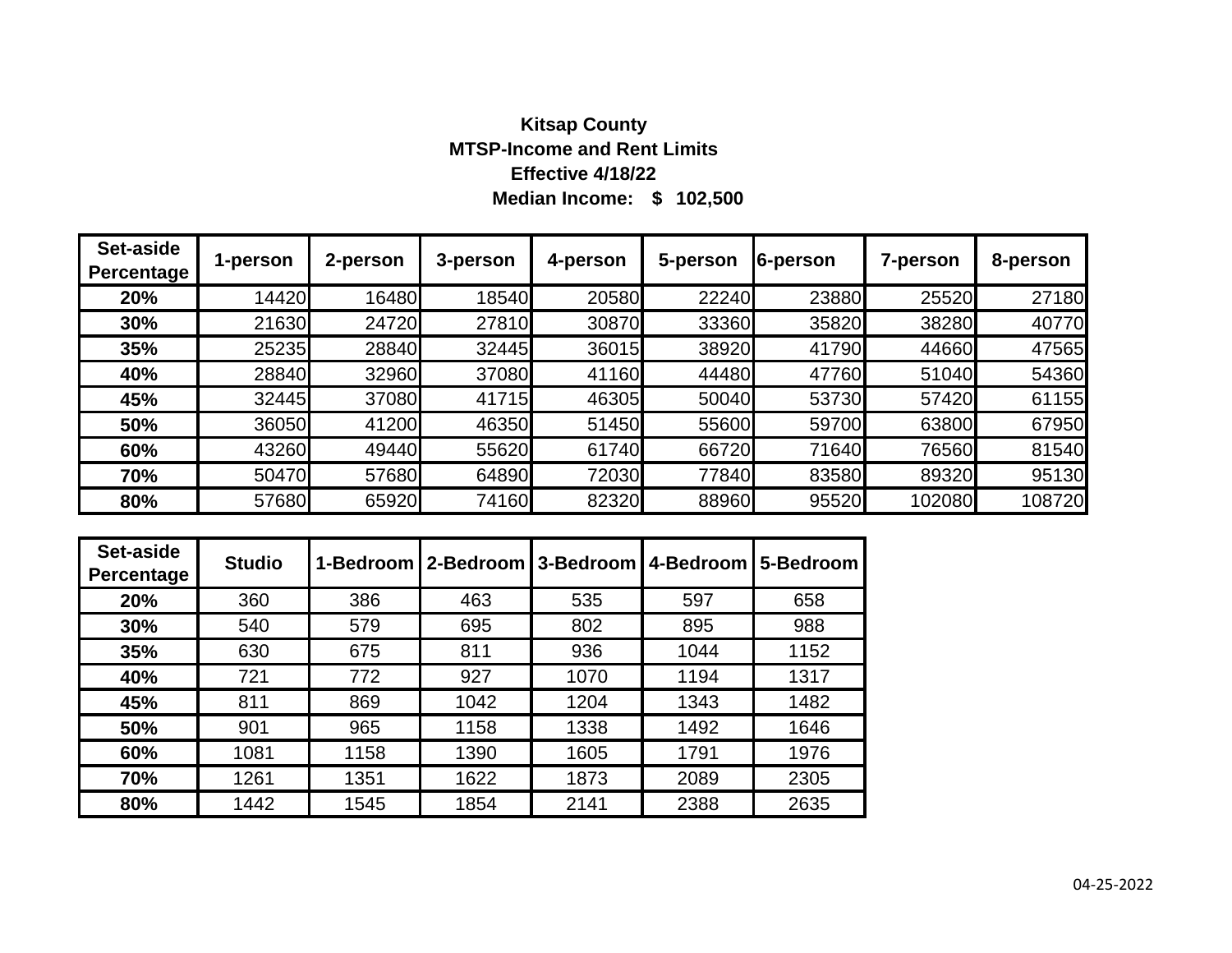# **Median Income: \$ 85,800 Kittitas County MTSP-Income and Rent Limits Effective 4/18/22**

| Set-aside<br><b>Percentage</b> | 1-person | 2-person | 3-person | 4-person | 5-person | 6-person | 7-person | 8-person |
|--------------------------------|----------|----------|----------|----------|----------|----------|----------|----------|
| 20%                            | 11900    | 13600    | 15300    | 17000    | 18360    | 19720    | 21080    | 22440    |
| 30%                            | 17850    | 20400    | 22950    | 25500    | 27540    | 29580    | 31620    | 33660    |
| 35%                            | 20825    | 23800    | 26775    | 29750    | 32130    | 34510    | 36890    | 39270    |
| 40%                            | 23800    | 27200    | 30600    | 34000    | 36720    | 39440    | 42160    | 44880    |
| 45%                            | 26775    | 30600    | 34425    | 38250    | 41310    | 44370    | 47430    | 50490    |
| 50%                            | 29750    | 34000    | 38250    | 42500    | 45900    | 49300    | 52700    | 56100    |
| 60%                            | 35700    | 40800    | 45900    | 51000    | 55080    | 59160    | 63240    | 67320    |
| 70%                            | 41650    | 47600    | 53550    | 59500    | 64260    | 69020    | 73780    | 78540    |
| 80%                            | 47600    | 54400    | 61200    | 68000    | 73440    | 78880    | 84320    | 89760    |

| Set-aside<br>Percentage | <b>Studio</b> |      | 1-Bedroom   2-Bedroom   3-Bedroom |      | 4-Bedroom | 5-Bedroom |
|-------------------------|---------------|------|-----------------------------------|------|-----------|-----------|
| 20%                     | 297           | 318  | 382                               | 442  | 493       | 544       |
| 30%                     | 446           | 478  | 573                               | 663  | 739       | 816       |
| 35%                     | 520           | 557  | 669                               | 773  | 862       | 952       |
| 40%                     | 595           | 637  | 765                               | 884  | 986       | 1088      |
| 45%                     | 669           | 717  | 860                               | 994  | 1109      | 1224      |
| 50%                     | 743           | 796  | 956                               | 1105 | 1232      | 1360      |
| 60%                     | 892           | 956  | 1147                              | 1326 | 1479      | 1632      |
| 70%                     | 1041          | 1115 | 1338                              | 1547 | 1725      | 1904      |
| 80%                     | 1190          | 1275 | 1530                              | 1768 | 1972      | 2176      |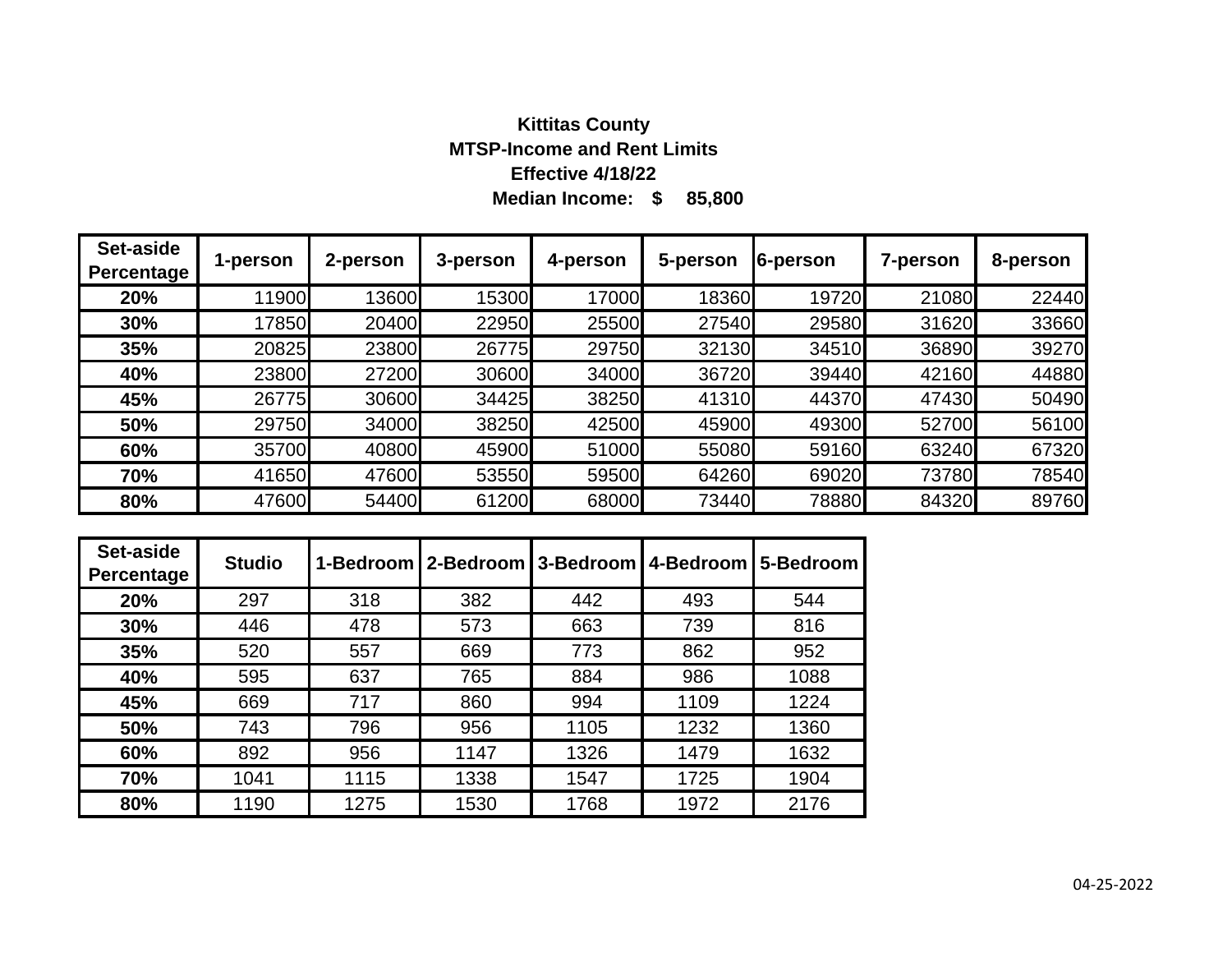### **Median Income: \$ 74,500 Klickitat County MTSP-Income and Rent Limits Effective 4/18/22**

| Set-aside<br>Percentage | 1-person | 2-person | 3-person | 4-person | 5-person | 6-person | 7-person | 8-person |
|-------------------------|----------|----------|----------|----------|----------|----------|----------|----------|
| 20%                     | 11060    | 12640    | 14220    | 15780    | 17060    | 18320    | 19580    | 20840    |
| 30%                     | 16590    | 18960    | 21330    | 23670    | 25590    | 27480    | 29370    | 31260    |
| 35%                     | 19355    | 22120    | 24885    | 27615    | 29855    | 32060    | 34265    | 36470    |
| 40%                     | 22120    | 25280    | 28440    | 31560    | 34120    | 36640    | 39160    | 41680    |
| 45%                     | 24885    | 28440    | 31995    | 35505    | 38385    | 41220    | 44055    | 46890    |
| 50%                     | 27650    | 31600    | 35550    | 39450    | 42650    | 45800    | 48950    | 52100    |
| 60%                     | 33180    | 37920    | 42660    | 47340    | 51180    | 54960    | 58740    | 62520    |
| 70%                     | 38710    | 44240    | 49770    | 55230    | 59710    | 64120    | 68530    | 72940    |
| 80%                     | 44240    | 50560    | 56880    | 63120    | 68240    | 73280    | 78320    | 83360    |

| Set-aside<br>Percentage | <b>Studio</b> |      | 1-Bedroom   2-Bedroom   3-Bedroom |      | 4-Bedroom | 5-Bedroom |
|-------------------------|---------------|------|-----------------------------------|------|-----------|-----------|
| 20%                     | 276           | 296  | 355                               | 410  | 458       | 505       |
| 30%                     | 414           | 444  | 533                               | 615  | 687       | 757       |
| 35%                     | 483           | 518  | 622                               | 718  | 801       | 884       |
| 40%                     | 553           | 592  | 711                               | 821  | 916       | 1010      |
| 45%                     | 622           | 666  | 799                               | 923  | 1030      | 1136      |
| 50%                     | 691           | 740  | 888                               | 1026 | 1145      | 1263      |
| 60%                     | 829           | 888  | 1066                              | 1231 | 1374      | 1515      |
| 70%                     | 967           | 1036 | 1244                              | 1436 | 1603      | 1768      |
| 80%                     | 1106          | 1185 | 1422                              | 1642 | 1832      | 2021      |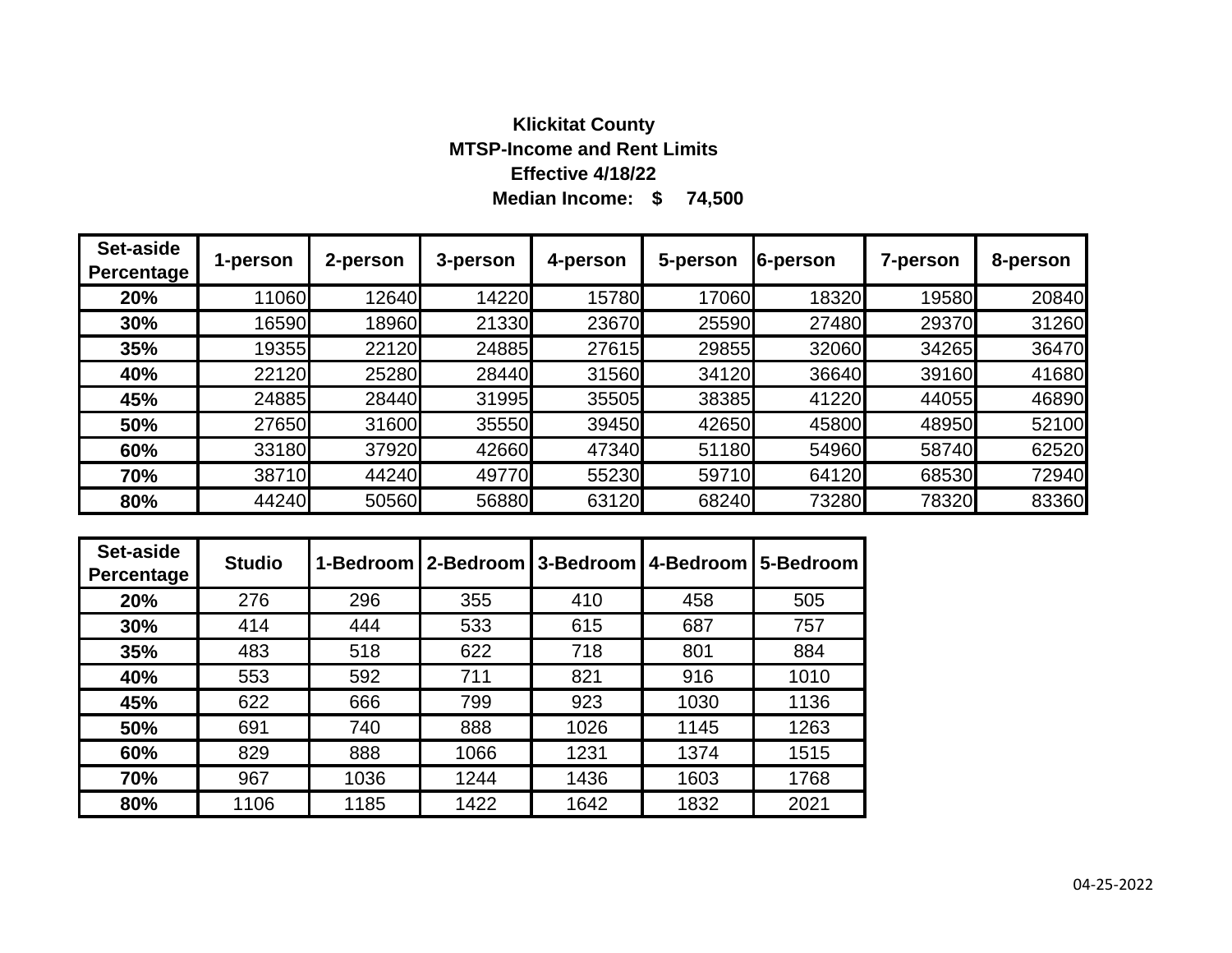# **Median Income: \$ 79,200 Lewis County MTSP-Income and Rent Limits Effective 4/18/22**

| Set-aside<br>Percentage | 1-person | 2-person | 3-person | 4-person | 5-person | 6-person | 7-person | 8-person |
|-------------------------|----------|----------|----------|----------|----------|----------|----------|----------|
| 20%                     | 11060    | 12640    | 14220    | 15780    | 17060    | 18320    | 19580    | 20840    |
| 30%                     | 16590    | 18960    | 21330    | 23670    | 25590    | 27480    | 29370    | 31260    |
| 35%                     | 19355    | 22120    | 24885    | 27615    | 29855    | 32060    | 34265    | 36470    |
| 40%                     | 22120    | 25280    | 28440    | 31560    | 34120    | 36640    | 39160    | 41680    |
| 45%                     | 24885    | 28440    | 31995    | 35505    | 38385    | 41220    | 44055    | 46890    |
| 50%                     | 27650    | 31600    | 35550    | 39450    | 42650    | 45800    | 48950    | 52100    |
| 60%                     | 33180    | 37920    | 42660    | 47340    | 51180    | 54960    | 58740    | 62520    |
| 70%                     | 38710    | 44240    | 49770    | 55230    | 59710    | 64120    | 68530    | 72940    |
| 80%                     | 44240    | 50560    | 56880    | 63120    | 68240    | 73280    | 78320    | 83360    |

| Set-aside<br>Percentage | <b>Studio</b> |      | 1-Bedroom   2-Bedroom   3-Bedroom   4-Bedroom |      |      | 15-Bedroom |
|-------------------------|---------------|------|-----------------------------------------------|------|------|------------|
| 20%                     | 276           | 296  | 355                                           | 410  | 458  | 505        |
| 30%                     | 414           | 444  | 533                                           | 615  | 687  | 757        |
| 35%                     | 483           | 518  | 622                                           | 718  | 801  | 884        |
| 40%                     | 553           | 592  | 711                                           | 821  | 916  | 1010       |
| 45%                     | 622           | 666  | 799                                           | 923  | 1030 | 1136       |
| 50%                     | 691           | 740  | 888                                           | 1026 | 1145 | 1263       |
| 60%                     | 829           | 888  | 1066                                          | 1231 | 1374 | 1515       |
| 70%                     | 967           | 1036 | 1244                                          | 1436 | 1603 | 1768       |
| 80%                     | 1106          | 1185 | 1422                                          | 1642 | 1832 | 2021       |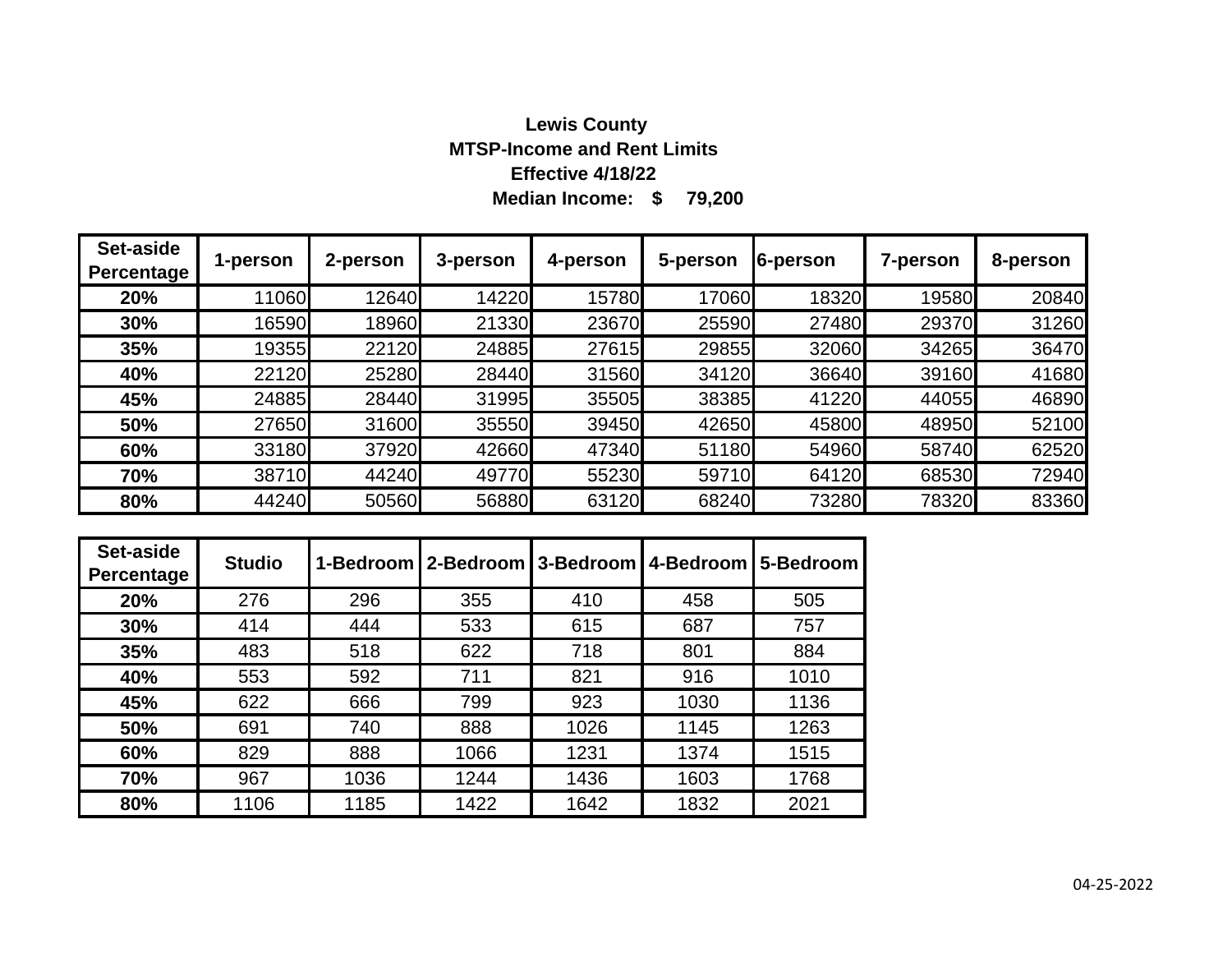# **Median Income: \$ 69,300 Lincoln County MTSP-Income and Rent Limits Effective 4/18/22**

| Set-aside<br>Percentage | 1-person | 2-person | 3-person | 4-person | 5-person | 6-person | 7-person | 8-person |
|-------------------------|----------|----------|----------|----------|----------|----------|----------|----------|
| 20%                     | 11060    | 12640    | 14220    | 15780    | 17060    | 18320    | 19580    | 20840    |
| 30%                     | 16590    | 18960    | 21330    | 23670    | 25590    | 27480    | 29370    | 31260    |
| 35%                     | 19355    | 22120    | 24885    | 27615    | 29855    | 32060    | 34265    | 36470    |
| 40%                     | 22120    | 25280    | 28440    | 31560    | 34120    | 36640    | 39160    | 41680    |
| 45%                     | 24885    | 28440    | 31995    | 35505    | 38385    | 41220    | 44055    | 46890    |
| 50%                     | 27650    | 31600    | 35550    | 39450    | 42650    | 45800    | 48950    | 52100    |
| 60%                     | 33180    | 37920    | 42660    | 47340    | 51180    | 54960    | 58740    | 62520    |
| 70%                     | 38710    | 44240    | 49770    | 55230    | 59710    | 64120    | 68530    | 72940    |
| 80%                     | 44240    | 50560    | 56880    | 63120    | 68240    | 73280    | 78320    | 83360    |

| Set-aside<br>Percentage | <b>Studio</b> | 1-Bedroom | 12-Bedroom | 3-Bedroom | 4-Bedroom | 5-Bedroom |
|-------------------------|---------------|-----------|------------|-----------|-----------|-----------|
| 20%                     | 276           | 296       | 355        | 410       | 458       | 505       |
| 30%                     | 414           | 444       | 533        | 615       | 687       | 757       |
| 35%                     | 483           | 518       | 622        | 718       | 801       | 884       |
| 40%                     | 553           | 592       | 711        | 821       | 916       | 1010      |
| 45%                     | 622           | 666       | 799        | 923       | 1030      | 1136      |
| 50%                     | 691           | 740       | 888        | 1026      | 1145      | 1263      |
| 60%                     | 829           | 888       | 1066       | 1231      | 1374      | 1515      |
| 70%                     | 967           | 1036      | 1244       | 1436      | 1603      | 1768      |
| 80%                     | 1106          | 1185      | 1422       | 1642      | 1832      | 2021      |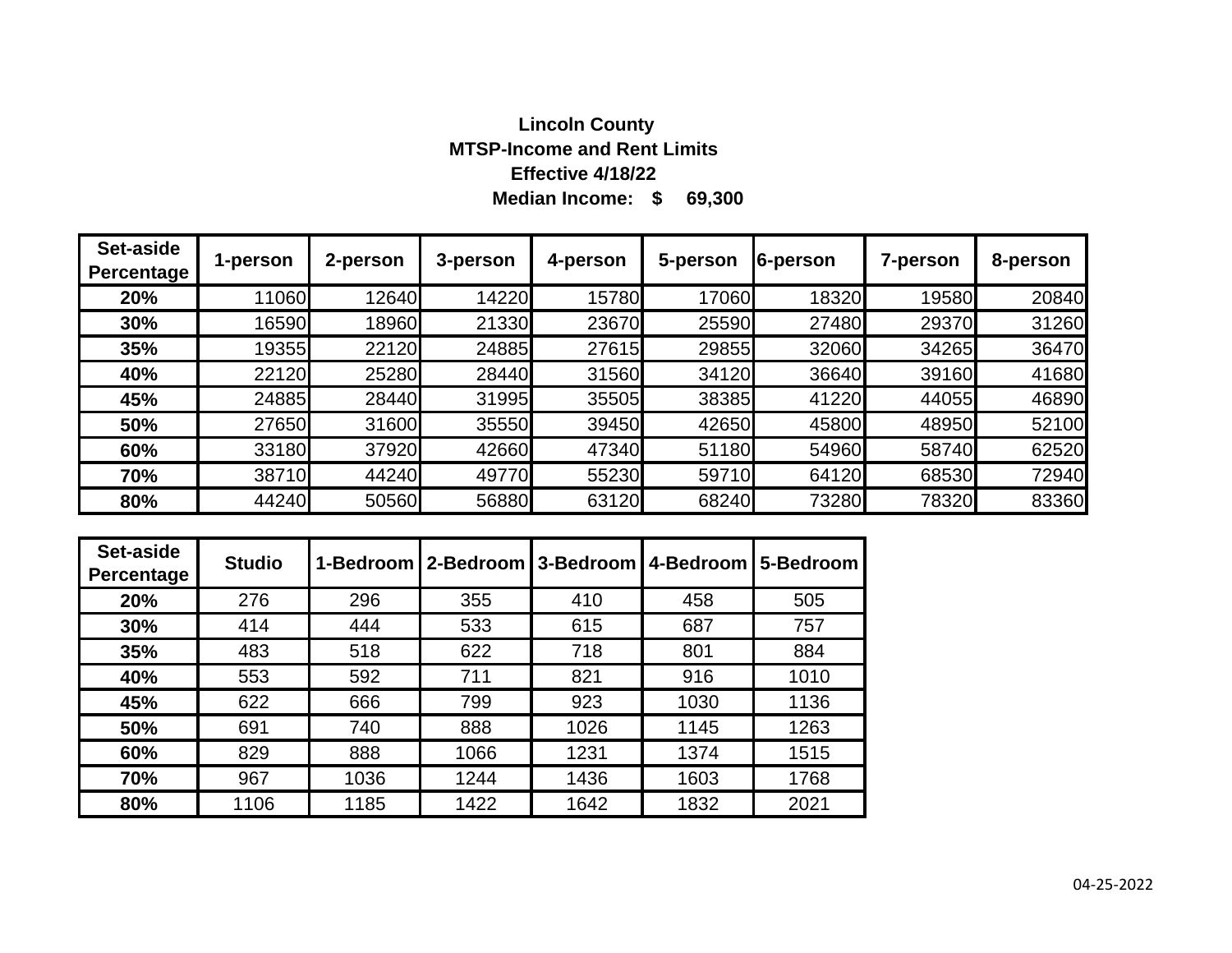# **Median Income: \$ 77,200 Mason County MTSP-Income and Rent Limits Effective 4/18/22**

| Set-aside<br>Percentage | 1-person | 2-person | 3-person | 4-person | 5-person | 6-person | 7-person | 8-person |
|-------------------------|----------|----------|----------|----------|----------|----------|----------|----------|
| 20%                     | 11060    | 12640    | 14220    | 15780    | 17060    | 18320    | 19580    | 20840    |
| 30%                     | 16590    | 18960    | 21330    | 23670    | 25590    | 27480    | 29370    | 31260    |
| 35%                     | 19355    | 22120    | 24885    | 27615    | 29855    | 32060    | 34265    | 36470    |
| 40%                     | 22120    | 25280    | 28440    | 31560    | 34120    | 36640    | 39160    | 41680    |
| 45%                     | 24885    | 28440    | 31995    | 35505    | 38385    | 41220    | 44055    | 46890    |
| 50%                     | 27650    | 31600    | 35550    | 39450    | 42650    | 45800    | 48950    | 52100    |
| 60%                     | 33180    | 37920    | 42660    | 47340    | 51180    | 54960    | 58740    | 62520    |
| 70%                     | 38710    | 44240    | 49770    | 55230    | 59710    | 64120    | 68530    | 72940    |
| 80%                     | 44240    | 50560    | 56880    | 63120    | 68240    | 73280    | 78320    | 83360    |

| Set-aside<br>Percentage | <b>Studio</b> |      | 1-Bedroom   2-Bedroom   3-Bedroom |      | 4-Bedroom   5-Bedroom |      |
|-------------------------|---------------|------|-----------------------------------|------|-----------------------|------|
| 20%                     | 276           | 296  | 355                               | 410  | 458                   | 505  |
| 30%                     | 414           | 444  | 533                               | 615  | 687                   | 757  |
| 35%                     | 483           | 518  | 622                               | 718  | 801                   | 884  |
| 40%                     | 553           | 592  | 711                               | 821  | 916                   | 1010 |
| 45%                     | 622           | 666  | 799                               | 923  | 1030                  | 1136 |
| 50%                     | 691           | 740  | 888                               | 1026 | 1145                  | 1263 |
| 60%                     | 829           | 888  | 1066                              | 1231 | 1374                  | 1515 |
| 70%                     | 967           | 1036 | 1244                              | 1436 | 1603                  | 1768 |
| 80%                     | 1106          | 1185 | 1422                              | 1642 | 1832                  | 2021 |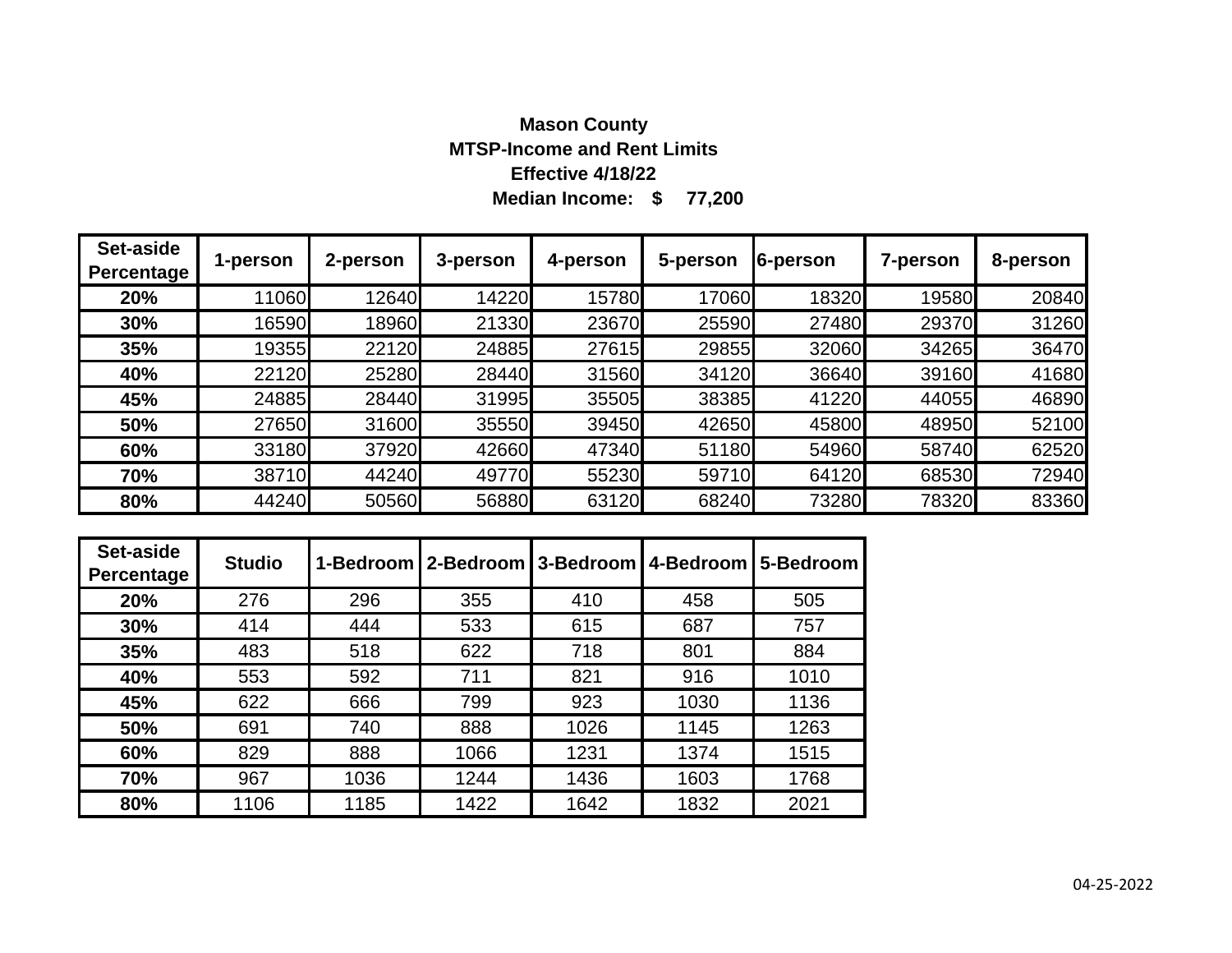# **Median Income: \$ 60,800 Okanogan County MTSP-Income and Rent Limits Effective 4/18/22**

| Set-aside<br><b>Percentage</b> | 1-person | 2-person | 3-person | 4-person | 5-person | 6-person | 7-person | 8-person |
|--------------------------------|----------|----------|----------|----------|----------|----------|----------|----------|
| 20%                            | 11060    | 12640    | 14220    | 15780    | 17060    | 18320    | 19580    | 20840    |
| 30%                            | 16590    | 18960    | 21330    | 23670    | 25590    | 27480    | 29370    | 31260    |
| 35%                            | 19355    | 22120    | 24885    | 27615    | 29855    | 32060    | 34265    | 36470    |
| 40%                            | 22120    | 25280    | 28440    | 31560    | 34120    | 36640    | 39160    | 41680    |
| 45%                            | 24885    | 28440    | 31995    | 35505    | 38385    | 41220    | 44055    | 46890    |
| 50%                            | 27650    | 31600    | 35550    | 39450    | 42650    | 45800    | 48950    | 52100    |
| 60%                            | 33180    | 37920    | 42660    | 47340    | 51180    | 54960    | 58740    | 62520    |
| 70%                            | 38710    | 44240    | 49770    | 55230    | 59710    | 64120    | 68530    | 72940    |
| 80%                            | 44240    | 50560    | 56880    | 63120    | 68240    | 73280    | 78320    | 83360    |

| Set-aside<br><b>Percentage</b> | <b>Studio</b> |      | 1-Bedroom   2-Bedroom   3-Bedroom   4-Bedroom |      |      | 5-Bedroom |
|--------------------------------|---------------|------|-----------------------------------------------|------|------|-----------|
| 20%                            | 276           | 296  | 355                                           | 410  | 458  | 505       |
| 30%                            | 414           | 444  | 533                                           | 615  | 687  | 757       |
| 35%                            | 483           | 518  | 622                                           | 718  | 801  | 884       |
| 40%                            | 553           | 592  | 711                                           | 821  | 916  | 1010      |
| 45%                            | 622           | 666  | 799                                           | 923  | 1030 | 1136      |
| 50%                            | 691           | 740  | 888                                           | 1026 | 1145 | 1263      |
| 60%                            | 829           | 888  | 1066                                          | 1231 | 1374 | 1515      |
| 70%                            | 967           | 1036 | 1244                                          | 1436 | 1603 | 1768      |
| 80%                            | 1106          | 1185 | 1422                                          | 1642 | 1832 | 2021      |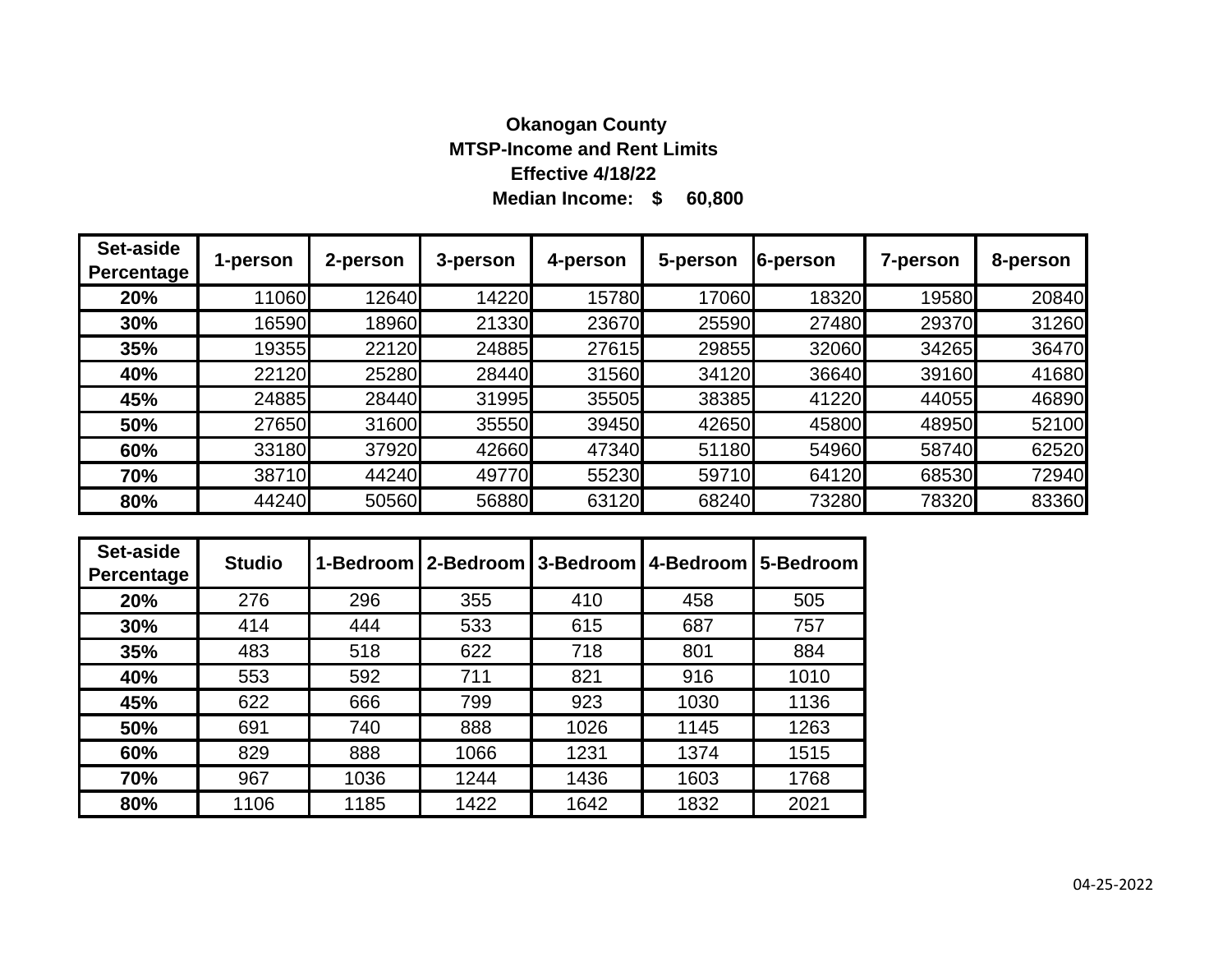# **Median Income: \$ 68,200 Pacific County MTSP-Income and Rent Limits Effective 4/18/22**

| Set-aside<br>Percentage | 1-person | 2-person | 3-person | 4-person | 5-person | 6-person | 7-person | 8-person |
|-------------------------|----------|----------|----------|----------|----------|----------|----------|----------|
| 20%                     | 11060    | 12640    | 14220    | 15780    | 17060    | 18320    | 19580    | 20840    |
| 30%                     | 16590    | 18960    | 21330    | 23670    | 25590    | 27480    | 29370    | 31260    |
| 35%                     | 19355    | 22120    | 24885    | 27615    | 29855    | 32060    | 34265    | 36470    |
| 40%                     | 22120    | 25280    | 28440    | 31560    | 34120    | 36640    | 39160    | 41680    |
| 45%                     | 24885    | 28440    | 31995    | 35505    | 38385    | 41220    | 44055    | 46890    |
| 50%                     | 27650    | 31600    | 35550    | 39450    | 42650    | 45800    | 48950    | 52100    |
| 60%                     | 33180    | 37920    | 42660    | 47340    | 51180    | 54960    | 58740    | 62520    |
| 70%                     | 38710    | 44240    | 49770    | 55230    | 59710    | 64120    | 68530    | 72940    |
| 80%                     | 44240    | 50560    | 56880    | 63120    | 68240    | 73280    | 78320    | 83360    |

| Set-aside<br>Percentage | <b>Studio</b> |      |      |      | 1-Bedroom   2-Bedroom   3-Bedroom   4-Bedroom | 5-Bedroom |
|-------------------------|---------------|------|------|------|-----------------------------------------------|-----------|
| 20%                     | 276           | 296  | 355  | 410  | 458                                           | 505       |
| 30%                     | 414           | 444  | 533  | 615  | 687                                           | 757       |
| 35%                     | 483           | 518  | 622  | 718  | 801                                           | 884       |
| 40%                     | 553           | 592  | 711  | 821  | 916                                           | 1010      |
| 45%                     | 622           | 666  | 799  | 923  | 1030                                          | 1136      |
| 50%                     | 691           | 740  | 888  | 1026 | 1145                                          | 1263      |
| 60%                     | 829           | 888  | 1066 | 1231 | 1374                                          | 1515      |
| 70%                     | 967           | 1036 | 1244 | 1436 | 1603                                          | 1768      |
| 80%                     | 1106          | 1185 | 1422 | 1642 | 1832                                          | 2021      |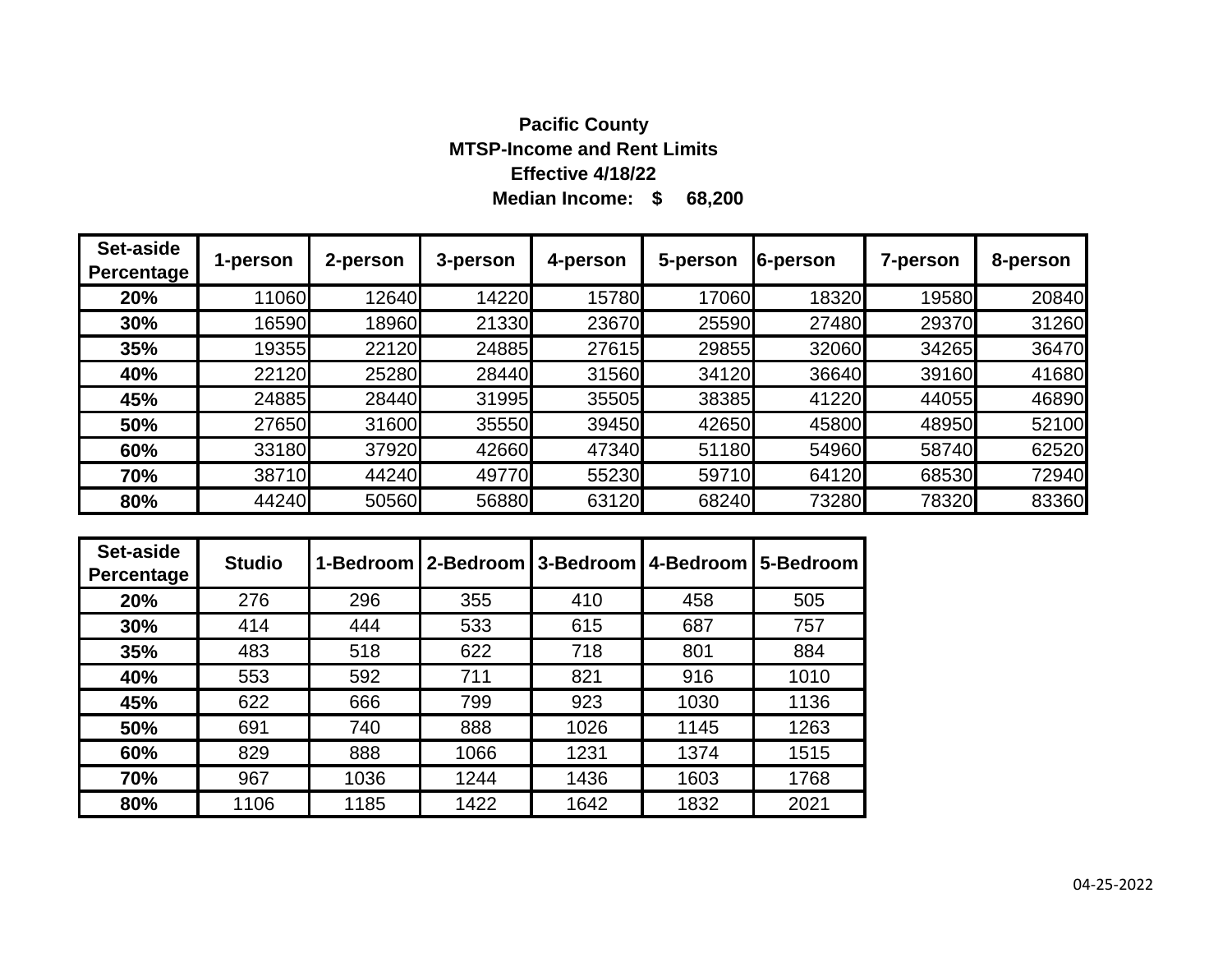### **Median Income: \$ 66,900 Pend Oreille County MTSP-Income and Rent Limits Effective 4/18/22**

| Set-aside<br>Percentage | 1-person | 2-person | 3-person | 4-person | 5-person | 6-person | 7-person | 8-person |
|-------------------------|----------|----------|----------|----------|----------|----------|----------|----------|
| 20%                     | 11060    | 12640    | 14220    | 15780    | 17060    | 18320    | 19580    | 20840    |
| 30%                     | 16590    | 18960    | 21330    | 23670    | 25590    | 27480    | 29370    | 31260    |
| 35%                     | 19355    | 22120    | 24885    | 27615    | 29855    | 32060    | 34265    | 36470    |
| 40%                     | 22120    | 25280    | 28440    | 31560    | 34120    | 36640    | 39160    | 41680    |
| 45%                     | 24885    | 28440    | 31995    | 35505    | 38385    | 41220    | 44055    | 46890    |
| 50%                     | 27650    | 31600    | 35550    | 39450    | 42650    | 45800    | 48950    | 52100    |
| 60%                     | 33180    | 37920    | 42660    | 47340    | 51180    | 54960    | 58740    | 62520    |
| 70%                     | 38710    | 44240    | 49770    | 55230    | 59710    | 64120    | 68530    | 72940    |
| 80%                     | 44240    | 50560    | 56880    | 63120    | 68240    | 73280    | 78320    | 83360    |

| Set-aside<br>Percentage | <b>Studio</b> |      | 1-Bedroom   2-Bedroom   3-Bedroom |      | 4-Bedroom | 5-Bedroom |
|-------------------------|---------------|------|-----------------------------------|------|-----------|-----------|
| 20%                     | 276           | 296  | 355                               | 410  | 458       | 505       |
| 30%                     | 414           | 444  | 533                               | 615  | 687       | 757       |
| 35%                     | 483           | 518  | 622                               | 718  | 801       | 884       |
| 40%                     | 553           | 592  | 711                               | 821  | 916       | 1010      |
| 45%                     | 622           | 666  | 799                               | 923  | 1030      | 1136      |
| 50%                     | 691           | 740  | 888                               | 1026 | 1145      | 1263      |
| 60%                     | 829           | 888  | 1066                              | 1231 | 1374      | 1515      |
| 70%                     | 967           | 1036 | 1244                              | 1436 | 1603      | 1768      |
| 80%                     | 1106          | 1185 | 1422                              | 1642 | 1832      | 2021      |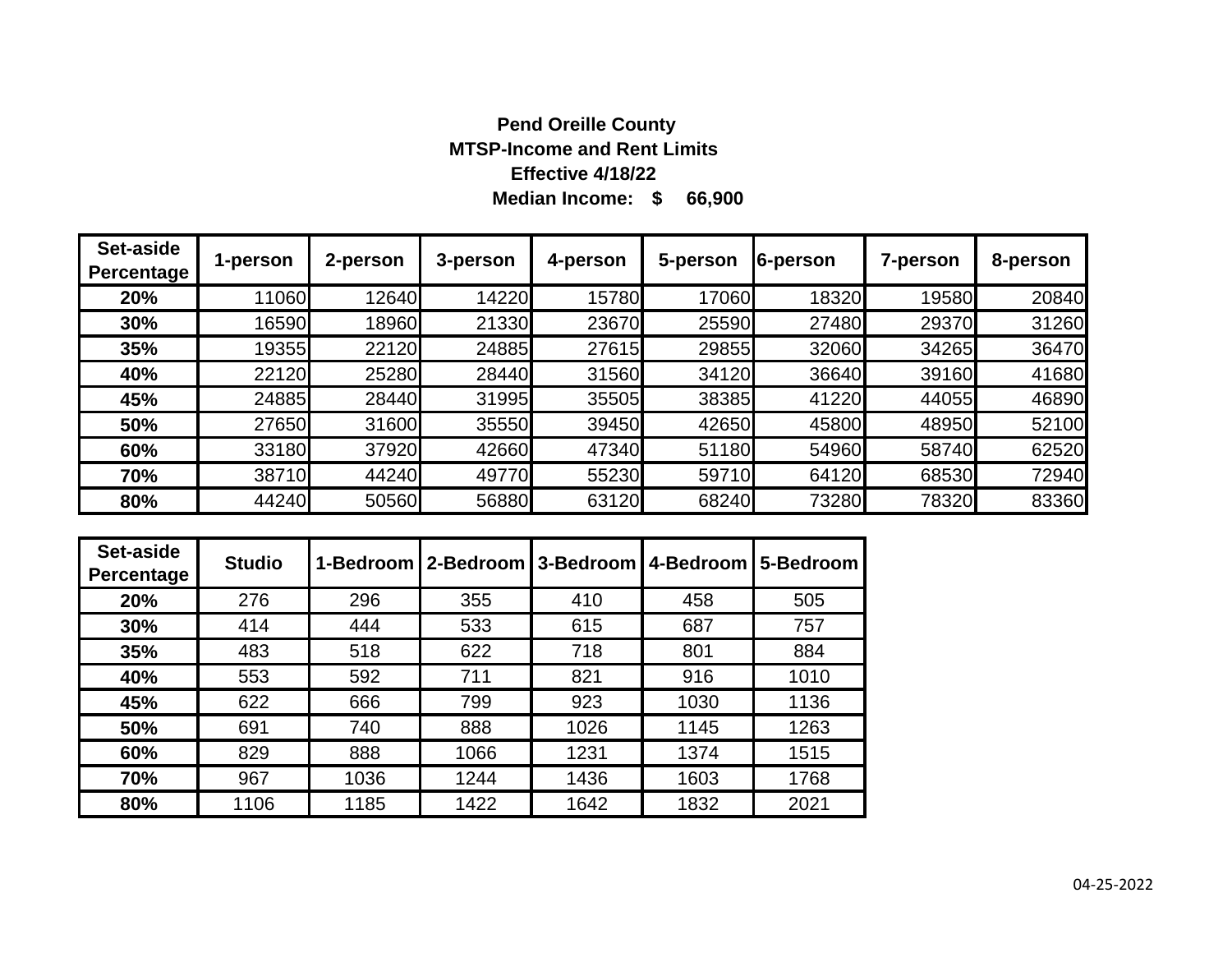# **Median Income: \$ 101,800 Pierce County MTSP-Income and Rent Limits Effective 4/18/22**

| Set-aside<br><b>Percentage</b> | 1-person | 2-person | 3-person | 4-person | 5-person | 6-person | <b>7-person</b> | 8-person |
|--------------------------------|----------|----------|----------|----------|----------|----------|-----------------|----------|
| 20%                            | 14220    | 16240    | 18280    | 20300    | 21940    | 23560    | 25180           | 26800    |
| 30%                            | 21330    | 24360    | 27420    | 30450    | 32910    | 35340    | 37770           | 40200    |
| 35%                            | 24885    | 28420    | 31990    | 35525    | 38395    | 41230    | 44065           | 46900    |
| 40%                            | 28440    | 32480    | 36560    | 40600    | 43880    | 47120    | 50360           | 53600    |
| 45%                            | 31995    | 36540    | 41130    | 45675    | 49365    | 53010    | 56655           | 60300    |
| 50%                            | 35550    | 40600    | 45700    | 50750    | 54850    | 58900    | 62950           | 67000    |
| 60%                            | 42660    | 48720    | 54840    | 60900    | 65820    | 70680    | 75540           | 80400    |
| 70%                            | 49770    | 56840    | 63980    | 71050    | 76790    | 82460    | 88130           | 93800    |
| 80%                            | 56880    | 64960    | 73120    | 81200    | 87760    | 94240    | 100720          | 107200   |

| Set-aside<br>Percentage | <b>Studio</b> |      | 1-Bedroom   2-Bedroom   3-Bedroom   4-Bedroom |      |      | 5-Bedroom |
|-------------------------|---------------|------|-----------------------------------------------|------|------|-----------|
| 20%                     | 355           | 380  | 457                                           | 528  | 589  | 649       |
| 30%                     | 533           | 571  | 685                                           | 792  | 883  | 974       |
| 35%                     | 622           | 666  | 799                                           | 924  | 1030 | 1137      |
| 40%                     | 711           | 761  | 914                                           | 1056 | 1178 | 1299      |
| 45%                     | 799           | 856  | 1028                                          | 1188 | 1325 | 1461      |
| 50%                     | 888           | 951  | 1142                                          | 1320 | 1472 | 1624      |
| 60%                     | 1066          | 1142 | 1371                                          | 1584 | 1767 | 1949      |
| 70%                     | 1244          | 1332 | 1599                                          | 1848 | 2061 | 2274      |
| 80%                     | 1422          | 1523 | 1828                                          | 2112 | 2356 | 2599      |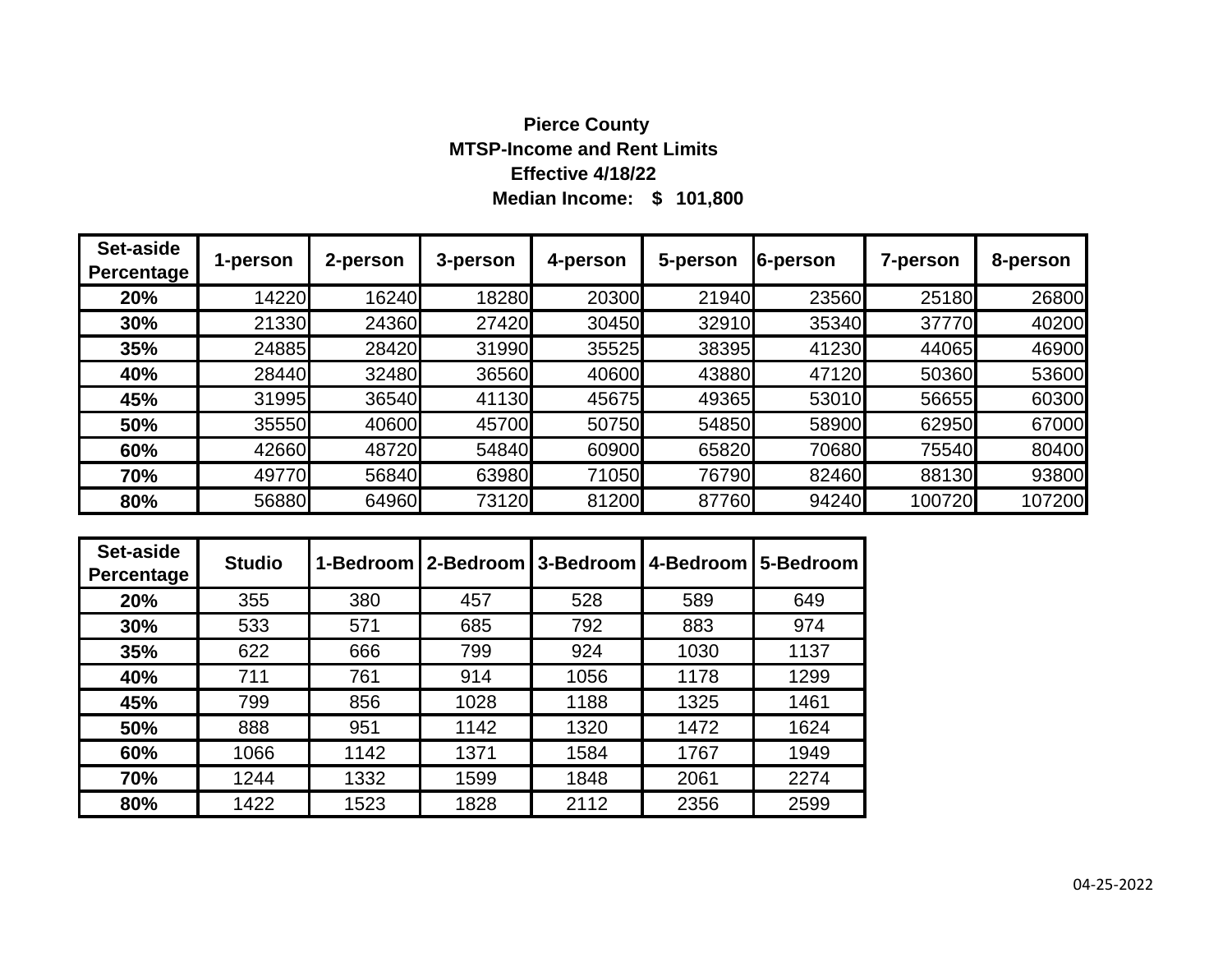# **Median Income: \$ 101,800 Pierce County HERA-Income and Rent Limits Effective 4/18/22**

| Set-aside<br>Percentage | 1-person | 2-person | 3-person | 4-person | 5-person | 6-person | 7-person | 8-person |
|-------------------------|----------|----------|----------|----------|----------|----------|----------|----------|
| 30%                     | 21390    | 24450    | 27510    | 30540    | 33000    | 35430    | 37890    | 40320    |
| 35%                     | 24955    | 28525    | 32095    | 35630    | 38500    | 41335    | 44205    | 47040    |
| 40%                     | 28520    | 32600    | 36680    | 40720    | 44000    | 47240    | 50520    | 53760    |
| 45%                     | 32085    | 36675    | 41265    | 45810    | 49500    | 53145    | 56835    | 60480    |
| 50%                     | 35650    | 40750    | 45850    | 50900    | 55000    | 59050    | 63150    | 67200    |
| 60%                     | 42780    | 48900    | 55020    | 61080    | 66000    | 70860    | 75780    | 80640    |
| 80%                     | 57040    | 65200    | 73360    | 81440    | 88000    | 94480    | 101040   | 107520   |

| Set-aside<br>Percentage | <b>Studio</b> |      |      |      |      | 1-Bedroom   2-Bedroom   3-Bedroom   4-Bedroom   5-Bedroom |
|-------------------------|---------------|------|------|------|------|-----------------------------------------------------------|
| 30%                     | 534           | 573  | 687  | 794  | 885  | 977                                                       |
| 35%                     | 623           | 668  | 802  | 926  | 1033 | 1140                                                      |
| 40%                     | 713           | 764  | 917  | 1059 | 1181 | 1303                                                      |
| 45%                     | 802           | 859  | 1031 | 1191 | 1328 | 1466                                                      |
| 50%                     | 891           | 955  | 1146 | 1323 | 1476 | 1629                                                      |
| 60%                     | 1069          | 1146 | 1375 | 1588 | 1771 | 1955                                                      |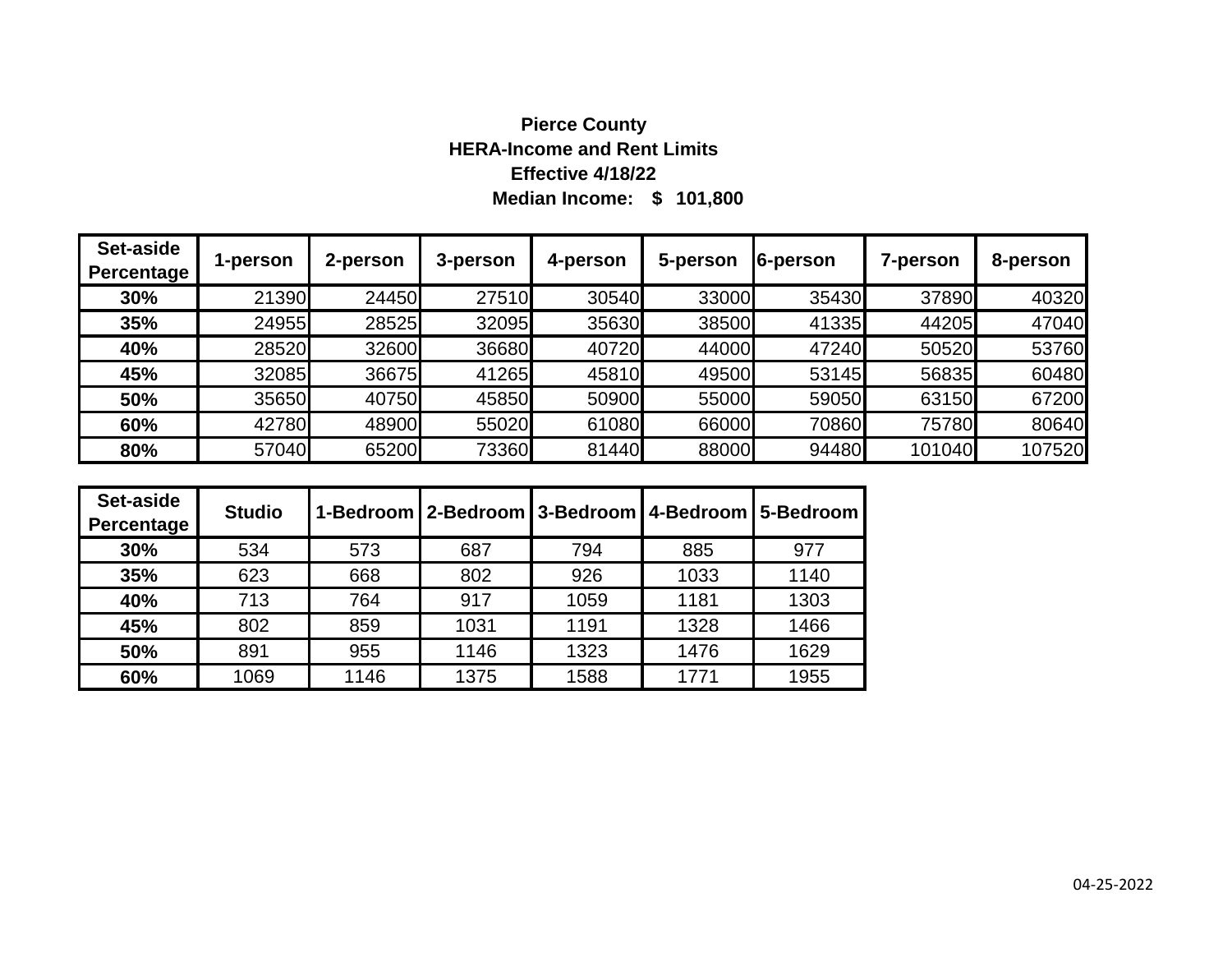# **Median Income: \$ 89,600 San Juan County MTSP-Income and Rent Limits Effective 4/18/22**

| Set-aside<br>Percentage | 1-person | 2-person | 3-person | 4-person | 5-person | 6-person | 7-person | 8-person |
|-------------------------|----------|----------|----------|----------|----------|----------|----------|----------|
| 20%                     | 12220    | 13960    | 15700    | 17440    | 18840    | 20240    | 21640    | 23040    |
| 30%                     | 18330    | 20940    | 23550    | 26160    | 28260    | 30360    | 32460    | 34560    |
| 35%                     | 21385    | 24430    | 27475    | 30520    | 32970    | 35420    | 37870    | 40320    |
| 40%                     | 24440    | 27920    | 31400    | 34880    | 37680    | 40480    | 43280    | 46080    |
| 45%                     | 27495    | 31410    | 35325    | 39240    | 42390    | 45540    | 48690    | 51840    |
| 50%                     | 30550    | 34900    | 39250    | 43600    | 47100    | 50600    | 54100    | 57600    |
| 60%                     | 36660    | 41880    | 47100    | 52320    | 56520    | 60720    | 64920    | 69120    |
| 70%                     | 42770    | 48860    | 54950    | 61040    | 65940    | 70840    | 75740    | 80640    |
| 80%                     | 48880    | 55840    | 62800    | 69760    | 75360    | 80960    | 86560    | 92160    |

| Set-aside<br>Percentage | <b>Studio</b> |      | 1-Bedroom   2-Bedroom   3-Bedroom   4-Bedroom |      |      | 5-Bedroom |
|-------------------------|---------------|------|-----------------------------------------------|------|------|-----------|
| 20%                     | 305           | 327  | 392                                           | 453  | 506  | 558       |
| 30%                     | 458           | 490  | 588                                           | 680  | 759  | 837       |
| 35%                     | 534           | 572  | 686                                           | 793  | 885  | 977       |
| 40%                     | 611           | 654  | 785                                           | 907  | 1012 | 1117      |
| 45%                     | 687           | 736  | 883                                           | 1020 | 1138 | 1256      |
| 50%                     | 763           | 818  | 981                                           | 1133 | 1265 | 1396      |
| 60%                     | 916           | 981  | 1177                                          | 1360 | 1518 | 1675      |
| 70%                     | 1069          | 1145 | 1373                                          | 1587 | 1771 | 1954      |
| 80%                     | 1222          | 1309 | 1570                                          | 1814 | 2024 | 2234      |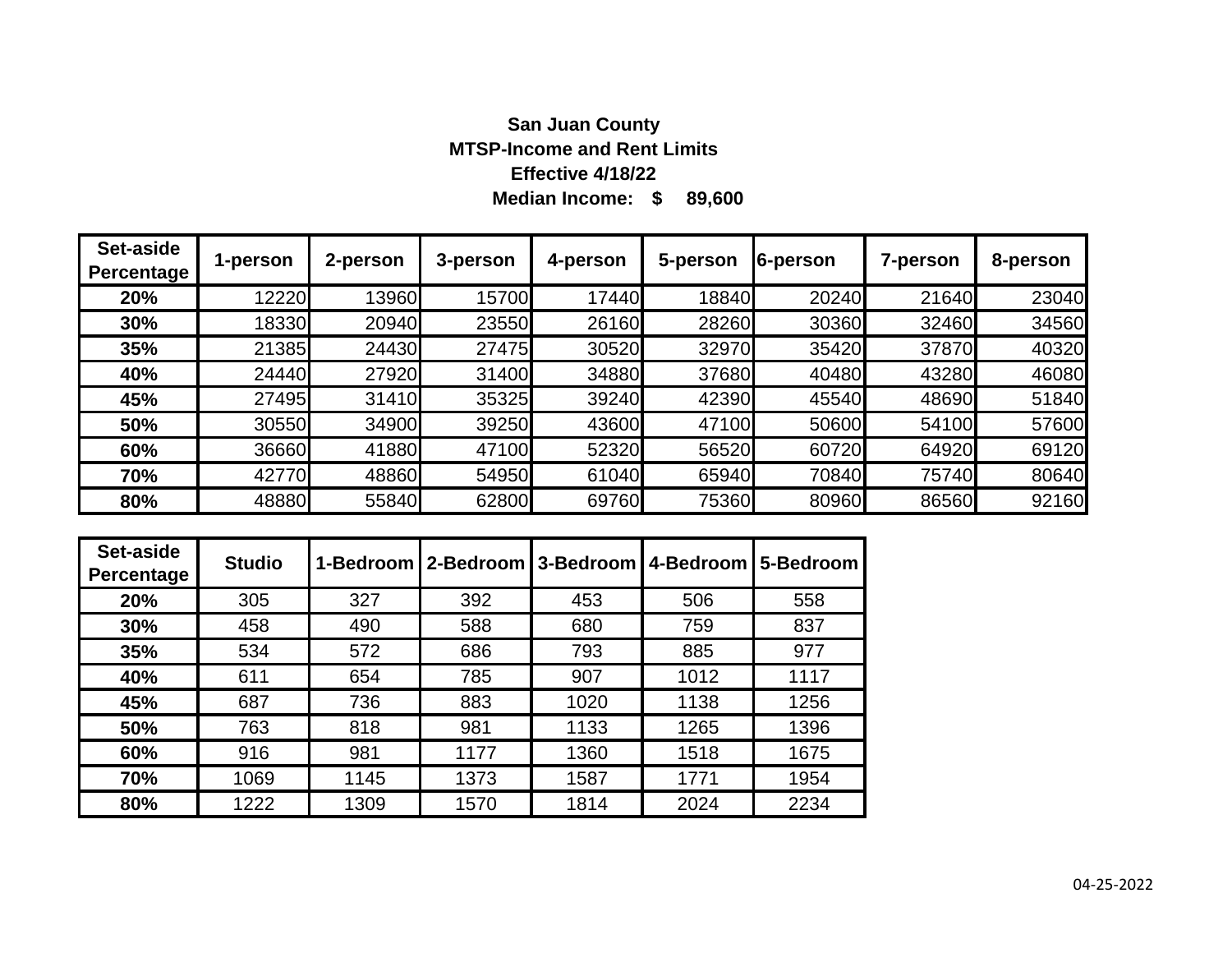# **Median Income: \$ 86,100 Skagit County MTSP-Income and Rent Limits Effective 4/18/22**

| Set-aside<br>Percentage | 1-person | 2-person | 3-person | 4-person | 5-person | 6-person | 7-person | 8-person |
|-------------------------|----------|----------|----------|----------|----------|----------|----------|----------|
| 20%                     | 12060    | 13780    | 15500    | 17220    | 18600    | 19980    | 21360    | 22740    |
| 30%                     | 18090    | 20670    | 23250    | 25830    | 27900    | 29970    | 32040    | 34110    |
| 35%                     | 21105    | 24115    | 27125    | 30135    | 32550    | 34965    | 37380    | 39795    |
| 40%                     | 24120    | 27560    | 31000    | 34440    | 37200    | 39960    | 42720    | 45480    |
| 45%                     | 27135    | 31005    | 34875    | 38745    | 41850    | 44955    | 48060    | 51165    |
| 50%                     | 30150    | 34450    | 38750    | 43050    | 46500    | 49950    | 53400    | 56850    |
| 60%                     | 36180    | 41340    | 46500    | 51660    | 55800    | 59940    | 64080    | 68220    |
| 70%                     | 42210    | 48230    | 54250    | 60270    | 65100    | 69930    | 74760    | 79590    |
| 80%                     | 48240    | 55120    | 62000    | 68880    | 74400    | 79920    | 85440    | 90960    |

| Set-aside<br>Percentage | <b>Studio</b> |      | 1-Bedroom   2-Bedroom   3-Bedroom |      | 4-Bedroom | 5-Bedroom |
|-------------------------|---------------|------|-----------------------------------|------|-----------|-----------|
| 20%                     | 301           | 323  | 387                               | 447  | 499       | 551       |
| 30%                     | 452           | 484  | 581                               | 671  | 749       | 826       |
| 35%                     | 527           | 565  | 678                               | 783  | 874       | 964       |
| 40%                     | 603           | 646  | 775                               | 895  | 999       | 1102      |
| 45%                     | 678           | 726  | 871                               | 1007 | 1123      | 1240      |
| 50%                     | 753           | 807  | 968                               | 1119 | 1248      | 1378      |
| 60%                     | 904           | 969  | 1162                              | 1343 | 1498      | 1653      |
| 70%                     | 1055          | 1130 | 1356                              | 1567 | 1748      | 1929      |
| 80%                     | 1206          | 1292 | 1550                              | 1791 | 1998      | 2205      |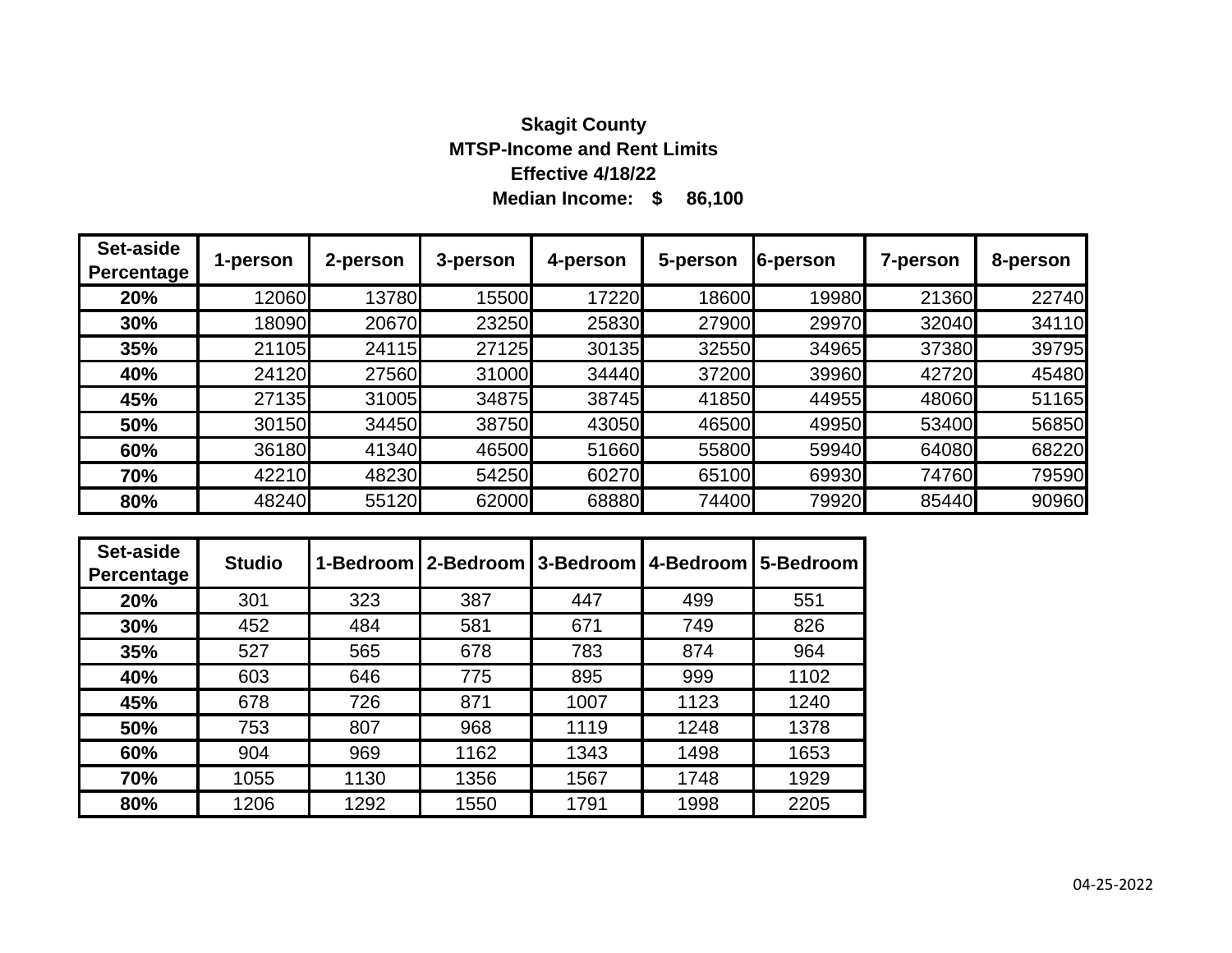# **Median Income: \$ 106,500 Skamania County MTSP-Income and Rent Limits Effective 4/18/22**

| Set-aside<br><b>Percentage</b> | 1-person | 2-person | 3-person | 4-person | 5-person | 6-person | 7-person | 8-person |
|--------------------------------|----------|----------|----------|----------|----------|----------|----------|----------|
| 20%                            | 14920    | 17040    | 19180    | 21300    | 23020    | 24720    | 26420    | 28120    |
| 30%                            | 22380    | 25560    | 28770    | 31950    | 34530    | 37080    | 39630    | 42180    |
| 35%                            | 26110    | 29820    | 33565    | 37275    | 40285    | 43260    | 46235    | 49210    |
| 40%                            | 29840    | 34080    | 38360    | 42600    | 46040    | 49440    | 52840    | 56240    |
| 45%                            | 33570    | 38340    | 43155    | 47925    | 51795    | 55620    | 59445    | 63270    |
| 50%                            | 37300    | 42600    | 47950    | 53250    | 57550    | 61800    | 66050    | 70300    |
| 60%                            | 44760    | 51120    | 57540    | 63900    | 69060    | 74160    | 79260    | 84360    |
| 70%                            | 52220    | 59640    | 67130    | 74550    | 80570    | 86520    | 92470    | 98420    |
| 80%                            | 59680    | 68160    | 76720    | 85200    | 92080    | 98880    | 105680   | 112480   |

| Set-aside<br>Percentage | <b>Studio</b> | 1-Bedroom | 2-Bedroom 3-Bedroom 4-Bedroom |      |      | 5-Bedroom |
|-------------------------|---------------|-----------|-------------------------------|------|------|-----------|
| 20%                     | 373           | 399       | 479                           | 554  | 618  | 681       |
| 30%                     | 559           | 599       | 719                           | 831  | 927  | 1022      |
| 35%                     | 652           | 699       | 839                           | 969  | 1081 | 1193      |
| 40%                     | 746           | 799       | 959                           | 1108 | 1236 | 1363      |
| 45%                     | 839           | 898       | 1078                          | 1246 | 1390 | 1533      |
| 50%                     | 932           | 998       | 1198                          | 1385 | 1545 | 1704      |
| 60%                     | 1119          | 1198      | 1438                          | 1662 | 1854 | 2045      |
| 70%                     | 1305          | 1398      | 1678                          | 1939 | 2163 | 2386      |
| 80%                     | 1492          | 1598      | 1918                          | 2216 | 2472 | 2727      |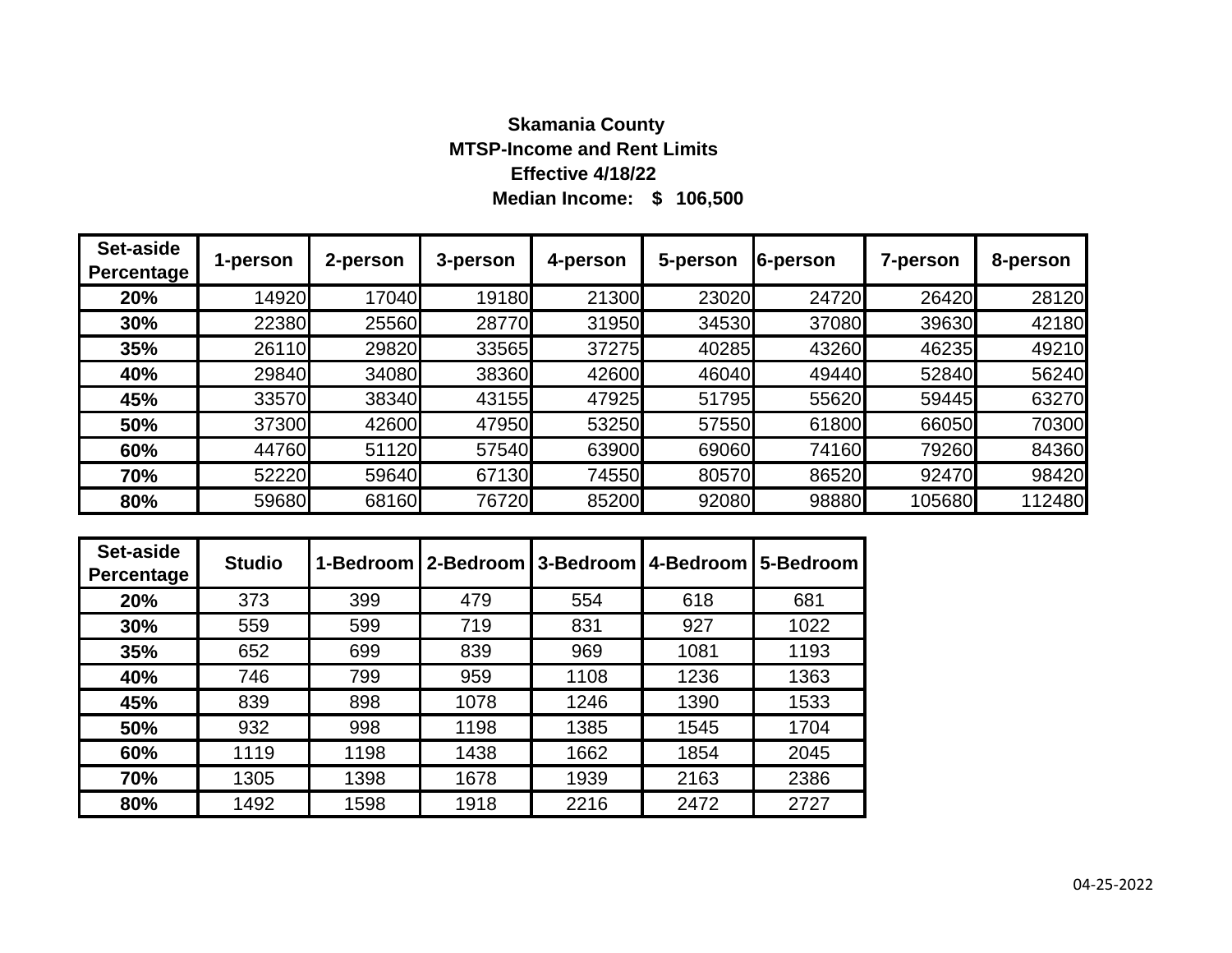# **Median Income: \$ 106,500 Skamania County HERA-Income and Rent Limits Effective 4/18/22**

| Set-aside<br>Percentage | 1-person | 2-person | 3-person | 4-person | 5-person | 6-person | 7-person | 8-person |
|-------------------------|----------|----------|----------|----------|----------|----------|----------|----------|
| 30%                     | 22500    | 25710    | 28920    | 32130    | 34710    | 37290    | 39870    | 42420    |
| 35%                     | 26250    | 29995    | 33740    | 37485    | 40495    | 43505    | 46515    | 49490    |
| 40%                     | 30000    | 34280    | 38560    | 42840    | 46280    | 49720    | 53160    | 56560    |
| 45%                     | 33750    | 38565    | 43380    | 48195    | 52065    | 55935    | 59805    | 63630    |
| 50%                     | 37500    | 42850    | 48200    | 53550    | 57850    | 62150    | 66450    | 70700    |
| 60%                     | 45000    | 51420    | 57840    | 64260    | 69420    | 74580    | 79740    | 84840    |
| 80%                     | 60000    | 68560    | 77120    | 85680    | 92560    | 99440    | 106320   | 113120   |

| Set-aside<br>Percentage | <b>Studio</b> |      |      |      |      | 1-Bedroom   2-Bedroom   3-Bedroom   4-Bedroom   5-Bedroom |
|-------------------------|---------------|------|------|------|------|-----------------------------------------------------------|
| 30%                     | 562           | 602  | 723  | 835  | 932  | 1028                                                      |
| 35%                     | 656           | 703  | 843  | 974  | 1087 | 1200                                                      |
| 40%                     | 750           | 803  | 964  | 1114 | 1243 | 1371                                                      |
| 45%                     | 843           | 903  | 1084 | 1253 | 1398 | 1542                                                      |
| 50%                     | 937           | 1004 | 1205 | 1392 | 1553 | 1714                                                      |
| 60%                     | 1125          | 1205 | 1446 | 1671 | 1864 | 2057                                                      |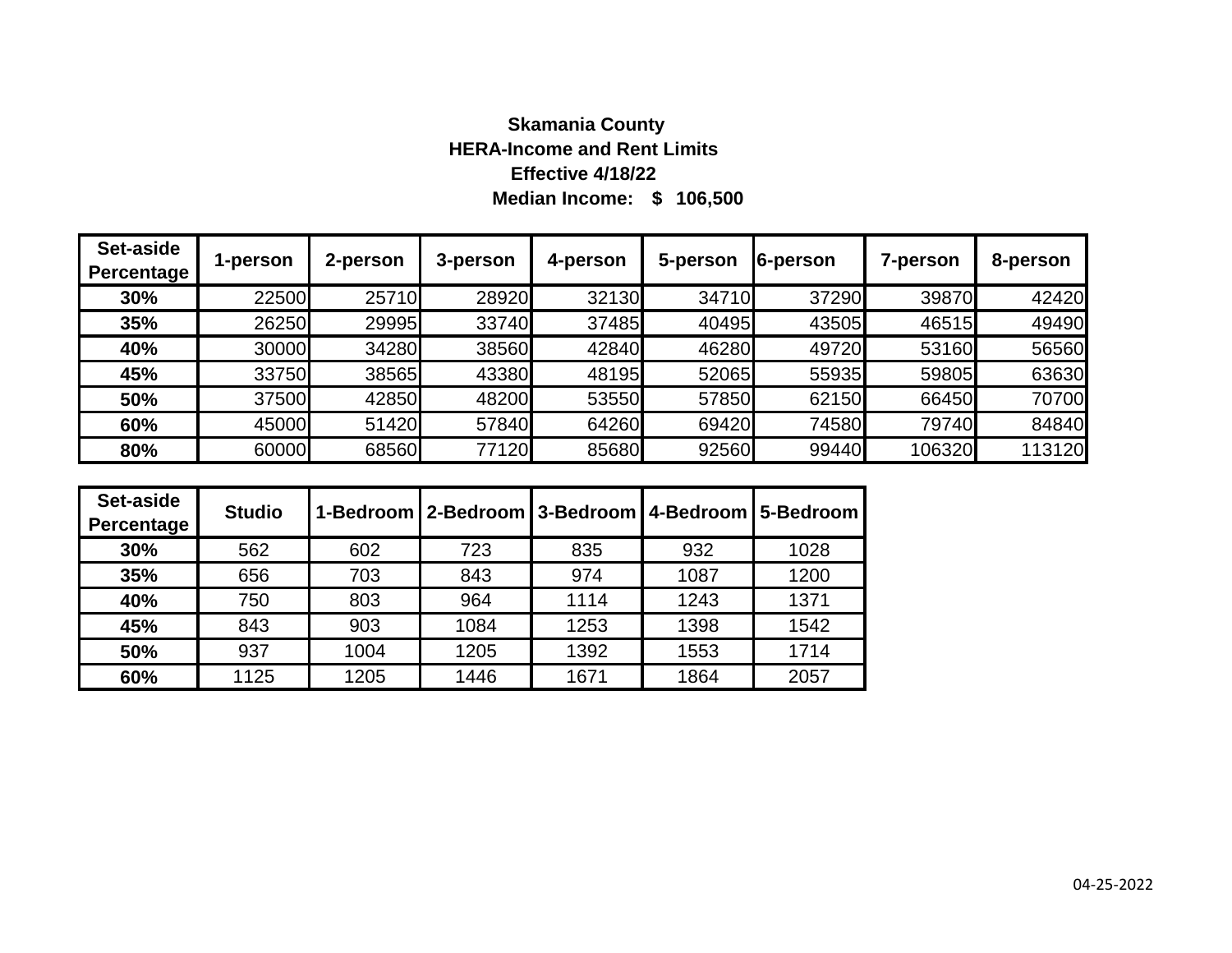# **Median Income: \$ 134,600 Snohomish County MTSP-Income and Rent Limits Effective 4/18/22**

| Set-aside<br><b>Percentage</b> | 1-person | 2-person | 3-person | 4-person | 5-person | 6-person | 7-person | 8-person |
|--------------------------------|----------|----------|----------|----------|----------|----------|----------|----------|
| 20%                            | 18120    | 20720    | 23300    | 25880    | 27960    | 30040    | 32100    | 34180    |
| 30%                            | 27180    | 31080    | 34950    | 38820    | 41940    | 45060    | 48150    | 51270    |
| 35%                            | 31710    | 36260    | 40775    | 45290    | 48930    | 52570    | 56175    | 59815    |
| 40%                            | 36240    | 41440    | 46600    | 51760    | 55920    | 60080    | 64200    | 68360    |
| 45%                            | 40770    | 46620    | 52425    | 58230    | 62910    | 67590    | 72225    | 76905    |
| 50%                            | 45300    | 51800    | 58250    | 64700    | 69900    | 75100    | 80250    | 85450    |
| 60%                            | 54360    | 62160    | 69900    | 77640    | 83880    | 90120    | 96300    | 102540   |
| 70%                            | 63420    | 72520    | 81550    | 90580    | 97860    | 105140   | 112350   | 119630   |
| 80%                            | 72480    | 82880    | 93200    | 103520   | 111840   | 120160   | 128400   | 136720   |

| Set-aside<br>Percentage | <b>Studio</b> |      | 1-Bedroom   2-Bedroom   3-Bedroom |      | 4-Bedroom | 5-Bedroom |
|-------------------------|---------------|------|-----------------------------------|------|-----------|-----------|
| 20%                     | 453           | 485  | 582                               | 673  | 751       | 828       |
| 30%                     | 679           | 728  | 873                               | 1009 | 1126      | 1242      |
| 35%                     | 792           | 849  | 1019                              | 1177 | 1314      | 1449      |
| 40%                     | 906           | 971  | 1165                              | 1346 | 1502      | 1657      |
| 45%                     | 1019          | 1092 | 1310                              | 1514 | 1689      | 1864      |
| 50%                     | 1132          | 1213 | 1456                              | 1682 | 1877      | 2071      |
| 60%                     | 1359          | 1456 | 1747                              | 2019 | 2253      | 2485      |
| 70%                     | 1585          | 1699 | 2038                              | 2355 | 2628      | 2899      |
| 80%                     | 1812          | 1942 | 2330                              | 2692 | 3004      | 3314      |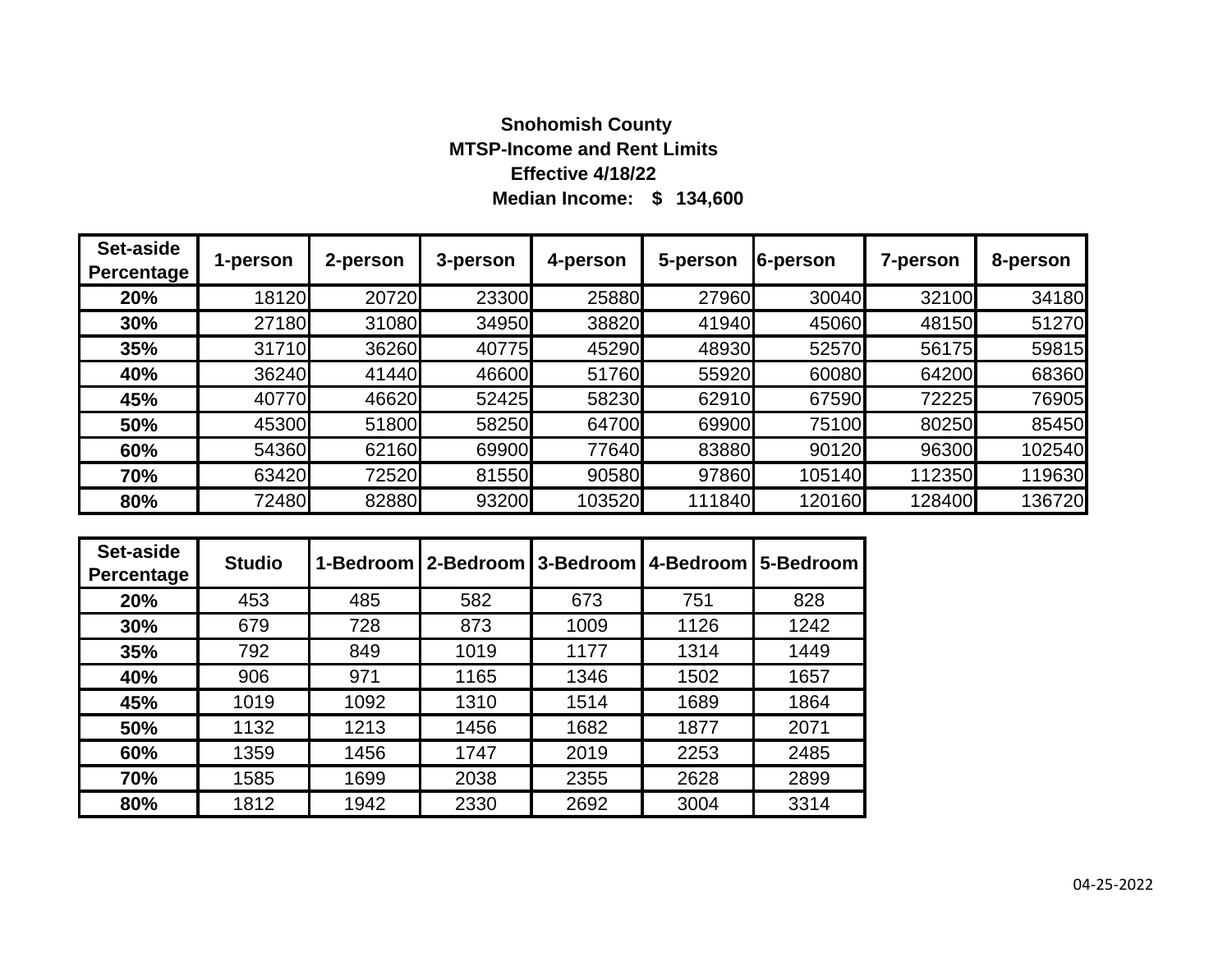# **Median Income: \$ 134,600 Snohomish County HERA-Income and Rent Limits Effective 4/18/22**

| Set-aside<br>Percentage | 1-person | 2-person | 3-person | 4-person | 5-person | 6-person | 7-person | 8-person |
|-------------------------|----------|----------|----------|----------|----------|----------|----------|----------|
| 30%                     | 28290    | 32310    | 36360    | 40380    | 43620    | 46860    | 50100    | 53310    |
| 35%                     | 33005    | 37695    | 42420    | 47110    | 50890    | 54670    | 58450    | 62195    |
| 40%                     | 37720    | 43080    | 48480    | 53840    | 58160    | 62480    | 66800    | 71080    |
| 45%                     | 42435    | 48465    | 54540    | 60570    | 65430    | 70290    | 75150    | 79965    |
| 50%                     | 47150    | 53850    | 60600    | 67300    | 72700    | 78100    | 83500    | 88850    |
| 60%                     | 56580    | 64620    | 72720    | 80760    | 87240    | 93720    | 100200   | 106620   |
| 80%                     | 75440    | 86160    | 96960    | 107680   | 116320   | 124960   | 133600   | 142160   |

| Set-aside<br>Percentage | <b>Studio</b> |      |      |      | 1-Bedroom   2-Bedroom   3-Bedroom   4-Bedroom   5-Bedroom |      |
|-------------------------|---------------|------|------|------|-----------------------------------------------------------|------|
| 30%                     | 707           | 757  | 909  | 1050 | 1171                                                      | 1292 |
| 35%                     | 825           | 883  | 1060 | 1225 | 1366                                                      | 1508 |
| 40%                     | 943           | 1010 | 1212 | 1400 | 1562                                                      | 1723 |
| 45%                     | 1060          | 1136 | 1363 | 1575 | 1757                                                      | 1938 |
| 50%                     | 1178          | 1262 | 1515 | 1750 | 1952                                                      | 2154 |
| 60%                     | 1414          | 1515 | 1818 | 2100 | 2343                                                      | 2585 |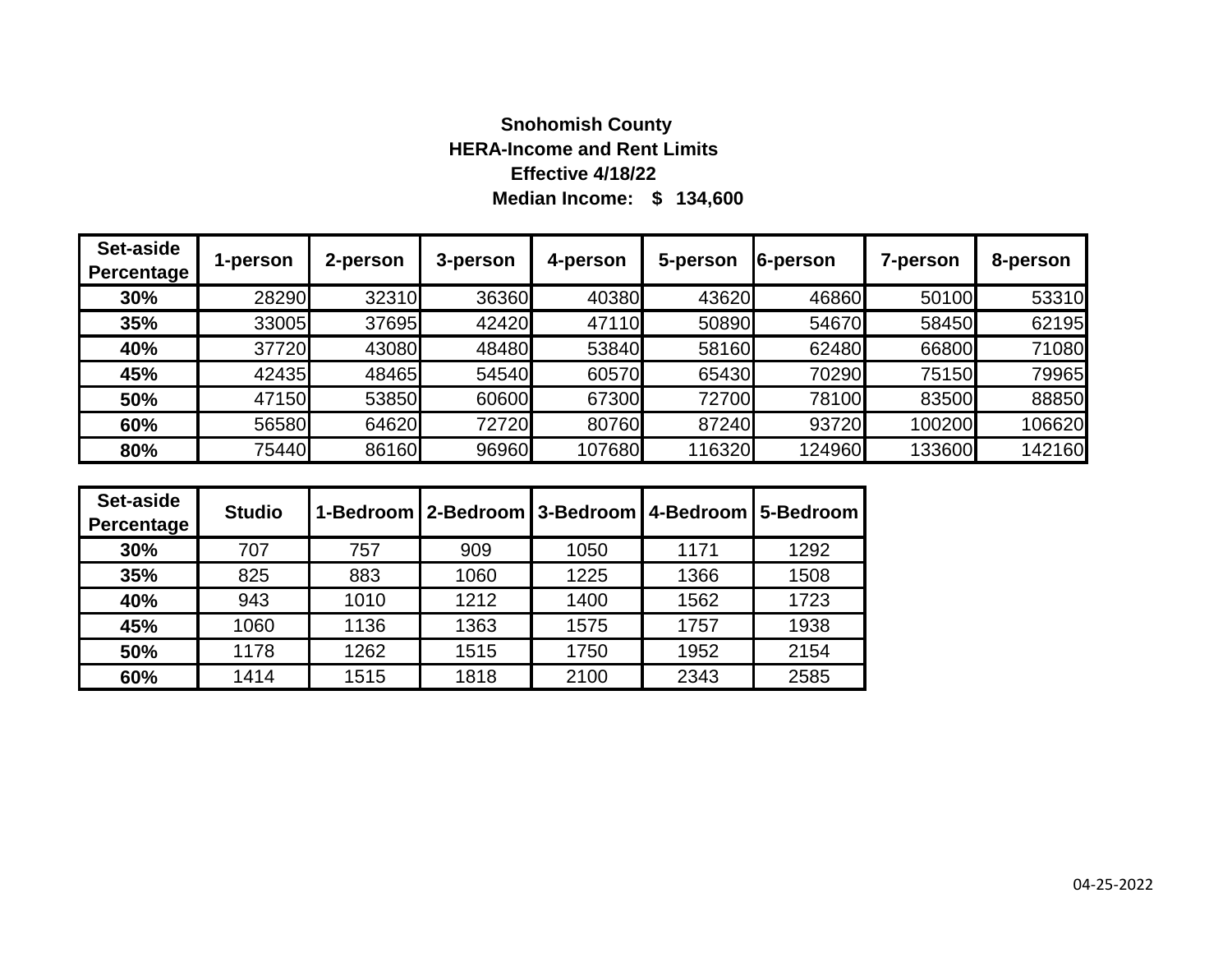# **Median Income: \$ 84,100 Spokane County MTSP-Income and Rent Limits Effective 4/18/22**

| Set-aside<br><b>Percentage</b> | 1-person | 2-person | 3-person | 4-person | 5-person | 6-person | 7-person | 8-person |
|--------------------------------|----------|----------|----------|----------|----------|----------|----------|----------|
| 20%                            | 11780    | 13460    | 15140    | 16820    | 18180    | 19520    | 20860    | 22220    |
| 30%                            | 17670    | 20190    | 22710    | 25230    | 27270    | 29280    | 31290    | 33330    |
| 35%                            | 20615    | 23555    | 26495    | 29435    | 31815    | 34160    | 36505    | 38885    |
| 40%                            | 23560    | 26920    | 30280    | 33640    | 36360    | 39040    | 41720    | 44440    |
| 45%                            | 26505    | 30285    | 34065    | 37845    | 40905    | 43920    | 46935    | 49995    |
| 50%                            | 29450    | 33650    | 37850    | 42050    | 45450    | 48800    | 52150    | 55550    |
| 60%                            | 35340    | 40380    | 45420    | 50460    | 54540    | 58560    | 62580    | 66660    |
| 70%                            | 41230    | 47110    | 52990    | 58870    | 63630    | 68320    | 73010    | 77770    |
| 80%                            | 47120    | 53840    | 60560    | 67280    | 72720    | 78080    | 83440    | 88880    |

| Set-aside<br>Percentage | <b>Studio</b> |      | 1-Bedroom   2-Bedroom   3-Bedroom   4-Bedroom |      |      | 5-Bedroom |
|-------------------------|---------------|------|-----------------------------------------------|------|------|-----------|
| 20%                     | 294           | 315  | 378                                           | 437  | 488  | 538       |
| 30%                     | 441           | 473  | 567                                           | 656  | 732  | 807       |
| 35%                     | 515           | 552  | 662                                           | 765  | 854  | 942       |
| 40%                     | 589           | 631  | 757                                           | 875  | 976  | 1077      |
| 45%                     | 662           | 709  | 851                                           | 984  | 1098 | 1211      |
| 50%                     | 736           | 788  | 946                                           | 1093 | 1220 | 1346      |
| 60%                     | 883           | 946  | 1135                                          | 1312 | 1464 | 1615      |
| 70%                     | 1030          | 1104 | 1324                                          | 1531 | 1708 | 1884      |
| 80%                     | 1178          | 1262 | 1514                                          | 1750 | 1952 | 2154      |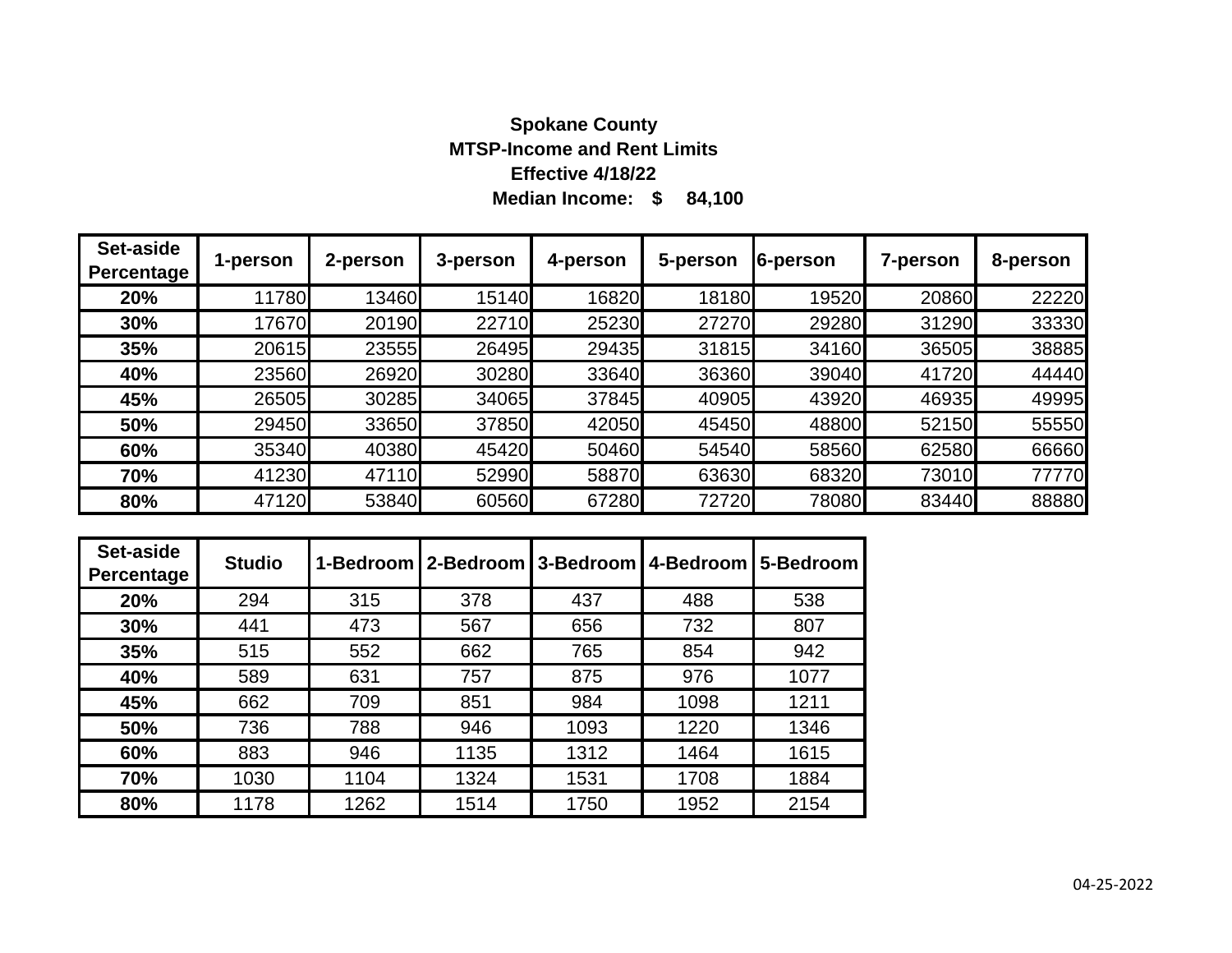# **Median Income: \$ 84,100 Spokane County HERA-Income and Rent Limits Effective 4/18/22**

| Set-aside<br>3-person<br>5-person<br>6-person<br>2-person<br>8-person<br>4-person<br>7-person<br>1-person<br>Percentage |       |
|-------------------------------------------------------------------------------------------------------------------------|-------|
|                                                                                                                         |       |
| 17940<br>29730<br>31770<br>20520<br>23070<br>25620<br>27690<br>30%                                                      | 33840 |
| 20930<br>23940<br>34685<br>26915<br>29890<br>32305<br>37065<br>35%                                                      | 39480 |
| 23920<br>27360<br>34160<br>39640<br>42360<br>30760<br>36920<br>40%                                                      | 45120 |
| 26910<br>30780<br>34605<br>44595<br>38430<br>41535<br>47655<br>45%                                                      | 50760 |
| 29900<br>34200<br>38450<br>49550<br>42700<br>46150<br>52950<br>50%                                                      | 56400 |
| 35880<br>63540<br>41040<br>46140<br>51240<br>59460<br>55380<br>60%                                                      | 67680 |
| 47840<br>79280<br>54720<br>61520<br>68320<br>73840<br>84720<br>80%                                                      | 90240 |

| Set-aside<br>Percentage | <b>Studio</b> |     | 1-Bedroom   2-Bedroom   3-Bedroom   4-Bedroom   5-Bedroom |      |      |      |
|-------------------------|---------------|-----|-----------------------------------------------------------|------|------|------|
| 30%                     | 448           | 480 | 576                                                       | 666  | 743  | 820  |
| 35%                     | 523           | 560 | 672                                                       | 777  | 867  | 956  |
| 40%                     | 598           | 641 | 769                                                       | 888  | 991  | 1093 |
| 45%                     | 672           | 721 | 865                                                       | 999  | 1114 | 1230 |
| 50%                     | 747           | 801 | 961                                                       | 1110 | 1238 | 1366 |
| 60%                     | 897           | 961 | 1153                                                      | 1332 | 1486 | 1640 |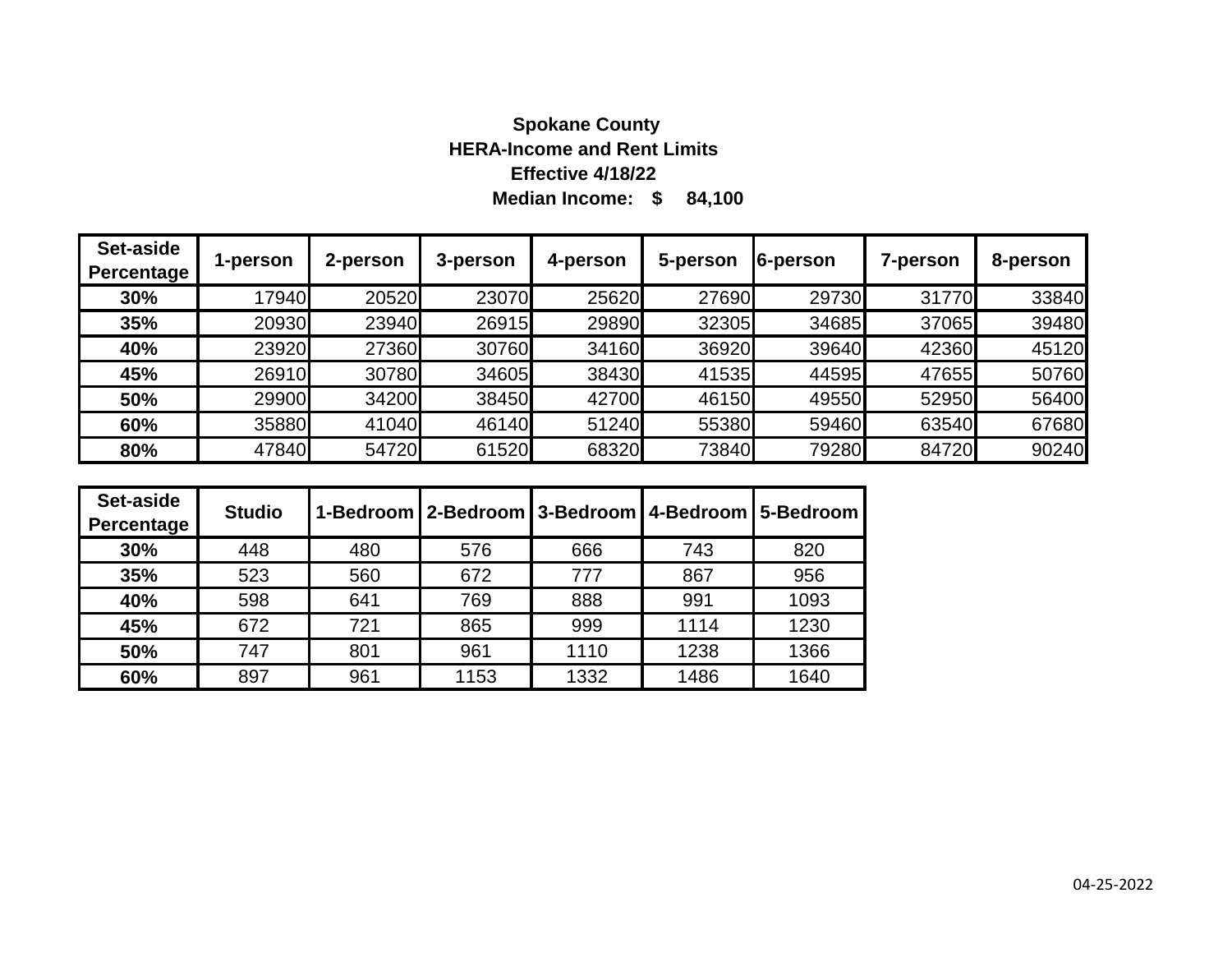# **Median Income: \$ 71,200 Stevens County MTSP-Income and Rent Limits Effective 4/18/22**

| Set-aside<br><b>Percentage</b> | 1-person | 2-person | 3-person | 4-person | 5-person | 6-person | 7-person | 8-person |
|--------------------------------|----------|----------|----------|----------|----------|----------|----------|----------|
| 20%                            | 11060    | 12640    | 14220    | 15780    | 17060    | 18320    | 19580    | 20840    |
| 30%                            | 16590    | 18960    | 21330    | 23670    | 25590    | 27480    | 29370    | 31260    |
| 35%                            | 19355    | 22120    | 24885    | 27615    | 29855    | 32060    | 34265    | 36470    |
| 40%                            | 22120    | 25280    | 28440    | 31560    | 34120    | 36640    | 39160    | 41680    |
| 45%                            | 24885    | 28440    | 31995    | 35505    | 38385    | 41220    | 44055    | 46890    |
| 50%                            | 27650    | 31600    | 35550    | 39450    | 42650    | 45800    | 48950    | 52100    |
| 60%                            | 33180    | 37920    | 42660    | 47340    | 51180    | 54960    | 58740    | 62520    |
| 70%                            | 38710    | 44240    | 49770    | 55230    | 59710    | 64120    | 68530    | 72940    |
| 80%                            | 44240    | 50560    | 56880    | 63120    | 68240    | 73280    | 78320    | 83360    |

| Set-aside<br>Percentage | <b>Studio</b> |      | 1-Bedroom   2-Bedroom   3-Bedroom   4-Bedroom |      |      | 5-Bedroom |
|-------------------------|---------------|------|-----------------------------------------------|------|------|-----------|
| 20%                     | 276           | 296  | 355                                           | 410  | 458  | 505       |
| 30%                     | 414           | 444  | 533                                           | 615  | 687  | 757       |
| 35%                     | 483           | 518  | 622                                           | 718  | 801  | 884       |
| 40%                     | 553           | 592  | 711                                           | 821  | 916  | 1010      |
| 45%                     | 622           | 666  | 799                                           | 923  | 1030 | 1136      |
| 50%                     | 691           | 740  | 888                                           | 1026 | 1145 | 1263      |
| 60%                     | 829           | 888  | 1066                                          | 1231 | 1374 | 1515      |
| 70%                     | 967           | 1036 | 1244                                          | 1436 | 1603 | 1768      |
| 80%                     | 1106          | 1185 | 1422                                          | 1642 | 1832 | 2021      |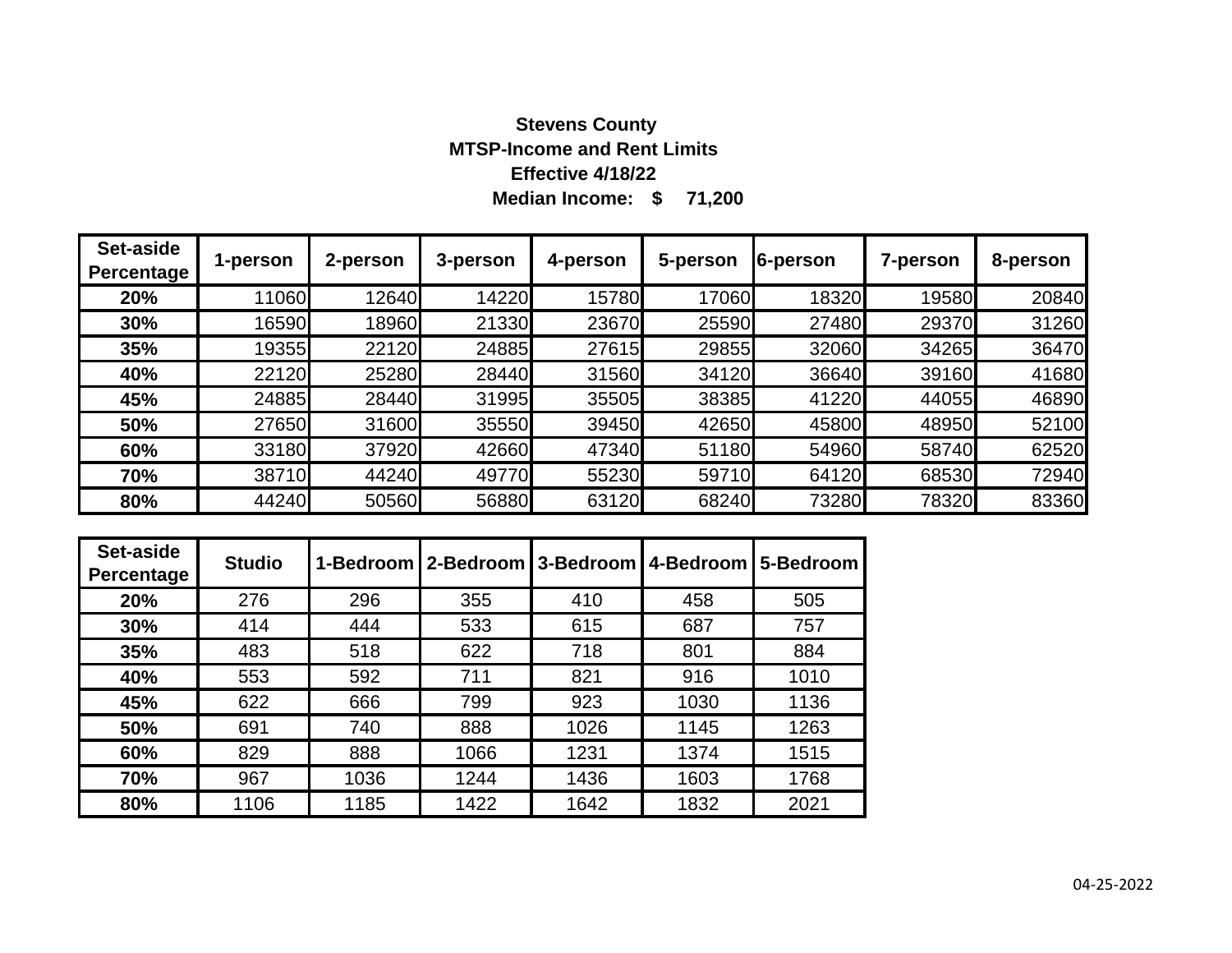# **Median Income: \$ 103,500 Thurston County MTSP-Income and Rent Limits Effective 4/18/22**

| Set-aside<br><b>Percentage</b> | 1-person | 2-person | 3-person | 4-person | 5-person | 6-person | <b>7-person</b> | 8-person |
|--------------------------------|----------|----------|----------|----------|----------|----------|-----------------|----------|
| 20%                            | 14140    | 16160    | 18180    | 20180    | 21800    | 23420    | 25040           | 26640    |
| 30%                            | 21210    | 24240    | 27270    | 30270    | 32700    | 35130    | 37560           | 39960    |
| 35%                            | 24745    | 28280    | 31815    | 35315    | 38150    | 40985    | 43820           | 46620    |
| 40%                            | 28280    | 32320    | 36360    | 40360    | 43600    | 46840    | 50080           | 53280    |
| 45%                            | 31815    | 36360    | 40905    | 45405    | 49050    | 52695    | 56340           | 59940    |
| 50%                            | 35350    | 40400    | 45450    | 50450    | 54500    | 58550    | 62600           | 66600    |
| 60%                            | 42420    | 48480    | 54540    | 60540    | 65400    | 70260    | 75120           | 79920    |
| 70%                            | 49490    | 56560    | 63630    | 70630    | 76300    | 81970    | 87640           | 93240    |
| 80%                            | 56560    | 64640    | 72720    | 80720    | 87200    | 93680    | 100160          | 106560   |

| Set-aside<br>Percentage | <b>Studio</b> |      | 1-Bedroom   2-Bedroom   3-Bedroom   4-Bedroom |      |      | 5-Bedroom |
|-------------------------|---------------|------|-----------------------------------------------|------|------|-----------|
| 20%                     | 353           | 378  | 454                                           | 524  | 585  | 646       |
| 30%                     | 530           | 568  | 681                                           | 787  | 878  | 969       |
| 35%                     | 618           | 662  | 795                                           | 918  | 1024 | 1130      |
| 40%                     | 707           | 757  | 909                                           | 1049 | 1171 | 1292      |
| 45%                     | 795           | 852  | 1022                                          | 1180 | 1317 | 1453      |
| 50%                     | 883           | 946  | 1136                                          | 1311 | 1463 | 1615      |
| 60%                     | 1060          | 1136 | 1363                                          | 1574 | 1756 | 1938      |
| 70%                     | 1237          | 1325 | 1590                                          | 1836 | 2049 | 2261      |
| 80%                     | 1414          | 1515 | 1818                                          | 2099 | 2342 | 2584      |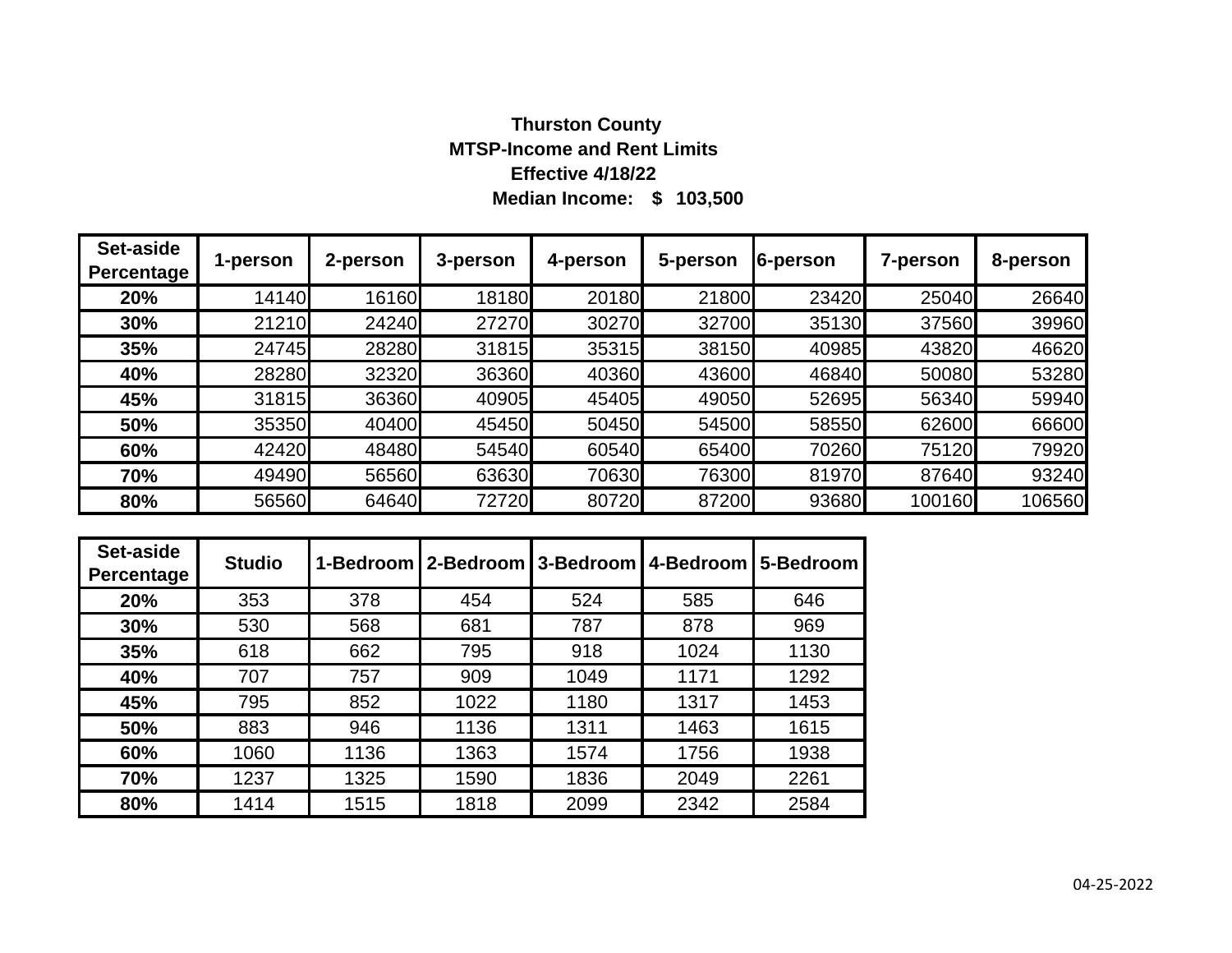# **Median Income: \$ 103,500 Thurston County HERA-Income and Rent Limits Effective 4/18/22**

| Set-aside<br>Percentage | 1-person | 2-person | 3-person | 4-person | 5-person | 6-person | 7-person | 8-person |
|-------------------------|----------|----------|----------|----------|----------|----------|----------|----------|
| 30%                     | 21750    | 24840    | 27960    | 31050    | 33540    | 36030    | 38520    | 41010    |
| 35%                     | 25375    | 28980    | 32620    | 36225    | 39130    | 42035    | 44940    | 47845    |
| 40%                     | 29000    | 33120    | 37280    | 41400    | 44720    | 48040    | 51360    | 54680    |
| 45%                     | 32625    | 37260    | 41940    | 46575    | 50310    | 54045    | 57780    | 61515    |
| 50%                     | 36250    | 41400    | 46600    | 51750    | 55900    | 60050    | 64200    | 68350    |
| 60%                     | 43500    | 49680    | 55920    | 62100    | 67080    | 72060    | 77040    | 82020    |
| 80%                     | 58000    | 66240    | 74560    | 82800    | 89440    | 96080    | 102720   | 109360   |

| Set-aside<br>Percentage | <b>Studio</b> |      |      |      |      | 1-Bedroom   2-Bedroom   3-Bedroom   4-Bedroom   5-Bedroom |
|-------------------------|---------------|------|------|------|------|-----------------------------------------------------------|
| 30%                     | 543           | 582  | 699  | 807  | 900  | 994                                                       |
| 35%                     | 634           | 679  | 815  | 941  | 1050 | 1159                                                      |
| 40%                     | 725           | 776  | 932  | 1076 | 1201 | 1325                                                      |
| 45%                     | 815           | 873  | 1048 | 1211 | 1351 | 1491                                                      |
| 50%                     | 906           | 970  | 1165 | 1345 | 1501 | 1656                                                      |
| 60%                     | 1087          | 1164 | 1398 | 1614 | 1801 | 1988                                                      |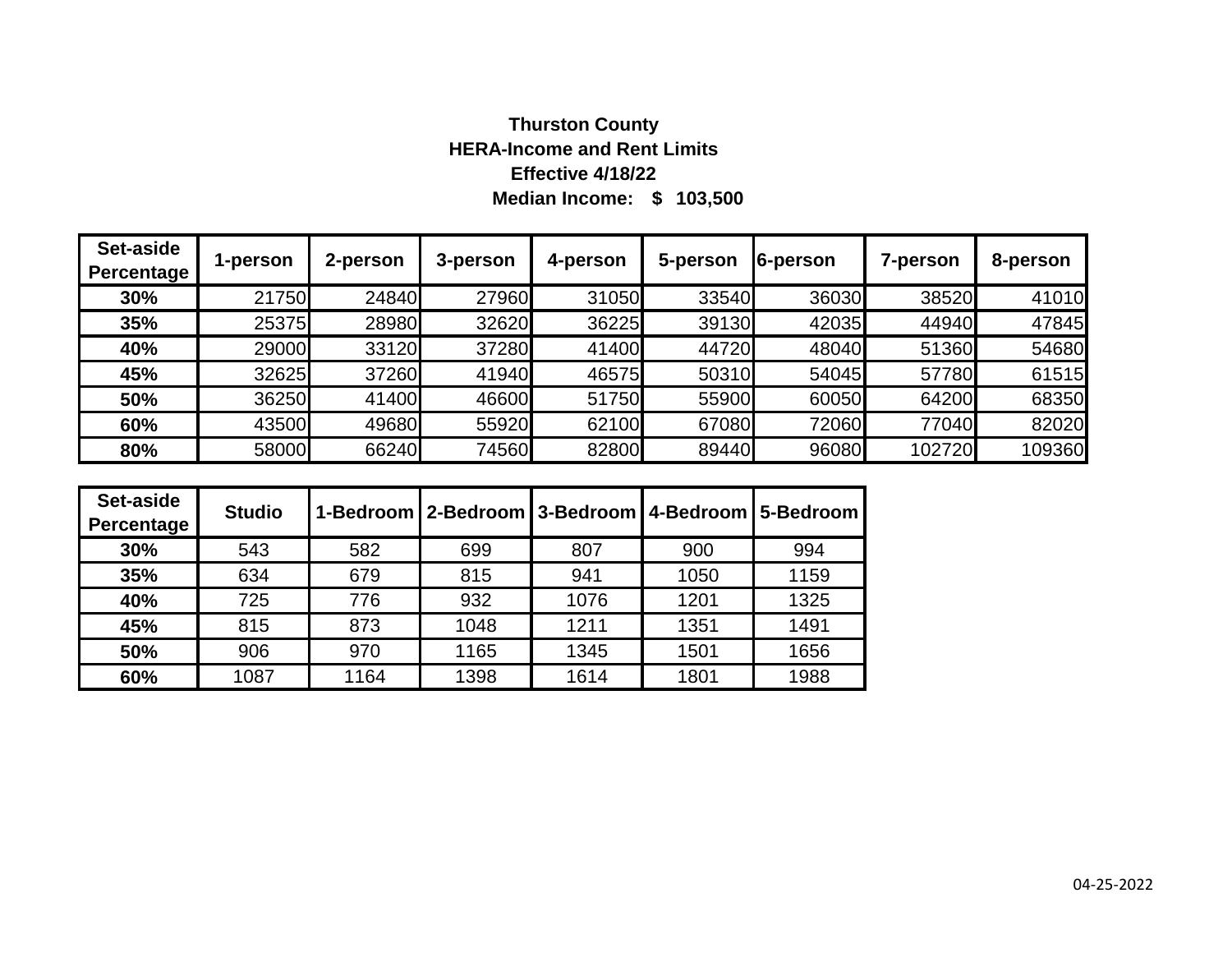### **Median Income: \$ 73,700 Wahkiakum County MTSP-Income and Rent Limits Effective 4/18/22**

| Set-aside<br><b>Percentage</b> | 1-person | 2-person | 3-person | 4-person | 5-person | 6-person | 7-person | 8-person |
|--------------------------------|----------|----------|----------|----------|----------|----------|----------|----------|
| 20%                            | 11060    | 12640    | 14220    | 15780    | 17060    | 18320    | 19580    | 20840    |
| 30%                            | 16590    | 18960    | 21330    | 23670    | 25590    | 27480    | 29370    | 31260    |
| 35%                            | 19355    | 22120    | 24885    | 27615    | 29855    | 32060    | 34265    | 36470    |
| 40%                            | 22120    | 25280    | 28440    | 31560    | 34120    | 36640    | 39160    | 41680    |
| 45%                            | 24885    | 28440    | 31995    | 35505    | 38385    | 41220    | 44055    | 46890    |
| 50%                            | 27650    | 31600    | 35550    | 39450    | 42650    | 45800    | 48950    | 52100    |
| 60%                            | 33180    | 37920    | 42660    | 47340    | 51180    | 54960    | 58740    | 62520    |
| 70%                            | 38710    | 44240    | 49770    | 55230    | 59710    | 64120    | 68530    | 72940    |
| 80%                            | 44240    | 50560    | 56880    | 63120    | 68240    | 73280    | 78320    | 83360    |

| Set-aside<br>Percentage | <b>Studio</b> |      | 1-Bedroom   2-Bedroom   3-Bedroom |      | 4-Bedroom | 5-Bedroom |
|-------------------------|---------------|------|-----------------------------------|------|-----------|-----------|
| 20%                     | 276           | 296  | 355                               | 410  | 458       | 505       |
| 30%                     | 414           | 444  | 533                               | 615  | 687       | 757       |
| 35%                     | 483           | 518  | 622                               | 718  | 801       | 884       |
| 40%                     | 553           | 592  | 711                               | 821  | 916       | 1010      |
| 45%                     | 622           | 666  | 799                               | 923  | 1030      | 1136      |
| 50%                     | 691           | 740  | 888                               | 1026 | 1145      | 1263      |
| 60%                     | 829           | 888  | 1066                              | 1231 | 1374      | 1515      |
| 70%                     | 967           | 1036 | 1244                              | 1436 | 1603      | 1768      |
| 80%                     | 1106          | 1185 | 1422                              | 1642 | 1832      | 2021      |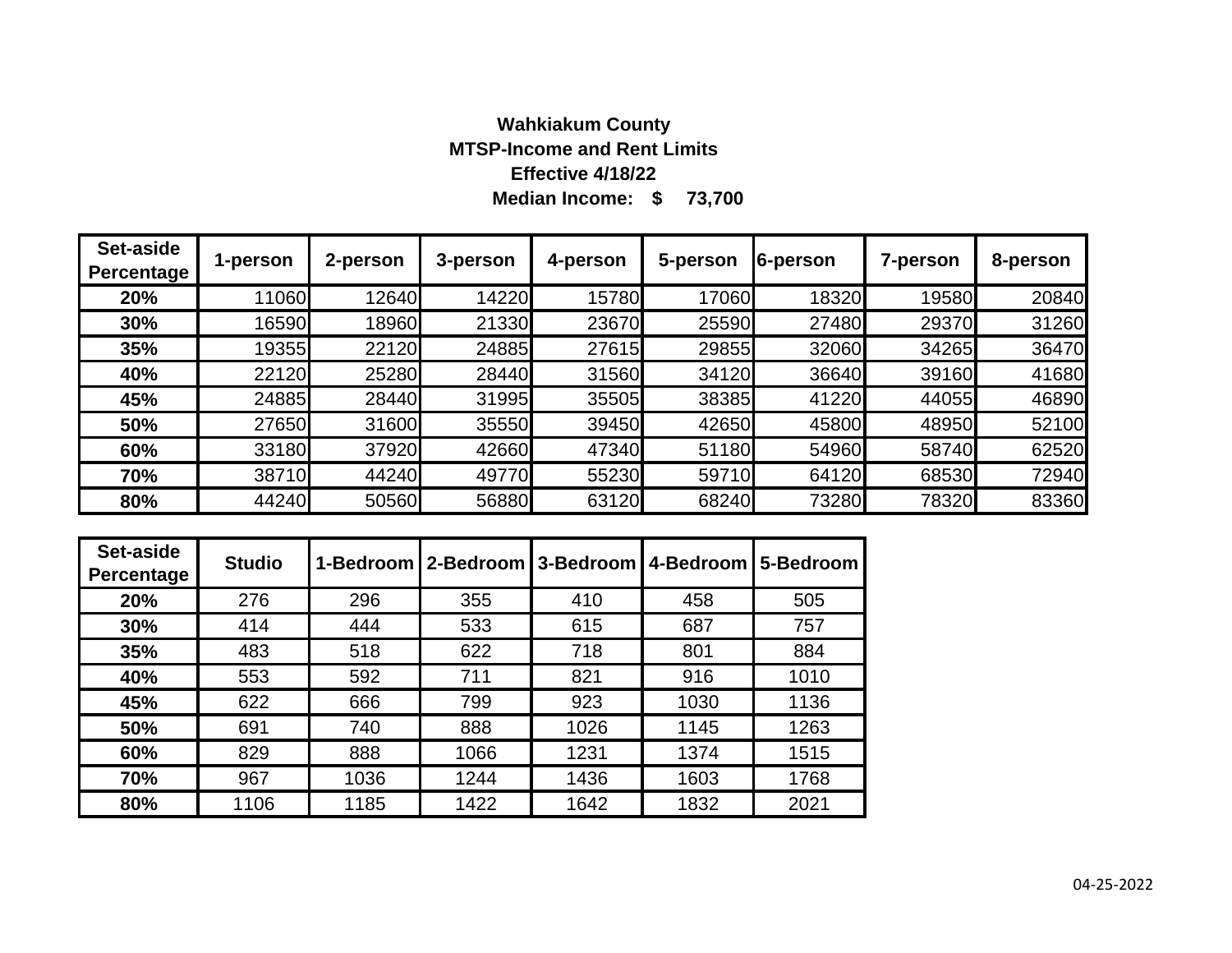# **Median Income: \$ 80,600 Walla Walla County MTSP-Income and Rent Limits Effective 4/18/22**

| Set-aside<br>Percentage | 1-person | 2-person | 3-person | 4-person | 5-person | 6-person | 7-person | 8-person |
|-------------------------|----------|----------|----------|----------|----------|----------|----------|----------|
| 20%                     | 11300    | 12900    | 14520    | 16120    | 17420    | 18700    | 20000    | 21280    |
| 30%                     | 16950    | 19350    | 21780    | 24180    | 26130    | 28050    | 30000    | 31920    |
| 35%                     | 19775    | 22575    | 25410    | 28210    | 30485    | 32725    | 35000    | 37240    |
| 40%                     | 22600    | 25800    | 29040    | 32240    | 34840    | 37400    | 40000    | 42560    |
| 45%                     | 25425    | 29025    | 32670    | 36270    | 39195    | 42075    | 45000    | 47880    |
| 50%                     | 28250    | 32250    | 36300    | 40300    | 43550    | 46750    | 50000    | 53200    |
| 60%                     | 33900    | 38700    | 43560    | 48360    | 52260    | 56100    | 60000    | 63840    |
| 70%                     | 39550    | 45150    | 50820    | 56420    | 60970    | 65450    | 70000    | 74480    |
| 80%                     | 45200    | 51600    | 58080    | 64480    | 69680    | 74800    | 80000    | 85120    |

| Set-aside<br>Percentage | <b>Studio</b> | 1-Bedroom | 12-Bedroom | 3-Bedroom | 4-Bedroom | 5-Bedroom |
|-------------------------|---------------|-----------|------------|-----------|-----------|-----------|
| 20%                     | 282           | 302       | 363        | 419       | 467       | 516       |
| 30%                     | 423           | 453       | 544        | 628       | 701       | 774       |
| 35%                     | 494           | 529       | 635        | 733       | 818       | 903       |
| 40%                     | 565           | 605       | 726        | 838       | 935       | 1032      |
| 45%                     | 635           | 680       | 816        | 943       | 1051      | 1161      |
| 50%                     | 706           | 756       | 907        | 1048      | 1168      | 1290      |
| 60%                     | 847           | 907       | 1089       | 1257      | 1402      | 1548      |
| 70%                     | 988           | 1058      | 1270       | 1467      | 1636      | 1806      |
| 80%                     | 1130          | 1210      | 1452       | 1677      | 1870      | 2064      |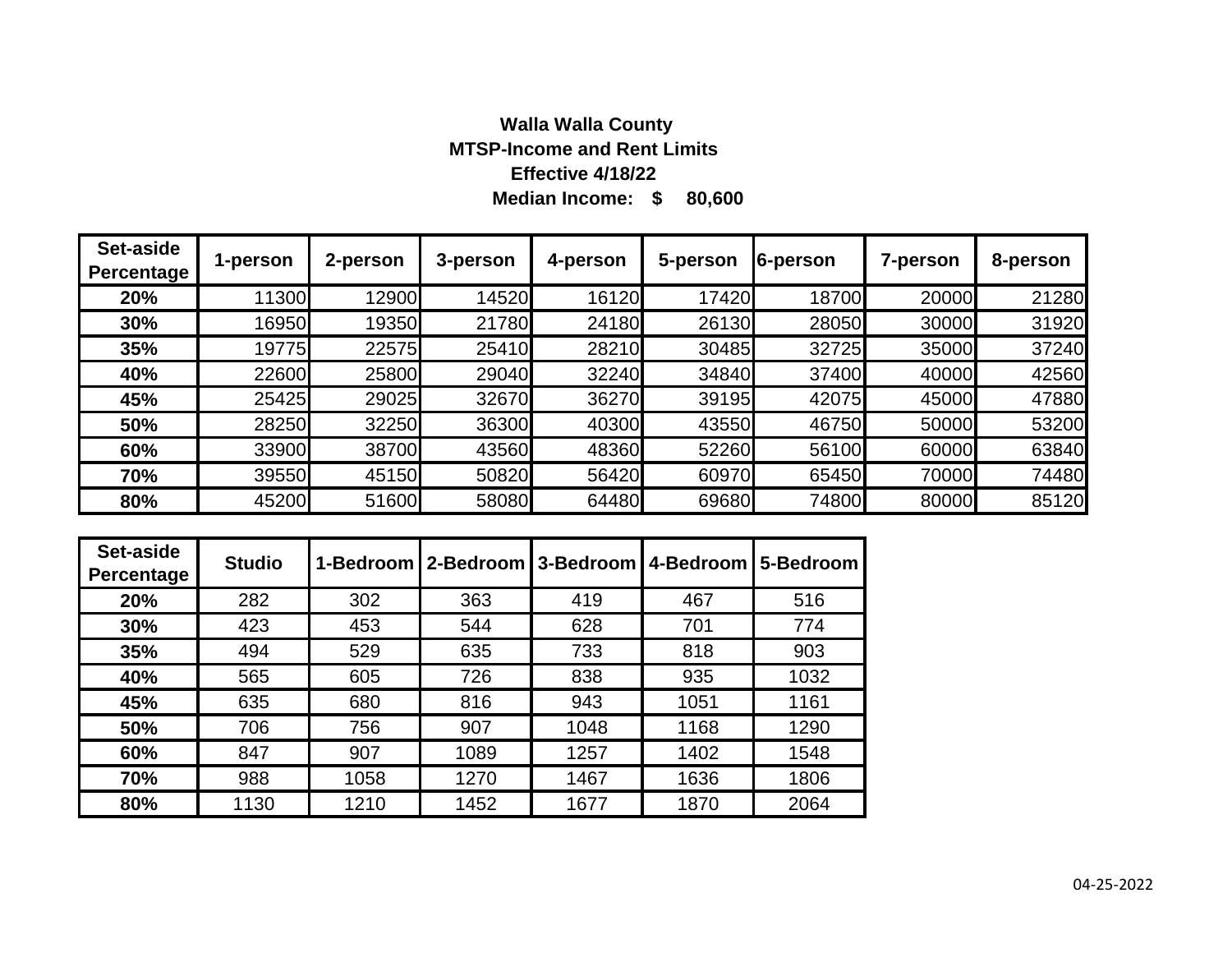# **Median Income: \$ 97,300 Whatcom County MTSP-Income and Rent Limits Effective 4/18/22**

| Set-aside<br>Percentage | 1-person | 2-person | 3-person | 4-person | 5-person | 6-person | 7-person | 8-person |
|-------------------------|----------|----------|----------|----------|----------|----------|----------|----------|
| 20%                     | 12700    | 14520    | 16340    | 18140    | 19600    | 21060    | 22500    | 23960    |
| 30%                     | 19050    | 21780    | 24510    | 27210    | 29400    | 31590    | 33750    | 35940    |
| 35%                     | 22225    | 25410    | 28595    | 31745    | 34300    | 36855    | 39375    | 41930    |
| 40%                     | 25400    | 29040    | 32680    | 36280    | 39200    | 42120    | 45000    | 47920    |
| 45%                     | 28575    | 32670    | 36765    | 40815    | 44100    | 47385    | 50625    | 53910    |
| 50%                     | 31750    | 36300    | 40850    | 45350    | 49000    | 52650    | 56250    | 59900    |
| 60%                     | 38100    | 43560    | 49020    | 54420    | 58800    | 63180    | 67500    | 71880    |
| 70%                     | 44450    | 50820    | 57190    | 63490    | 68600    | 73710    | 78750    | 83860    |
| 80%                     | 50800    | 58080    | 65360    | 72560    | 78400    | 84240    | 90000    | 95840    |

| Set-aside<br>Percentage | <b>Studio</b> |      | 1-Bedroom 2-Bedroom 3-Bedroom |      | 4-Bedroom | 5-Bedroom |
|-------------------------|---------------|------|-------------------------------|------|-----------|-----------|
| 20%                     | 317           | 340  | 408                           | 471  | 526       | 580       |
| 30%                     | 476           | 510  | 612                           | 707  | 789       | 871       |
| 35%                     | 555           | 595  | 714                           | 825  | 921       | 1016      |
| 40%                     | 635           | 680  | 817                           | 943  | 1053      | 1161      |
| 45%                     | 714           | 765  | 919                           | 1061 | 1184      | 1306      |
| 50%                     | 793           | 850  | 1021                          | 1179 | 1316      | 1451      |
| 60%                     | 952           | 1020 | 1225                          | 1415 | 1579      | 1742      |
| 70%                     | 1111          | 1190 | 1429                          | 1651 | 1842      | 2032      |
| 80%                     | 1270          | 1361 | 1634                          | 1887 | 2106      | 2323      |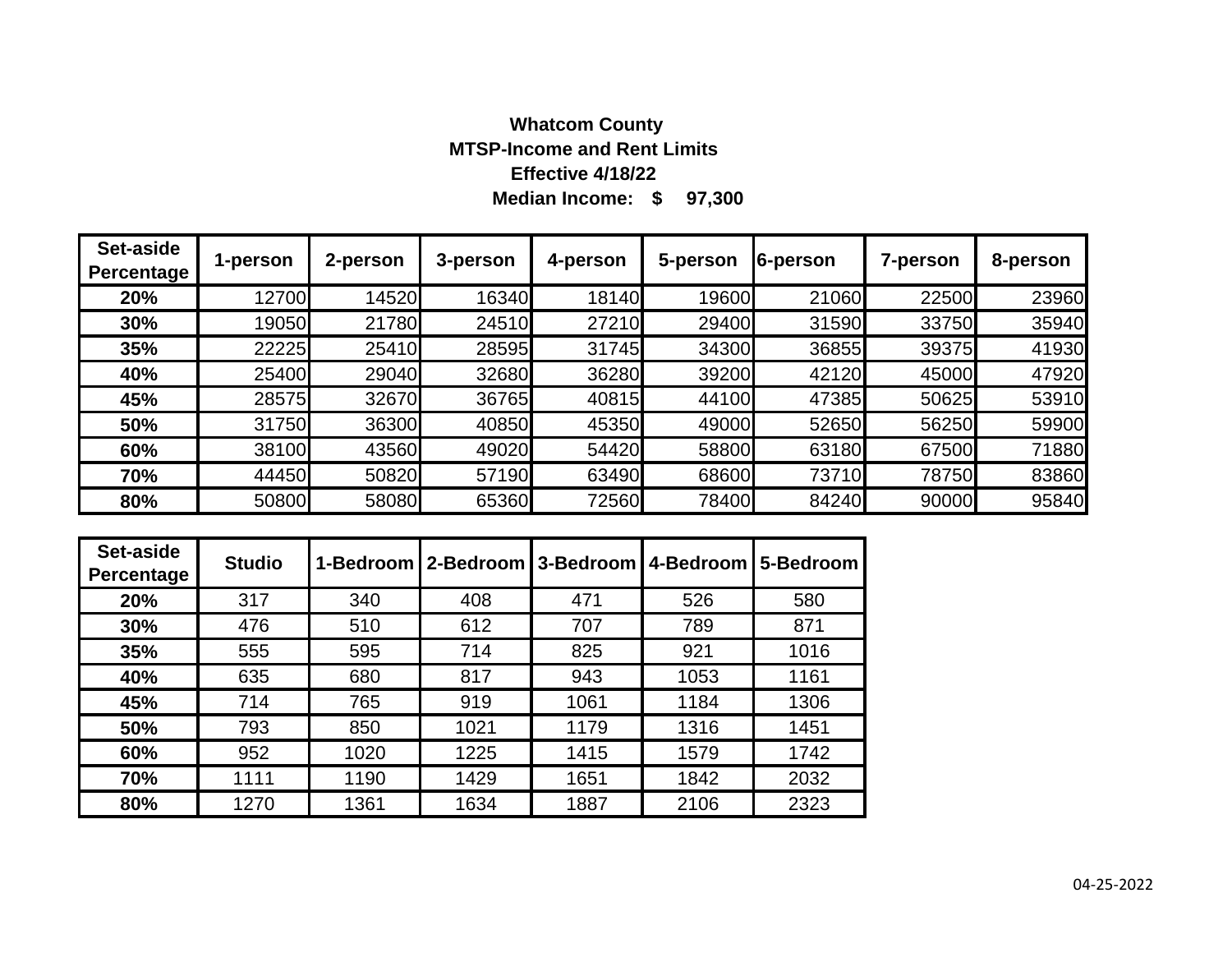# **Median Income: \$ 79,800 Whitman County MTSP-Income and Rent Limits Effective 4/18/22**

| Set-aside<br>Percentage | 1-person | 2-person | 3-person | 4-person | 5-person | 6-person | 7-person | 8-person |
|-------------------------|----------|----------|----------|----------|----------|----------|----------|----------|
| 20%                     | 11180    | 12780    | 14380    | 15960    | 17240    | 18520    | 19800    | 21080    |
| 30%                     | 16770    | 19170    | 21570    | 23940    | 25860    | 27780    | 29700    | 31620    |
| 35%                     | 19565    | 22365    | 25165    | 27930    | 30170    | 32410    | 34650    | 36890    |
| 40%                     | 22360    | 25560    | 28760    | 31920    | 34480    | 37040    | 39600    | 42160    |
| 45%                     | 25155    | 28755    | 32355    | 35910    | 38790    | 41670    | 44550    | 47430    |
| 50%                     | 27950    | 31950    | 35950    | 39900    | 43100    | 46300    | 49500    | 52700    |
| 60%                     | 33540    | 38340    | 43140    | 47880    | 51720    | 55560    | 59400    | 63240    |
| 70%                     | 39130    | 44730    | 50330    | 55860    | 60340    | 64820    | 69300    | 73780    |
| 80%                     | 44720    | 51120    | 57520    | 63840    | 68960    | 74080    | 79200    | 84320    |

| Set-aside<br>Percentage | <b>Studio</b> |      | 1-Bedroom   2-Bedroom   3-Bedroom |      | 4-Bedroom | 5-Bedroom |
|-------------------------|---------------|------|-----------------------------------|------|-----------|-----------|
| 20%                     | 279           | 299  | 359                               | 415  | 463       | 511       |
| 30%                     | 419           | 449  | 539                               | 622  | 694       | 766       |
| 35%                     | 489           | 524  | 629                               | 726  | 810       | 894       |
| 40%                     | 559           | 599  | 719                               | 830  | 926       | 1022      |
| 45%                     | 628           | 673  | 808                               | 933  | 1041      | 1149      |
| 50%                     | 698           | 748  | 898                               | 1037 | 1157      | 1277      |
| 60%                     | 838           | 898  | 1078                              | 1245 | 1389      | 1533      |
| 70%                     | 978           | 1048 | 1258                              | 1452 | 1620      | 1788      |
| 80%                     | 1118          | 1198 | 1438                              | 1660 | 1852      | 2044      |